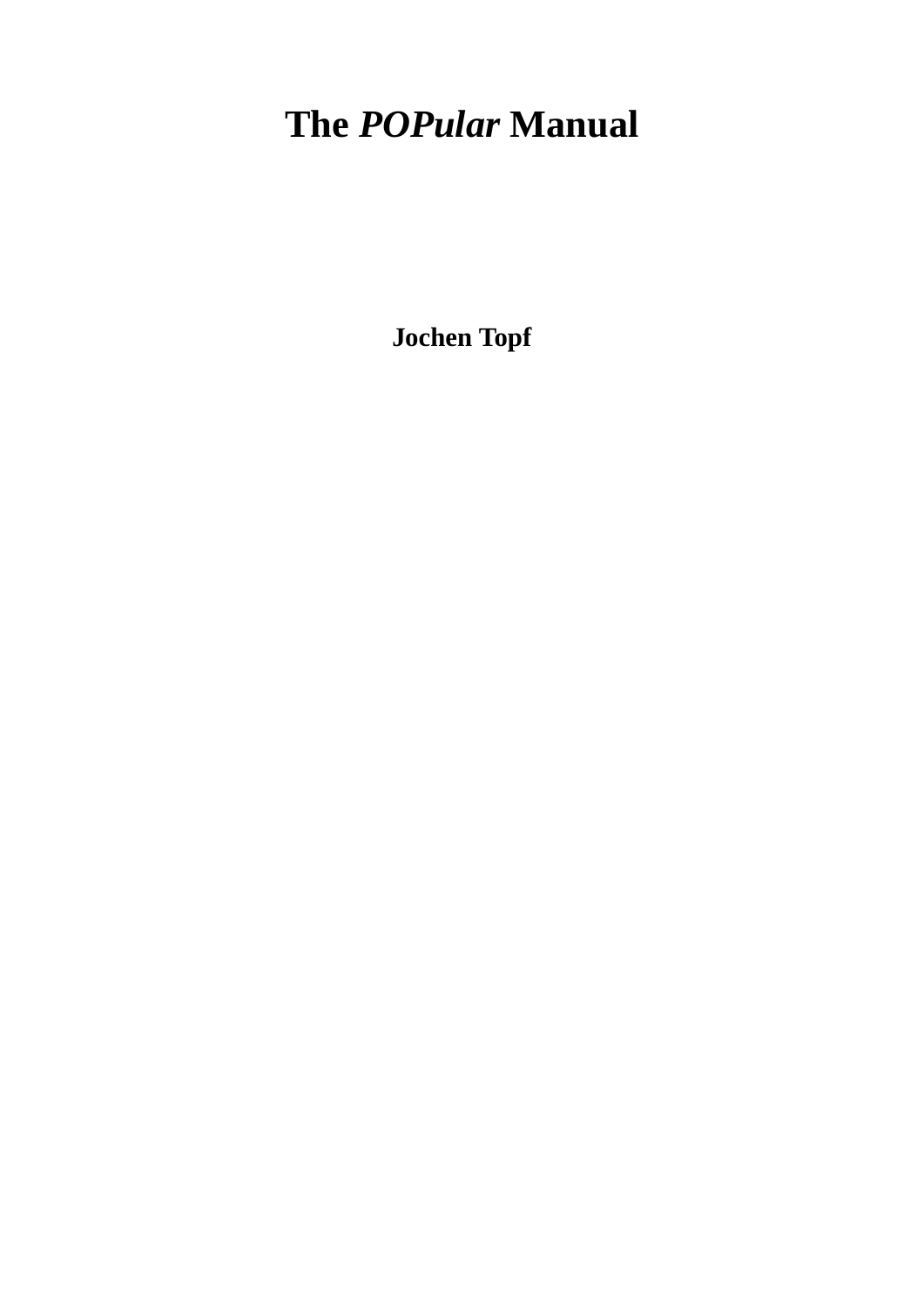**The** *POPular* **Manual** by Jochen Topf

POPular is a suite of programs for running large mail storage servers with POP3 access.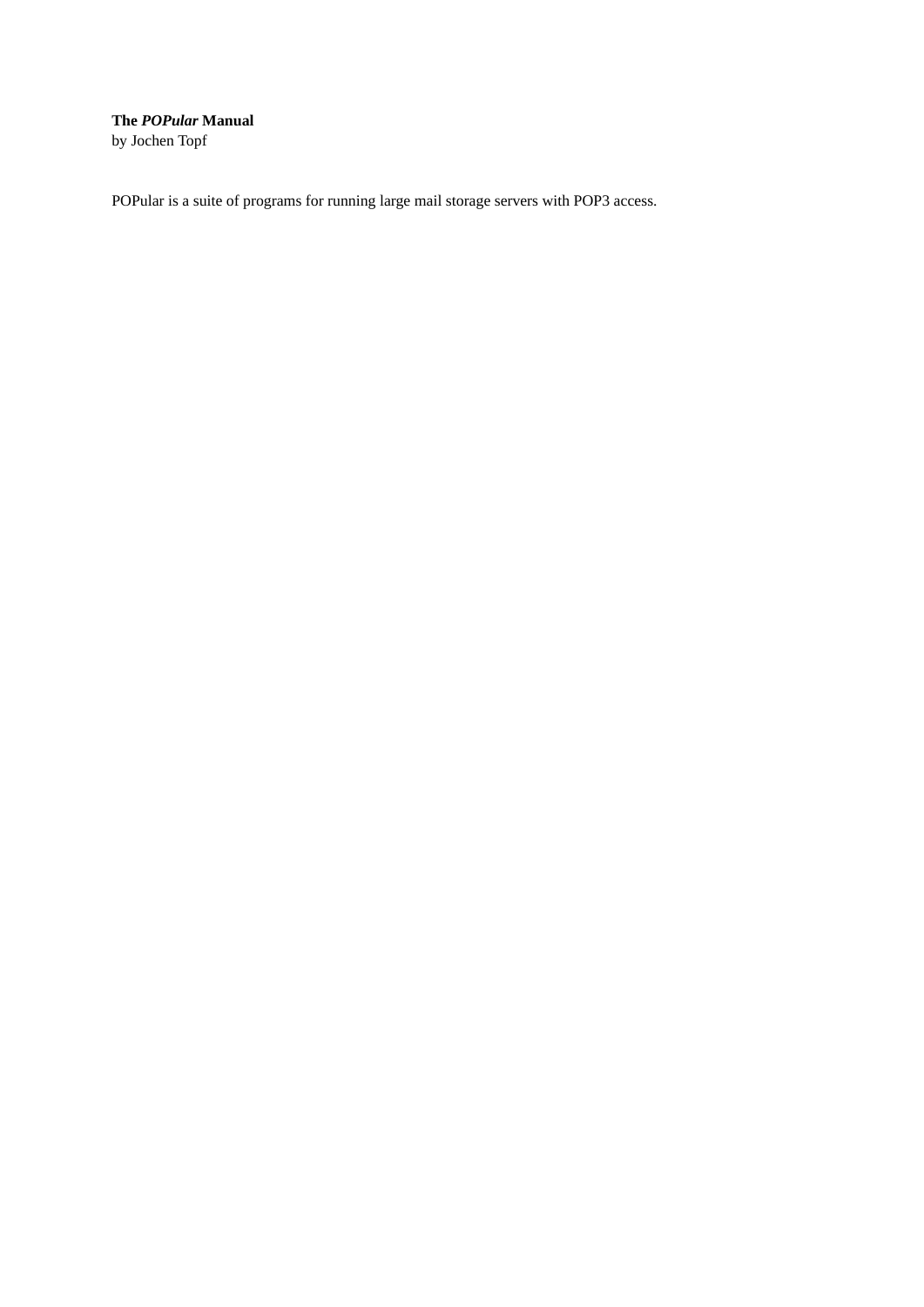# **Table of Contents**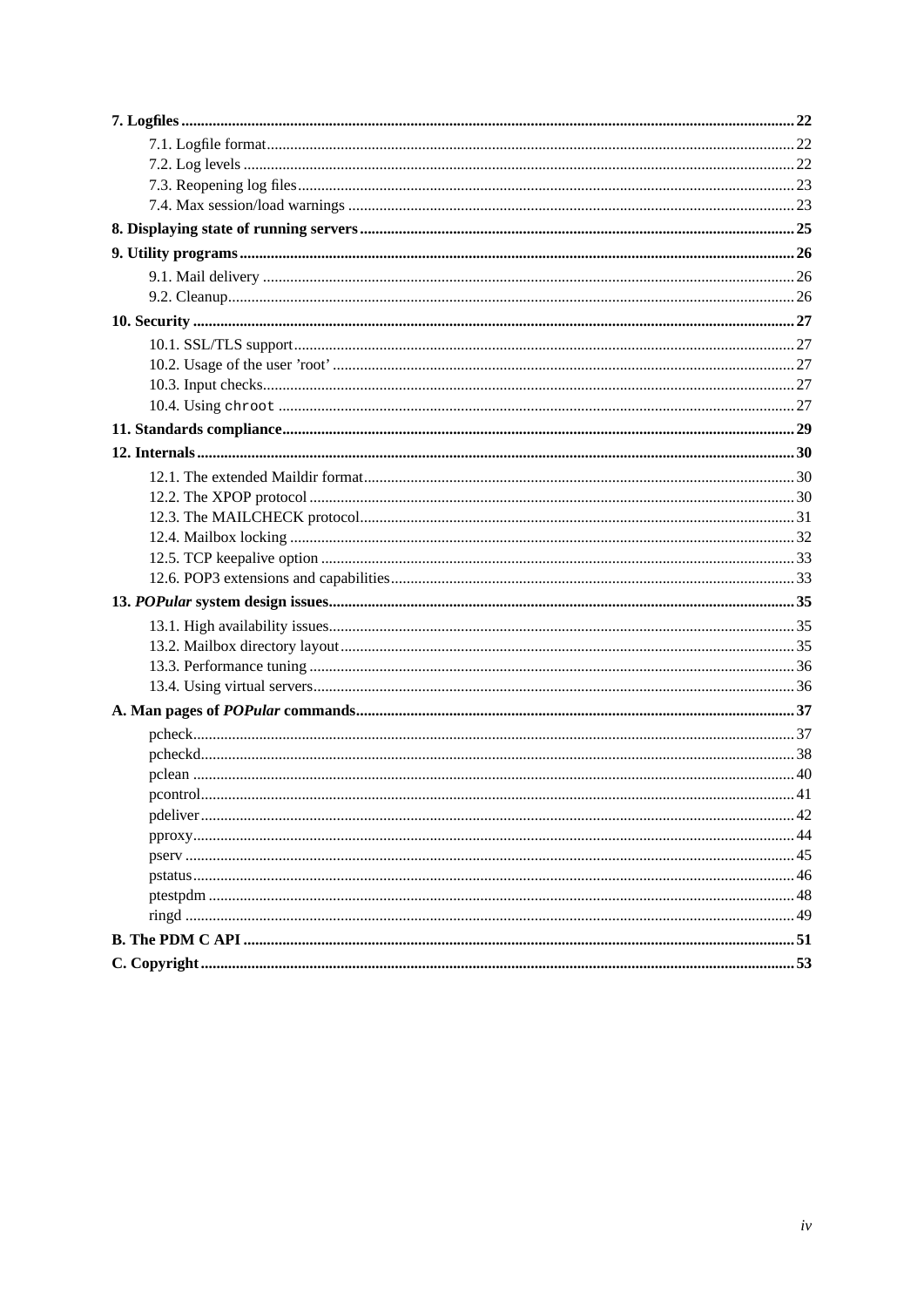# **List of Figures**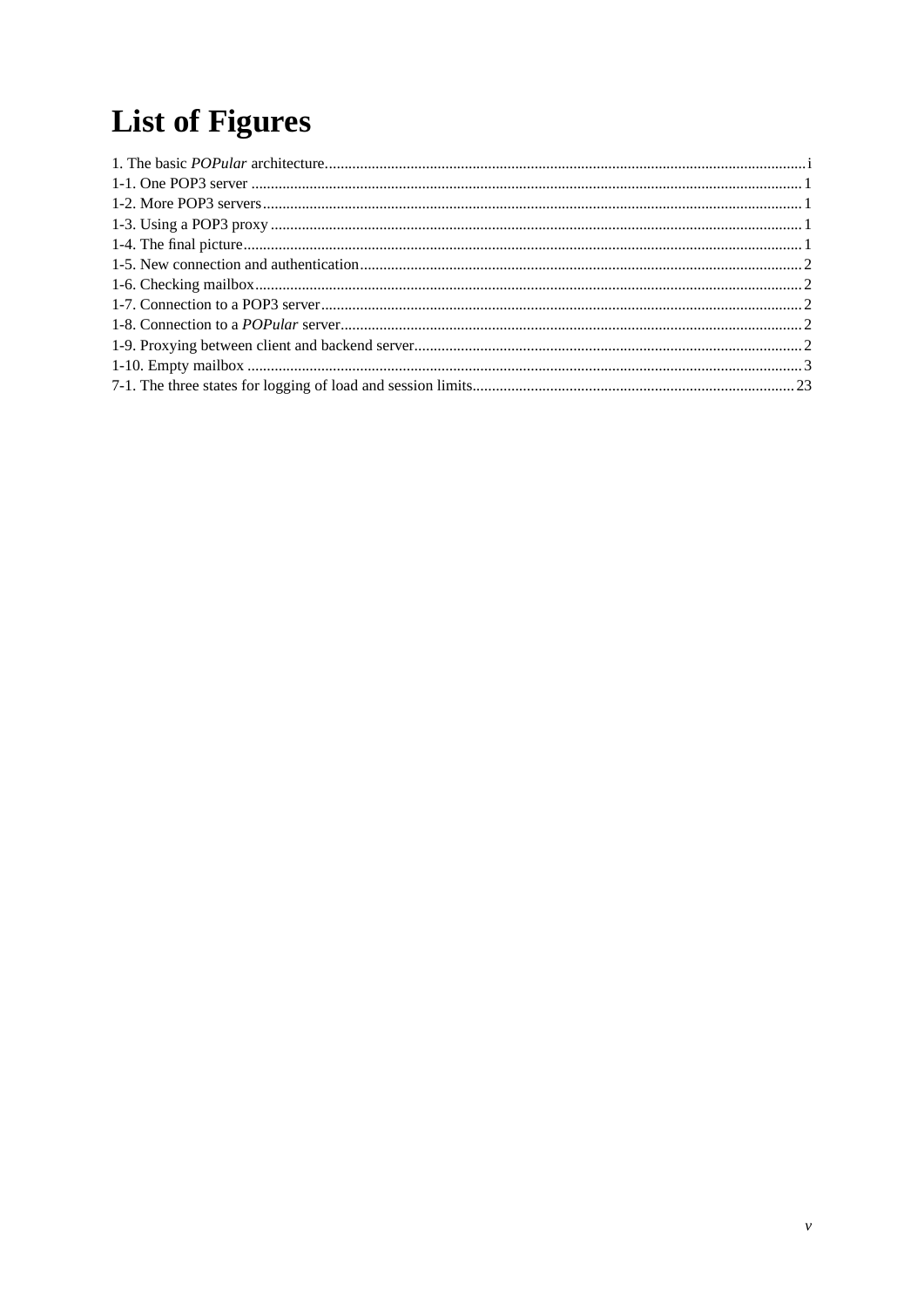# <span id="page-5-0"></span>**Introduction**

A single server for mailbox storage, even if it is very powerful, can never scale to the number of mailboxes used in todays large mail systems with millions of mailboxes. So you need some way of distribution the mailboxes over several servers, while access for the client must be transparent.

The *POPular* POP server suite is one way of solving this problem. It implements a proxying architecture, where all POP access from the client is funneled through a group of proxies which authenticate the user, decide which storage server the mailbox is on and then connect the client with the proper backend server.

<span id="page-5-2"></span><span id="page-5-1"></span>**Figure 1. The basic** *POPular* **architecture.**

## **1. Features**

#### **Scales to very large systems**

The architecture of the *POPular* server system allows a mail system to scale to practically any size. There is no single point that every mail has to pass or any other bottlenecks. If the number of mailboxes grows beyond what your servers can handle, you can just add more servers and change the configuration a little bit.

#### **Virtual Servers**

The *POPular* proxy can be configured to accept connections to several IP numbers and/or TCP ports. The authentification function can use the information about the accessed IP number and port to decide which mailbox to access. An example: You can have two IP numbers for one proxy server, one with the name pop.server1.com, the other with the name pop.server2.com. A user with the username 'joe' on one server will be distinguishable from a user with the same name on the other server.

#### **Optimization for empty mailboxes**

On a typical POP server, about 80% of the accesses are to an empty mailbox. *POPular* is specially optimized for this case, reducing the load on the storage servers considerably.

#### **Soft failure on many errors**

On many errors, like failure of a backend server, the proxy will display an empty mailbox to the user, instead of an error message. When doing system maintainance the admin can configure all or a part of the system as 'disabled' and the user, again, sees an empty mailbox. This saves a lot of hassle for the user, the admin and the support staff.

#### **Get information from running server**

The admin can get detailed information about current connections, current configuration and some counters from the running proxy and server.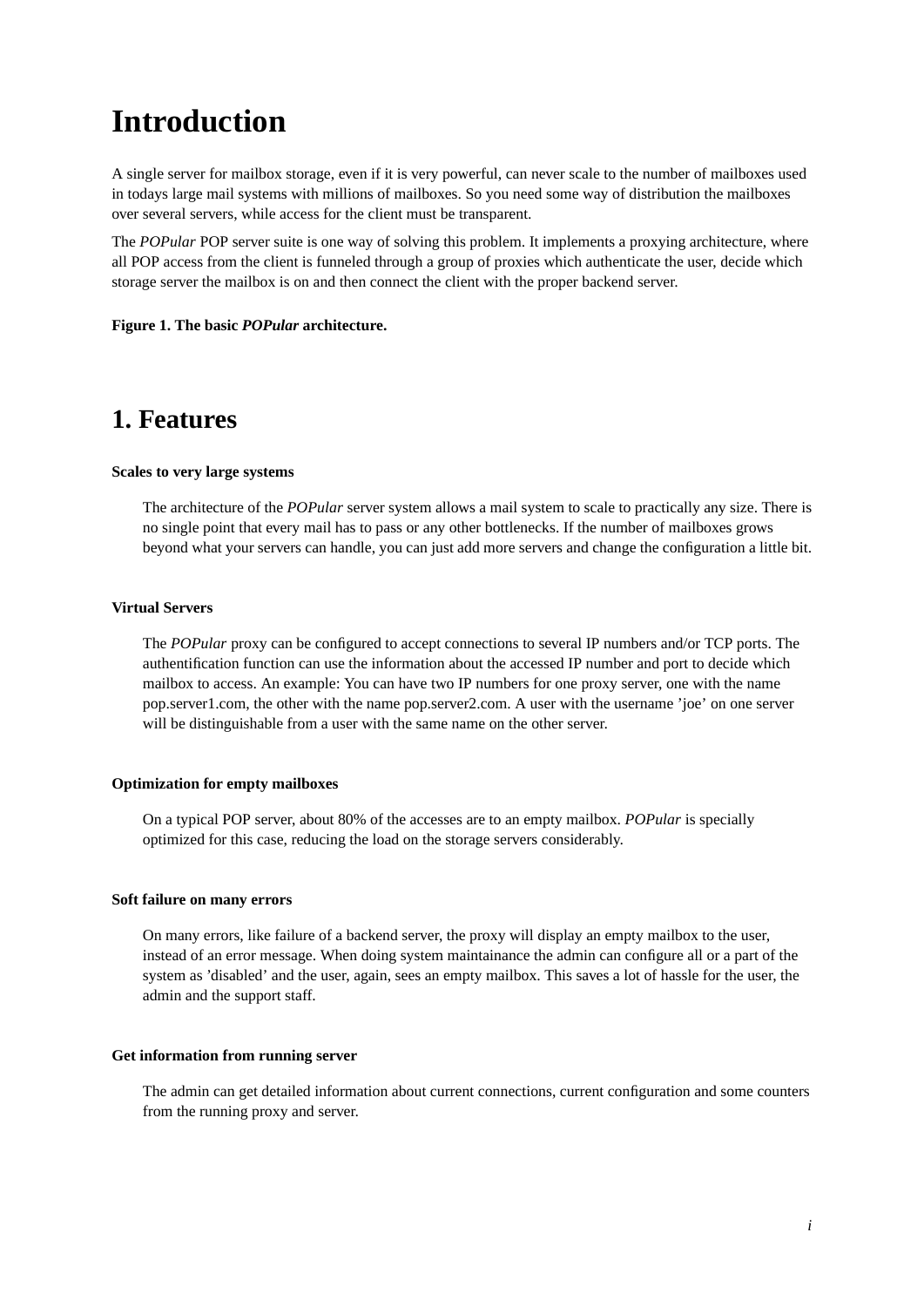#### **Configuration at runtime**

The proxy and storage servers are fully configurable at runtime, there is no need to take the proxy down for anything other than software upgrades.

#### **Verbose logging**

The programs in the *POPular* server suite will log everything that happens, allowing you to diagnose problems rapidly. The log format is easily parsable to enable you to quickly write scripts for generating statistics or reacting to problems. Several types of debug logging can be enabled and disabled on the fly.

#### **Proxying to POP3 servers or special XPOP server**

The *POPular* proxy communicates on the one side with any standard complient POP3 client and on the other side with any standard POP3 server or with a special server included in the *POPular* suite talking the special XPOP protocol, which is basically a POP3 procotol without the authentication phase.

#### **Fallback server**

If the user can't be authenticated the proxy can fall back to any POP3 server. This is a nice feature for migrating to a new system.

#### **Uses MailDir format**

The *POPular* server uses Maildir format only, so there are no locking issues.

#### **Flexible database access and authentication**

Database access and authentication in the proxy is delegated to shared libraries loaded and configured at runtime. This allowes for a very flexible authentication mechanism.

#### **Configurable maximum number of connections**

The allowed number of connections can be configured to never overload the server.

#### **SSL/TLS support**

<span id="page-6-0"></span>Starting in version 1.5.0 POPular supports SSL and TLS. Each virtual server can be configured individually to use SSL/TLS (with or without STARTTLS) and can have it's own key.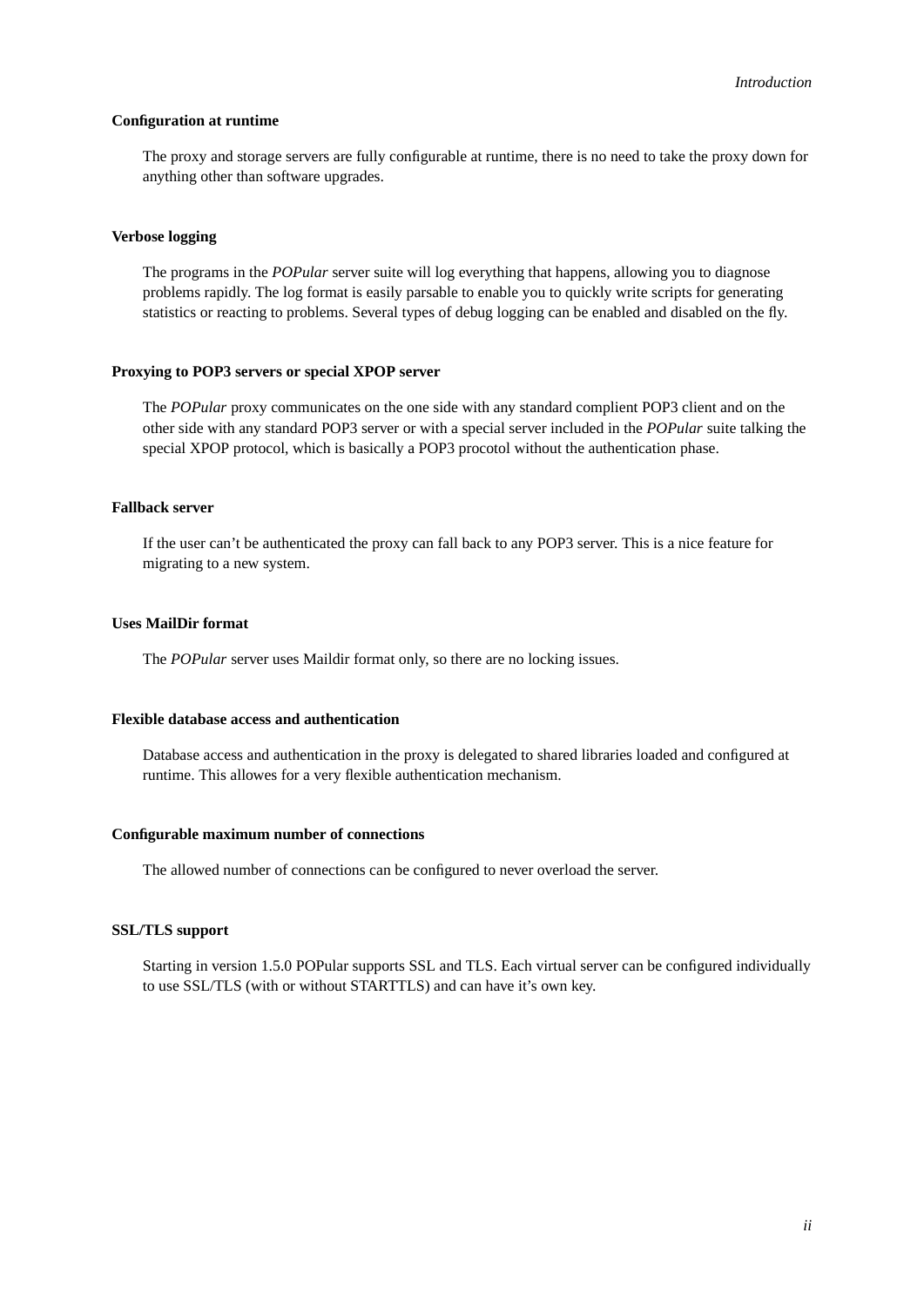## **2. Definitions**

Here are the definitions of some words used in this manual:

#### **proxy (server)**

This is the host that the mail client connects to. This server is running the **pproxy** program. It is responsible for authenticating the user, deciding on which backend server the mailbox of the user is located and what its name is. The proxy will then connect to the backend and forward data between client and backend server.

#### **backend (server)**

This is any kind of POP3 or storage server that will be accessed by the proxy server.

#### **storage server**

This is a backend server that has the *POPular* **pserv** running. It is only a place to store the messages.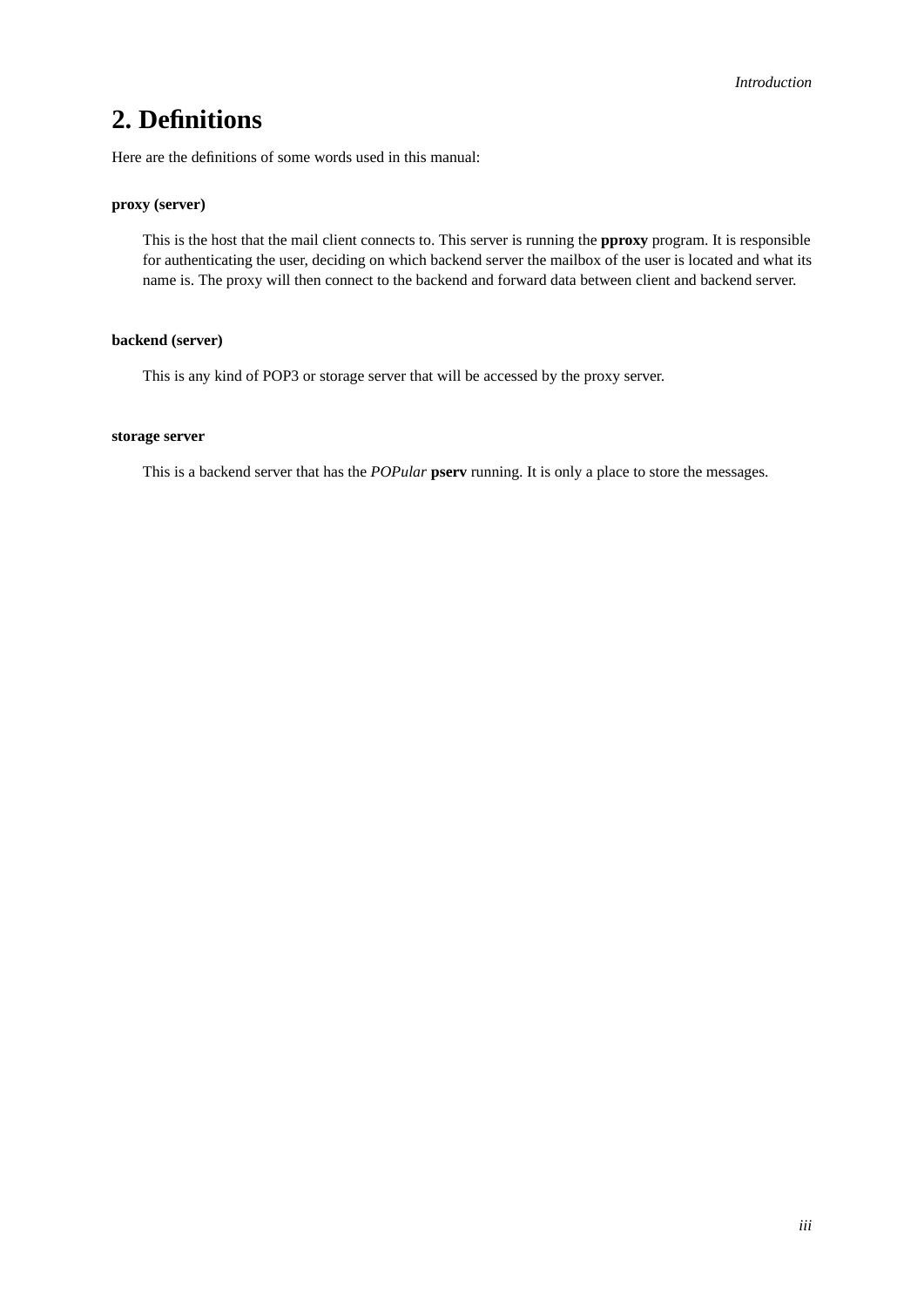# <span id="page-8-0"></span>**Chapter 1. The** *POPular* **system architecture**

## <span id="page-8-1"></span>**1.1. Overview**

In a small mail system you have one POP3 server that has stored all mailboxes locally on an attached disk. All clients directly connect to this server to access the mail.

#### <span id="page-8-3"></span>**Figure 1-1. One POP3 server**

This modell works as long as one server can cope with the load. If you have too many mailboxes or too many accesses per mailbox, you want to split the mailboxes over several servers. But now the client has to know to which server to connect.

#### <span id="page-8-4"></span>**Figure 1-2. More POP3 servers**

Telling every client about the new server is probably not feasable every time you add new servers. One possible solution is to put all mailboxes on a NFS server and allow access to all mailboxes from all servers. But this will create a new bottleneck: the NFS server. But there is another solution: Put a proxy server between the client and the server.

#### <span id="page-8-5"></span>**Figure 1-3. Using a POP3 proxy**

The proxy server will accept the connection from the client, get the username and password from the client, authenticate the user and find out on which backend server this users mailbox is located.

For authentication and the mapping of username to server, the proxy needs some kind of database. This database can either be on the proxy server itself or somewhere else on the net.

After the client is authenticated, the proxy will connect to the proper backend server and blindly forward data back and forth between the client and server until one of them closes the connection.

At that point the proxy might develop to be the bottleneck, but there is no reason not to have several proxies. Through DNS round robin or a load balancing server between the client and the proxy, the load will be distributed over all proxies.

#### <span id="page-8-6"></span>**Figure 1-4. The final picture**

<span id="page-8-2"></span>The *POPular* system implements this architecture including the POP proxy and storage server software.

## **1.2. The sequence of events in a POP session**

This section explains the several steps in a POP3 session as they are implemented in the *POPular* system.

When a new connection is opened from a client, the POP3 proxy ("**pproxy**") forks and sends a welcome message to the client. The client sends the username and password. Username, password, the client IP and some other information is then checked against one or more databases.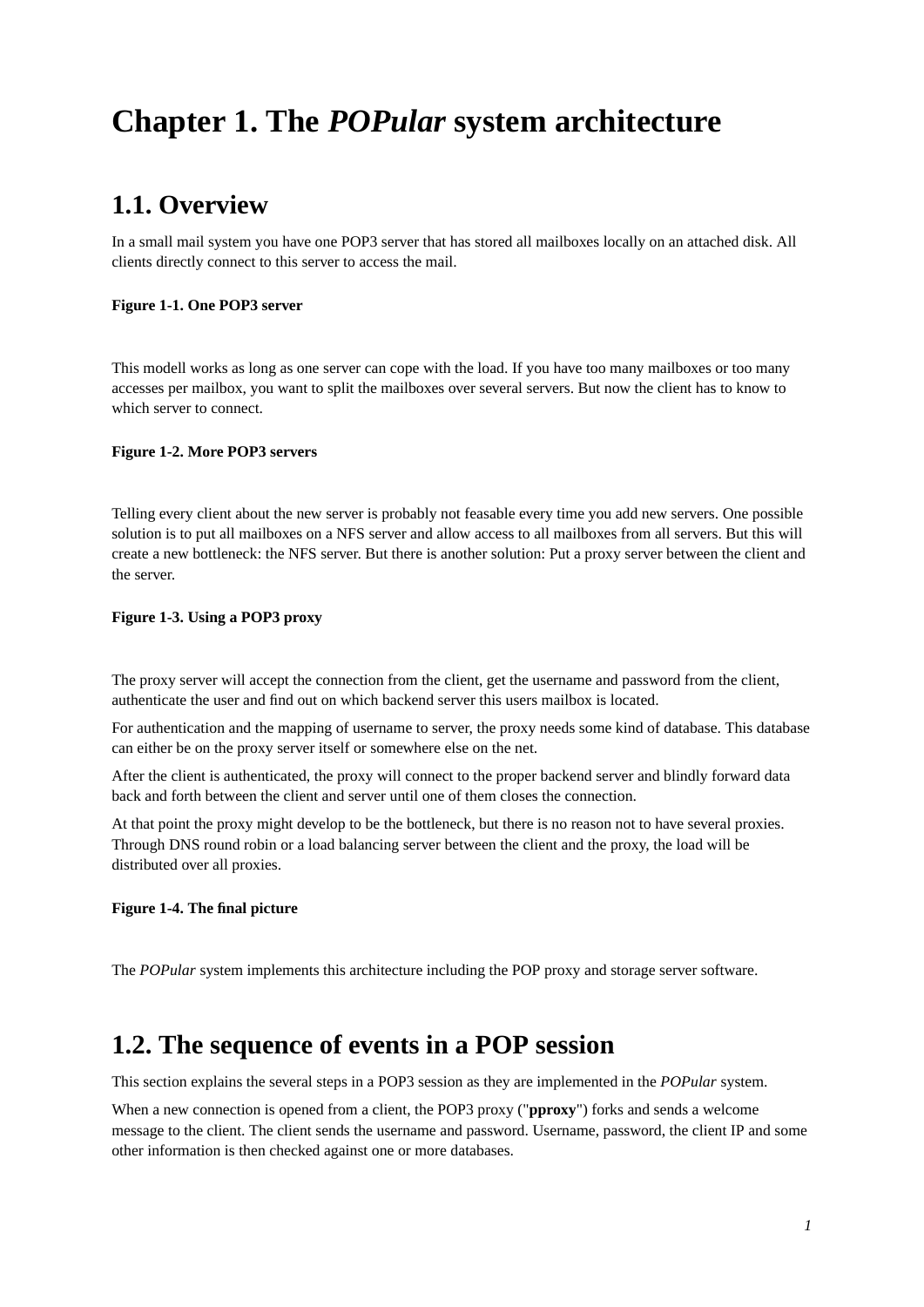To be as flexible as posssible, these database checks are performed in so called *POPular* database modules (PDM) implemented as shared libraries loaded at runtime into the **pproxy** process. Several databases can be checked after another until one finds and authenticates the user.

The proxy supports IP based virtual servers. It can listen to more than one IP address and port. Depending on which IP address and port a new connection is coming in on, the proxy can use different namespaces for authentication.

#### <span id="page-9-0"></span>**Figure 1-5. New connection and authentication**

From the database modules, the proxy will get back the name of the backend server, where the mailbox of this user is stored, and the protocol, which is to be used to connect to this backend. Depending on the protocol either the name of the mailbox or a username and password are also returned.

If the backend server is a *POPular* server, the proxy now sends a mail check requests to the backend server. This is a small UDP datagram only containing the name of the mailbox. The **pcheckd** process on the server will receive this mailbox name and check whether there are any mails in this mailbox It will tell the proxy by sending a UDP datagram back. Statistics have shown that about 80% of all accesses to a mailbox will find an empty mailbox, so it makes sense to check for this and optimize the common case. See below for what happens if the mailbox is empty.

#### <span id="page-9-1"></span>**Figure 1-6. Checking mailbox**

If there are any mails in the mailbox the proxy will now open a TCP connection to the storage server. Depending on the procotol to be used, two different things can happen:

If the protocol is POP3 indicating a normal POP3 server is used as backend, the username and password that the proxy got from the PDM modules is send to the server. (This username and password might well be the same as the one the client sent, but this is not required.) The backend server will then authenticate the user again and answer with a positive or negative answer, which is relayed back to the client.

#### <span id="page-9-2"></span>**Figure 1-7. Connection to a POP3 server**

Because the user is already authenticated it doesn't really make sense to send the username and password and check them again on the backend server. That is why the *POPular* package contains a special server ("**pserv**") that will not check the user again, but just use a mailbox name supplied by the proxy.

If the protocol is XPOP indicating that a *POPular* backend server is used, the proxy first sends the name of the mailbox in a line by itself, then an ID which is used for all logging messages to easily find corresponding entries in the proxy and server log and then a line with flags. The POP server will answer with "+OK", which is relayed back to the client.

#### <span id="page-9-3"></span>**Figure 1-8. Connection to a** *POPular* **server**

<span id="page-9-4"></span>From now on the client and server will exchange POP3 requests and responses. The proxy ferries the data back and forth without interfering until one or the other closes the connection.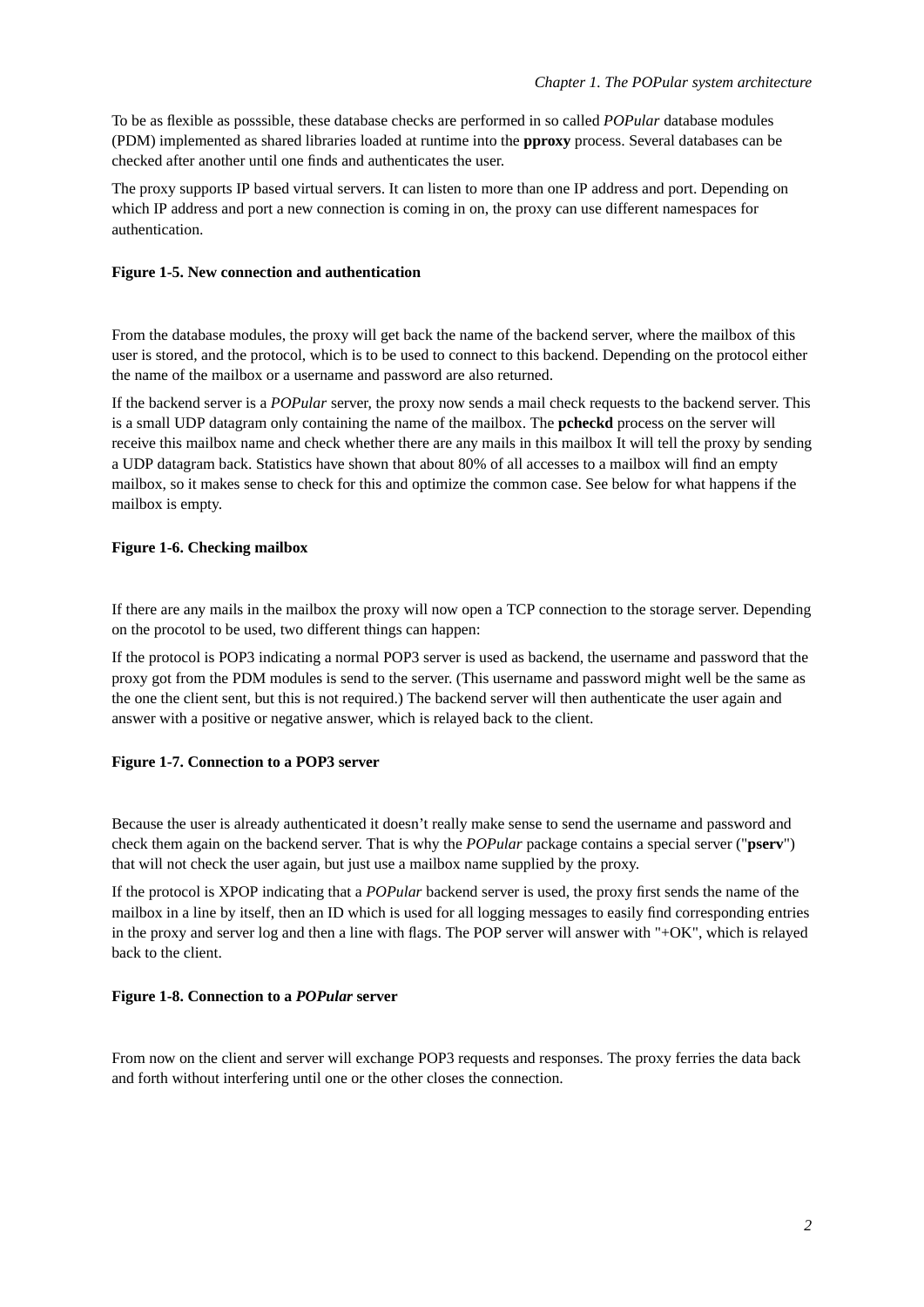#### **Figure 1-9. Proxying between client and backend server**

If the mailbox is empty the proxy server will handle this POP connection alone, i.e. it will answer all requests with "no mail" or whatever is appropriate for an empty mailbox. This reduces the load on the storage servers considerably.

#### <span id="page-10-0"></span>**Figure 1-10. Empty mailbox**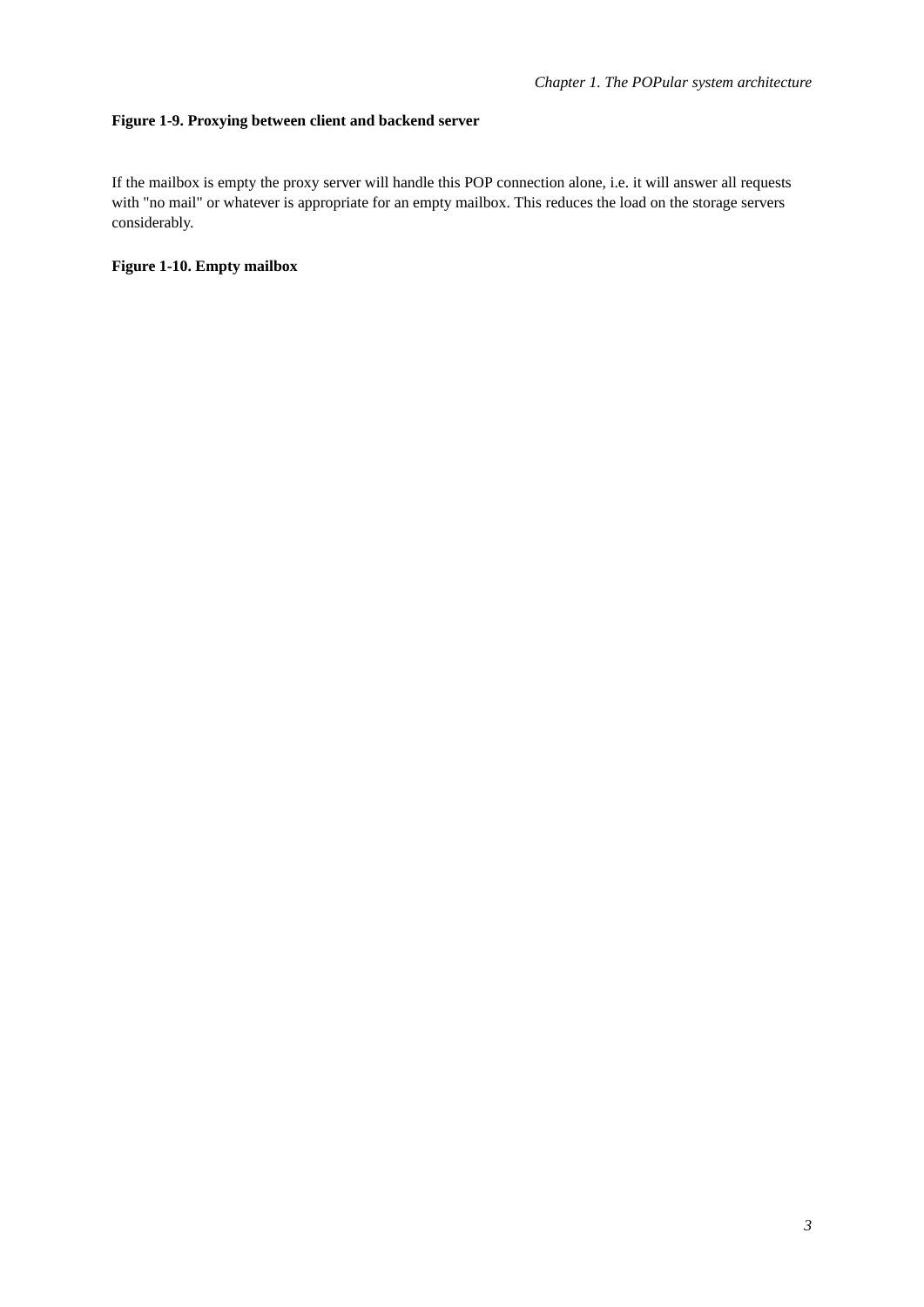## <span id="page-11-1"></span><span id="page-11-0"></span>**Chapter 2. Installation of the** *POPular* **system**

## **2.1. Packages**

There might be precompiled *POPular* packages available for your system. See the *POPular* web page (http://www.remote.org/jochen/mail/popular/).

<span id="page-11-2"></span>If you are installing *POPular* with a package manager like **rpm** or **dpkg** you can probably ignore most information in the rest of this chapter.

## **2.2. Compilation**

Install *POPular* by unpacking the distribution, running **./configure**, **make** and **make install**. This will compile all programs and install them in /usr/local/bin and /usr/local/sbin. Some *POPular* database modules will be compiled and installed into /usr/local/lib/popular. Also, all man pages are made and installed into /usr/local/man. Call **configure** with the option --prefix=PREFIX if you want to install somewhere else.

The utility scripts, configuration files, etc. are not automatically installed.

The main documentation is created from a SGML/XML source file using the DocBook standard. As there are quite a lot of strange programs and files needed to get the DocBook stuff running, the documentation is provided in the distribution in the compiled HTML, Postscript and RTF version. Look in the doc directory for the files named popular.html, popular-htmldoc.tar.gz, popular.ps and popular.rtf. These files are not installed automatically. If you want to make the documentation yourself, use the --enable-docbook option to **configure**.

Along with the normal GNU **configure** options, the following options can be used:

#### **--with-confdir=DIR**

Use DIR as configuration directory instead of /etc/popular.

#### **--with-pdm=LIST**

List the PDM modules to build. LIST must be a space separated list of module names. See the [chapter about](#page-27-0) [PDM modules](#page-27-0) for a list of modules. By default all available modules are compiled.

Some modules will need external libraries not available on all systems. If the **configure** script can't find those libraries, it will remove these modules from the list and tell you about it.

#### **--enable-test**

Enable compilation of test suite in the 'test' directory. After compilation 'make test' can be used to run the tests. This is currently very incomplete.

#### **--with-cdb=DIR**

Name the directory, where the source code of Dan Bernstein's cdb library can be found. This is needed, if you want to compile the cdb PDM.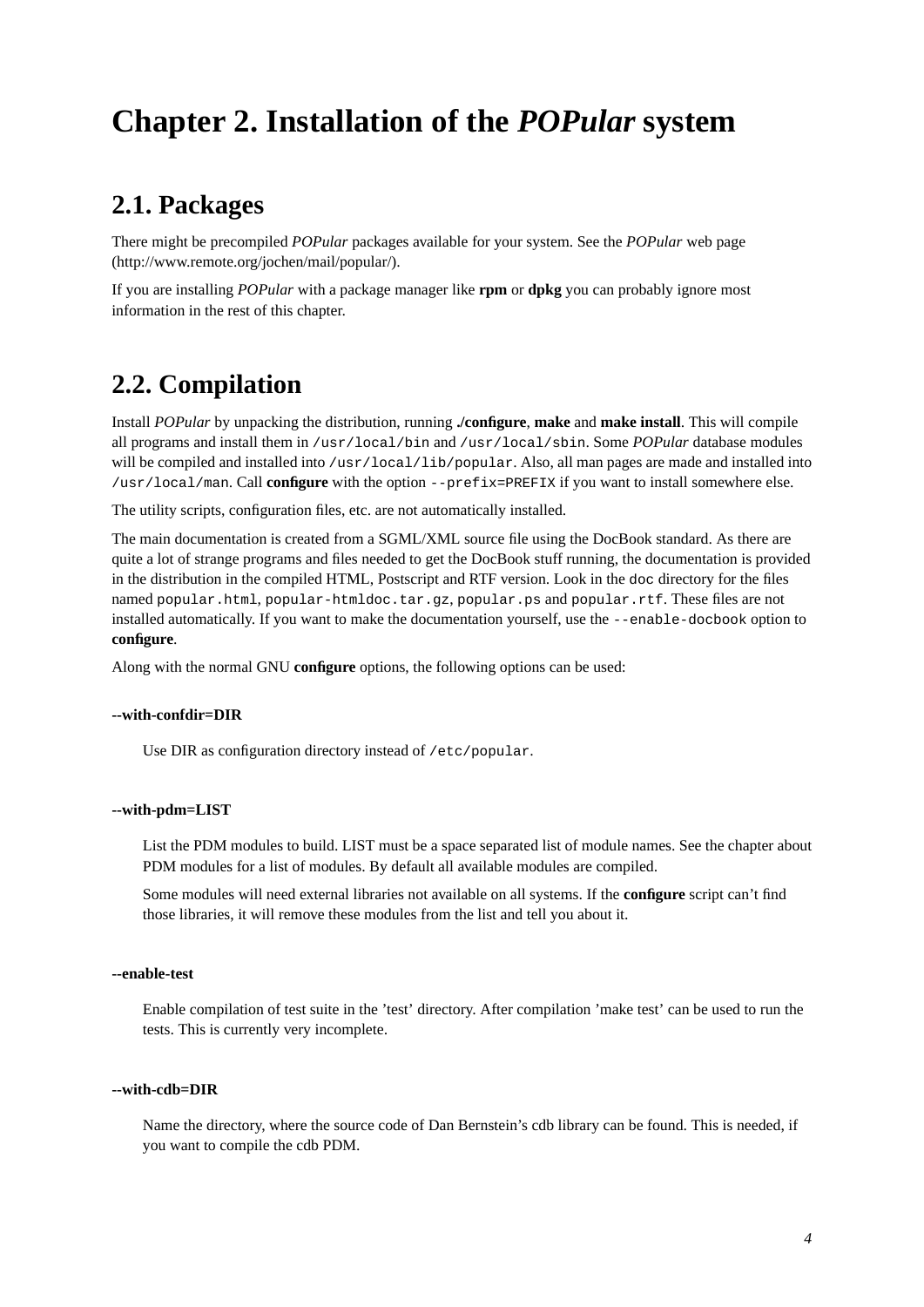#### **--disable-readline**

Disable readline support for the **pcontrol** utility.

#### **--enable-docbook**

Enable compiling the main documentation from the SGML/XML Docbook sources into HTML files etc. To do this you need the Docbook tools installed. If your style sheets are installed at some strange location, you can add the directory as an argument to this options. Otherwise the configure script will try to guess, where they are.

#### **--enable-ssl**

Enable SSL/TLS support using OpenSSL. SSL/TLS support is currently in beta state. If your OpenSSL library is installed at some strange location, you can add the directory as an argument to this option. Otherwise the configure script will try some default locations.

*POPular* is being developed on Linux systems and currently only tested on Linux. It should mostly work on any POSIX system, but there are some things (like shared mmaped files and file descriptor passing), which might not work on other systems. Currently it mostly compiles on Solaris, but is not tested very much. If you can help porting *POPular* to other systems, you are most certainly welcome.

## <span id="page-12-0"></span>**2.3. Common setup for proxy and storage server**

First you have to decide which user and group to use for the *POPular* programs. If you are (for testing purposes) running the proxy and the backend server on the same machine, both have to use the same user and group, otherwise you can use different users and groups though it is not recommended. Choose a user and group that are not used for anything else on the system. Don't use 'root'. All mailbox directories and mail message files must belong to the user and group you choose. This manual will use the user and group name 'pop'.

The following script can be used to set up the default directories used by *POPular*. If you want to use any other directories, change the script and call the programs with the proper options.

#!/bin/sh

```
POPULAR_USER=pop
POPULAR_GROUP=pop
mkdir -p /etc/popular
chmod 0755 /etc/popular
mkdir -p /etc/popular/capa
chmod 0755 /etc/popular/capa
mkdir -p /var/log/popular
chown $POPULAR_USER /var/log/popular
chgrp $POPULAR_GROUP /var/log/popular
```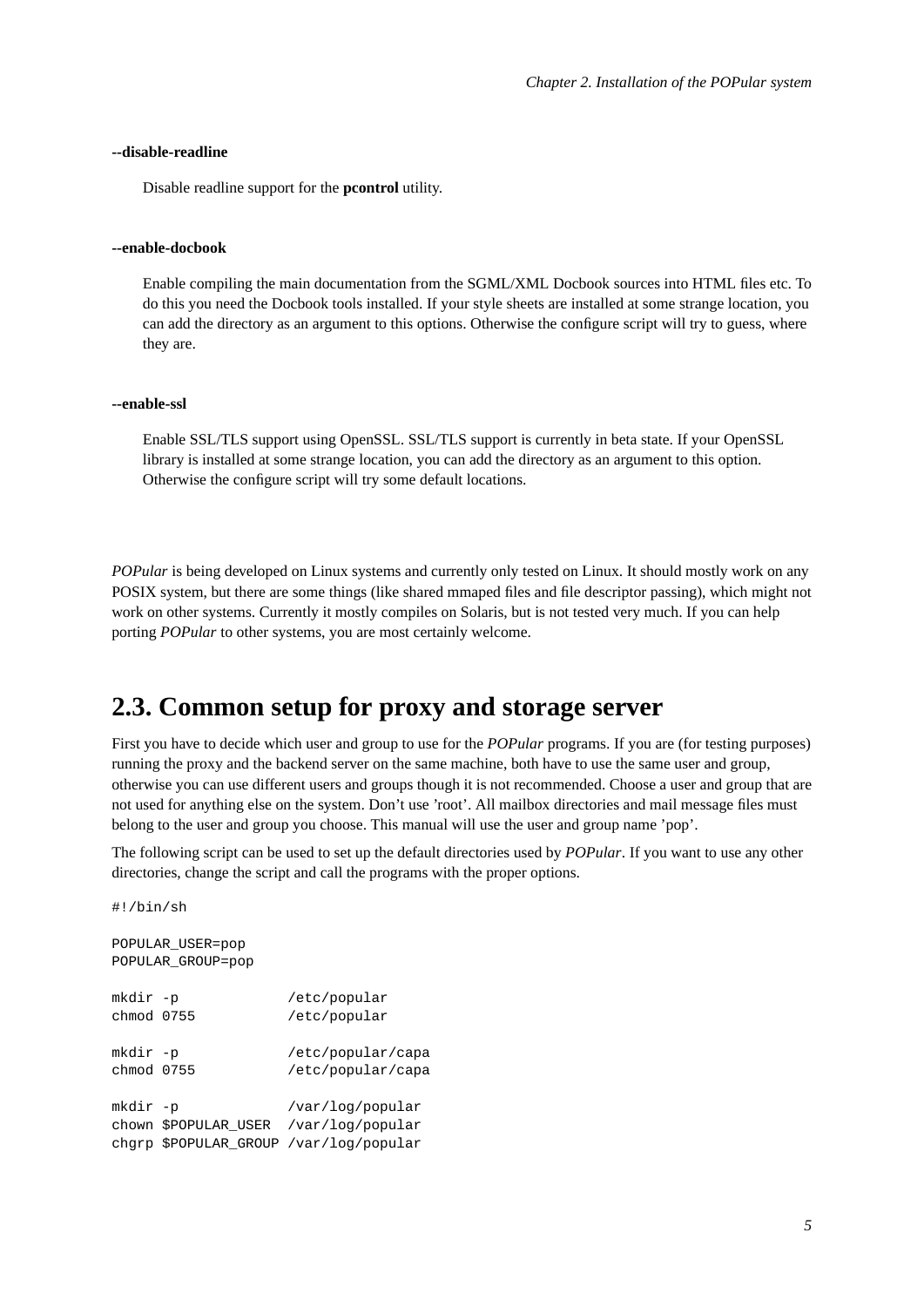```
chmod 0755 /var/log/popular
mkdir -p /var/run/popular
chown $POPULAR_USER /var/run/popular
chgrp $POPULAR_GROUP /var/run/popular
chmod 0755 /var/run/popular
```
## <span id="page-13-0"></span>**2.4. Setting up the proxy server**

On the proxy server two program (**pproxy** and **ringd**) will be running.

You should have a file named pproxy.rc in the /etc/popular directory. Sample files can be found in the conf directory of the *POPular* distribution. Make sure pproxy.rc is executable.

First start **ringd** as user 'root'. **ringd** will run in the background and bind TCP ports for **pproxy** because **pproxy** runs as a normal user.

Next start **pproxy** as the user and group you chose. You should see some log messages appearing in /var/log/popular/pproxy.

To configure the running **pproxy** use the **pcontrol** program. Always start **pcontrol** as the user you have chosen for the **pproxy**. If everything is set up properly you can just call /etc/popular/pproxy.rc to do the first configuration.

## <span id="page-13-1"></span>**2.5. Setting up the storage server**

You should have a file named pserv.rc in the /etc/popular directory and it should be executable for the user you have chosen to run the server as. A sample file can be found in the conf directory of the *POPular* distribution.

Decide where to put the mailboxes, the sample config file uses the directory /pop for this. All mailbox directories must be readable and writeable by the user you chose for running **pserv**.

Start the server as the user and group you chose: **pserv**. You should see some log messages appearing in /var/log/popular/pserv.

To configure the running **pserv** use the **pcontrol** program. Always start **pcontrol** as the user you have chosen for the **pserv**. If everything is set up properly you can just call /etc/popular/pserv.rc to do the first configuration.

If you want to use the **pcheckd** daemon, start it as the same user you used for **pserv**. You need at least to use the option -m to tell **pcheckd** where the mailbox directory is (/pop by default).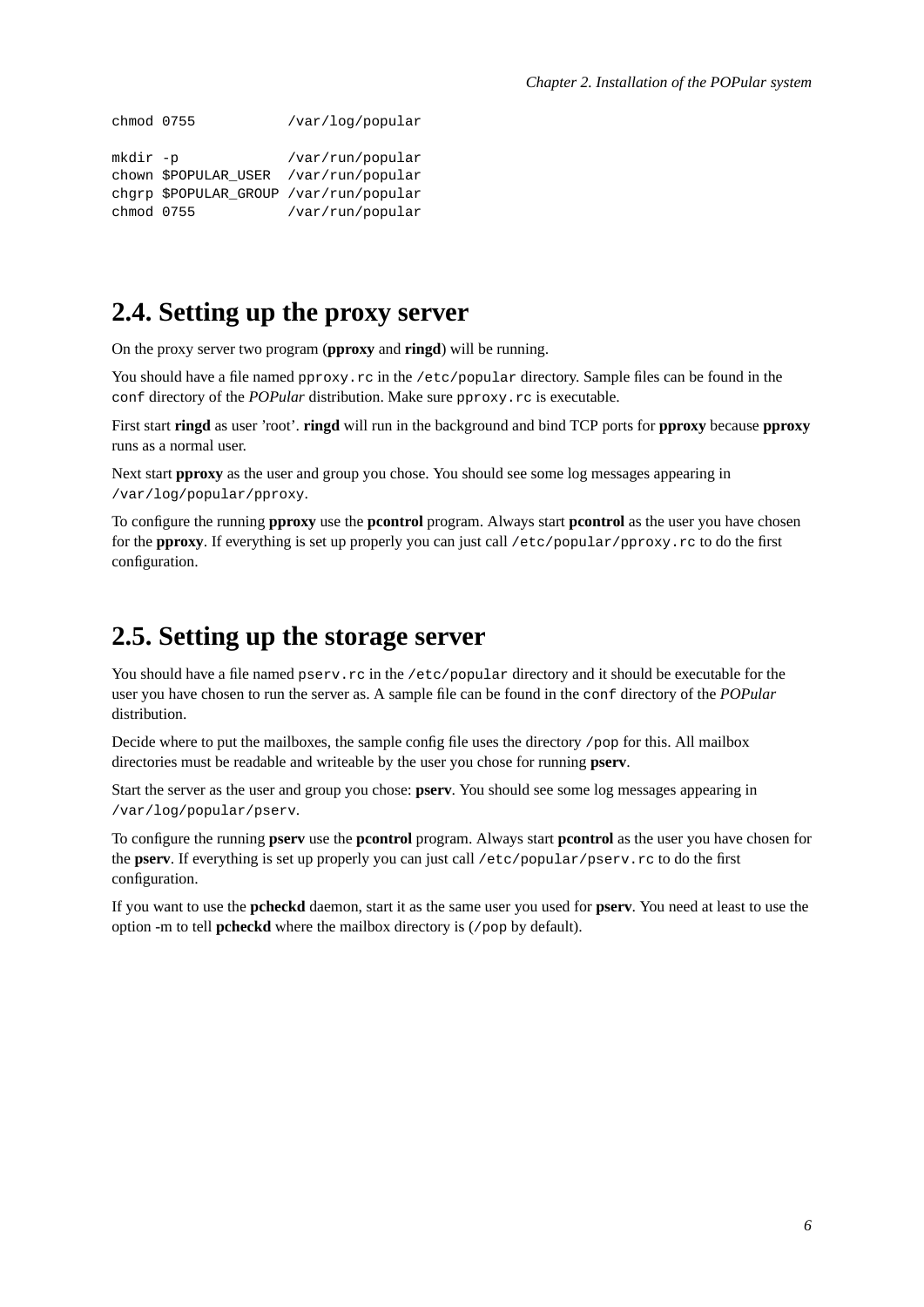# <span id="page-14-0"></span>**Chapter 3. Configuring pproxy**

The configuration of the *POPular* proxy is done by sending commands to the running proxy server via the **pcontrol** utility program. When the proxy server is started it will configure itself with a few default values but will not open any ports. Much like a UNIX kernel, that has no network interfaces configured after booting and only a minimal root filesystem mounted, the proxy then has to be contacted to be configured for use.

The **pcontrol** utility program will read commands for the running **pproxy** from the command line, a file or from STDIN.

<span id="page-14-1"></span>On startup the init-Skript will read the commands in the file /etc/popular/pproxy.rc and execute them.

## **3.1. Command line options**

## <span id="page-14-2"></span>**3.2. Runtime configuration**

The configuration of the *POPular* proxy is done by sending commands to the running server via a UNIX domain socket. This socket is in the run directory (default: /var/run/popular) and named pproxy.PID.ctrl. PID, in this case, is the process id of the parent process. For easy access, there is a link from pproxy.ctrl to the real socket file.

The **pcontrol** utility program is provided to send commands to this socket. See the [man page](#page-48-0) for details.

Normally, after **pproxy** has started, the file /etc/popular/pproxy.rc should be used to set the start configuration of the server. There is an example of this file in the conf directory of the distribution. The supplied RedHat and Debian init scripts will use this file to do the initial configuration.

## <span id="page-14-3"></span>**3.2.1. The show and set commands**

The following read-only variables are recognized. The content of these variables can be read by sending the command **show VAR** to the proxy.

Each variable has one of the following types: Bool, Int, File, Dir, String, Id, or Time. Bool variables can be set to 0=false=no=off or 1=true=yes=on. Directories named in variables of type Dir must exist. Variables of type Id hold strings which can only contain chars, numbers, the underscore (\_), the hyphen (-), and the dot (.). Time variables hold time intervals. They can be set using something like '5d3h10m4s'.

| id           | Id     | Id (name) of server. This is always "pproxy".        |
|--------------|--------|------------------------------------------------------|
| pid          | Int    | The process id of the <b>pproxy</b> parent process.  |
| rundir       | Dir    | This is the directory set by the $-$ -rundir option. |
| sessionlimit | Int    | The maximum compiled in value for maxsession.        |
| version      | String | The version of the <b>pproxy</b> program.            |

The following read-write variables are recognized: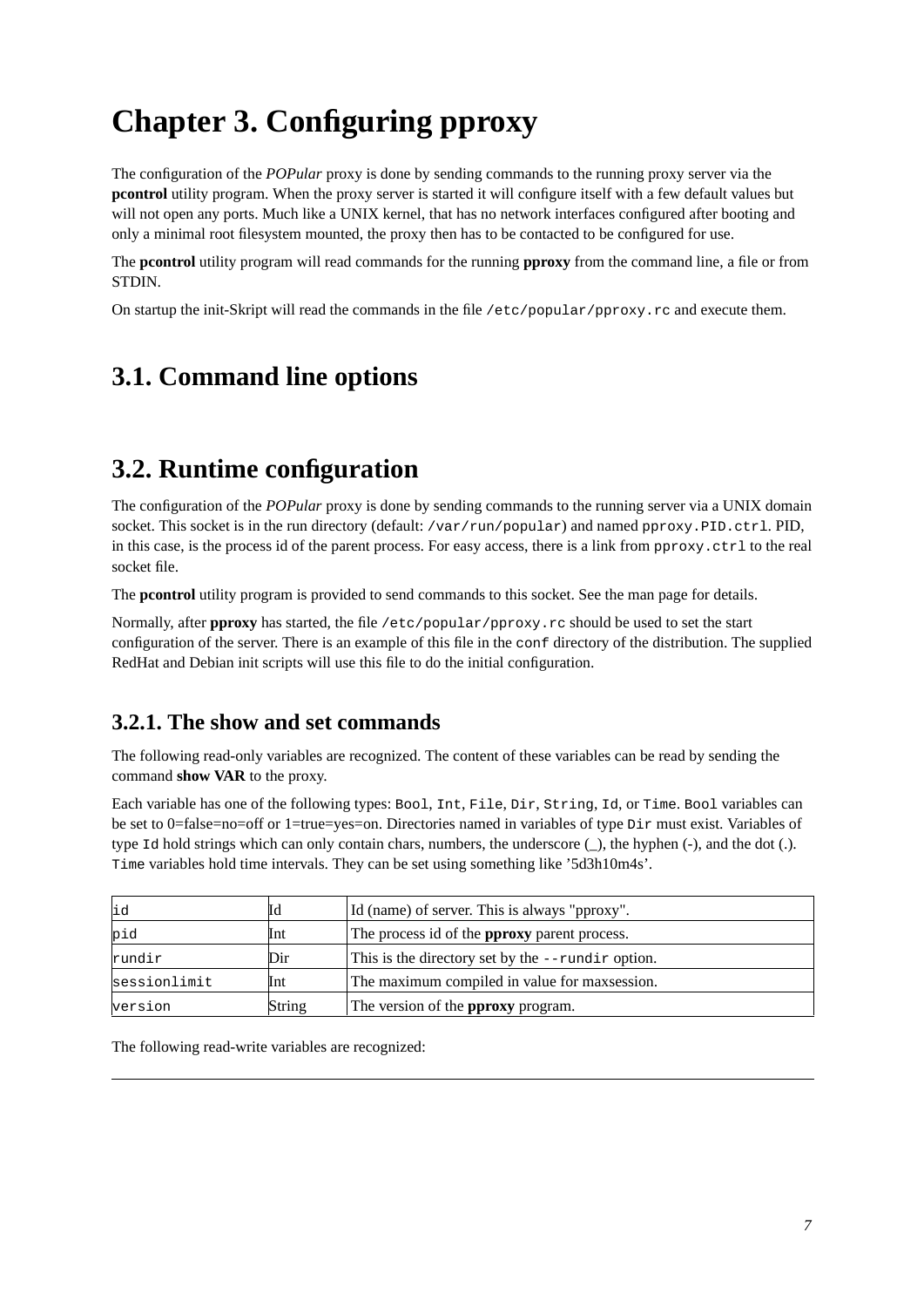| allowsslv2   | Boolean            | Allow SSLv2 connections. Only used when SSL/TLS is compiled in.<br>Default is off. SSLv2 is considered less secure than SSLv3 and TLS, but<br>some clients might need it. Changes in this variable will only be applicable<br>for virtual servers that are configured after the change!                                                                                                                                                                                                                                                                                                                                                                                                                                     |
|--------------|--------------------|-----------------------------------------------------------------------------------------------------------------------------------------------------------------------------------------------------------------------------------------------------------------------------------------------------------------------------------------------------------------------------------------------------------------------------------------------------------------------------------------------------------------------------------------------------------------------------------------------------------------------------------------------------------------------------------------------------------------------------|
| authtimeout  |                    | Time $(0-1h)$ This is the timeout while in authorization state. 0 means no timeout.                                                                                                                                                                                                                                                                                                                                                                                                                                                                                                                                                                                                                                         |
| backlog      |                    | Int $(5-1024)$ Backlog parameter for the listen(2) system call. When this is changed<br>future listen(2) system calls will get the new parameters. Already listening<br>sockets are not affected. To activate the new setting the virtual server has to<br>be taken offline and online again.                                                                                                                                                                                                                                                                                                                                                                                                                               |
| capadir      | Dir                | This is the directory where the definitions for capability lists are to be<br>found. Consult the chapter about capabilities for details.                                                                                                                                                                                                                                                                                                                                                                                                                                                                                                                                                                                    |
| checkport    | Int<br>$(1-65535)$ | UDP Port, that the <b>pcheckd</b> on the backend server listens on. All children<br>spawned after this is changed will use the new value.                                                                                                                                                                                                                                                                                                                                                                                                                                                                                                                                                                                   |
| checktimeout | Time<br>$(1s-1m)$  | Timeout in seconds after which a UDP packet sent to the pcheckd server<br>is given up as lost. All children spawned after this is changed will use the<br>new value.                                                                                                                                                                                                                                                                                                                                                                                                                                                                                                                                                        |
| defaultns    | Id                 | This is the default namespace used, if the namespace is USER and there is<br>no namespace in the username sent from the client. All children spawned<br>after this is changed will use the new value.                                                                                                                                                                                                                                                                                                                                                                                                                                                                                                                       |
| fallback     | Id                 | If the username is not found in the local database, the proxy server can<br>connect to a fallback POP3 backend server and try authenticating the user<br>there. This is the name of the backend as defined with the <b>backend</b><br>command. All children spawned after this is changed will use the new<br>value.                                                                                                                                                                                                                                                                                                                                                                                                        |
| idletimeout  | Time<br>$(10m-1d)$ | Timeout in seconds when a session is idle. If no data is read after this<br>timeout the connection will be closed. All children spawned after this is<br>changed will use the new value. This is what RFC1939 calles the<br>inactivity autologout timer'. RFC1939 doesn't allow this to be set smaller<br>than 10 minutes, so <i>POPular</i> doesn't allow this. See also proxytimeout.                                                                                                                                                                                                                                                                                                                                     |
| logfile      | File               | Name of the logfile. This will take effect the next time the log file is<br>reopened.                                                                                                                                                                                                                                                                                                                                                                                                                                                                                                                                                                                                                                       |
| maxlocalload | Id (0-9999)        | If the system load average for the last minute is equal to this value or<br>higher, no new connections are accepted. This is an integer value between<br>0 and 9999. 0 means that the load is not checked. When the server notices<br>that the load is too high (or ok after beeing to high), this event is logged.<br>The load average is not a really good measure of the system load so this is<br>more of a last ditch effort to keep the system usable than a good way of<br>controlling the load. You probably have to experiment with different values<br>of maxsession and maxlocalload to find the best values for your system.<br>Note that the load check currently only works on systems with<br>/proc/loadavg. |
| maxsession   | Id                 | Maximal number of proxy child processes. This means that not more then<br>this number of simultaneous connections can be handled. You probably<br>want to set this large enough to handle the biggest estimated load on your<br>system without running out of ressources. Note that there is a maximum<br>value for this compiled into the binary. The value of this variable can<br>currently only be increased, not decreased.                                                                                                                                                                                                                                                                                            |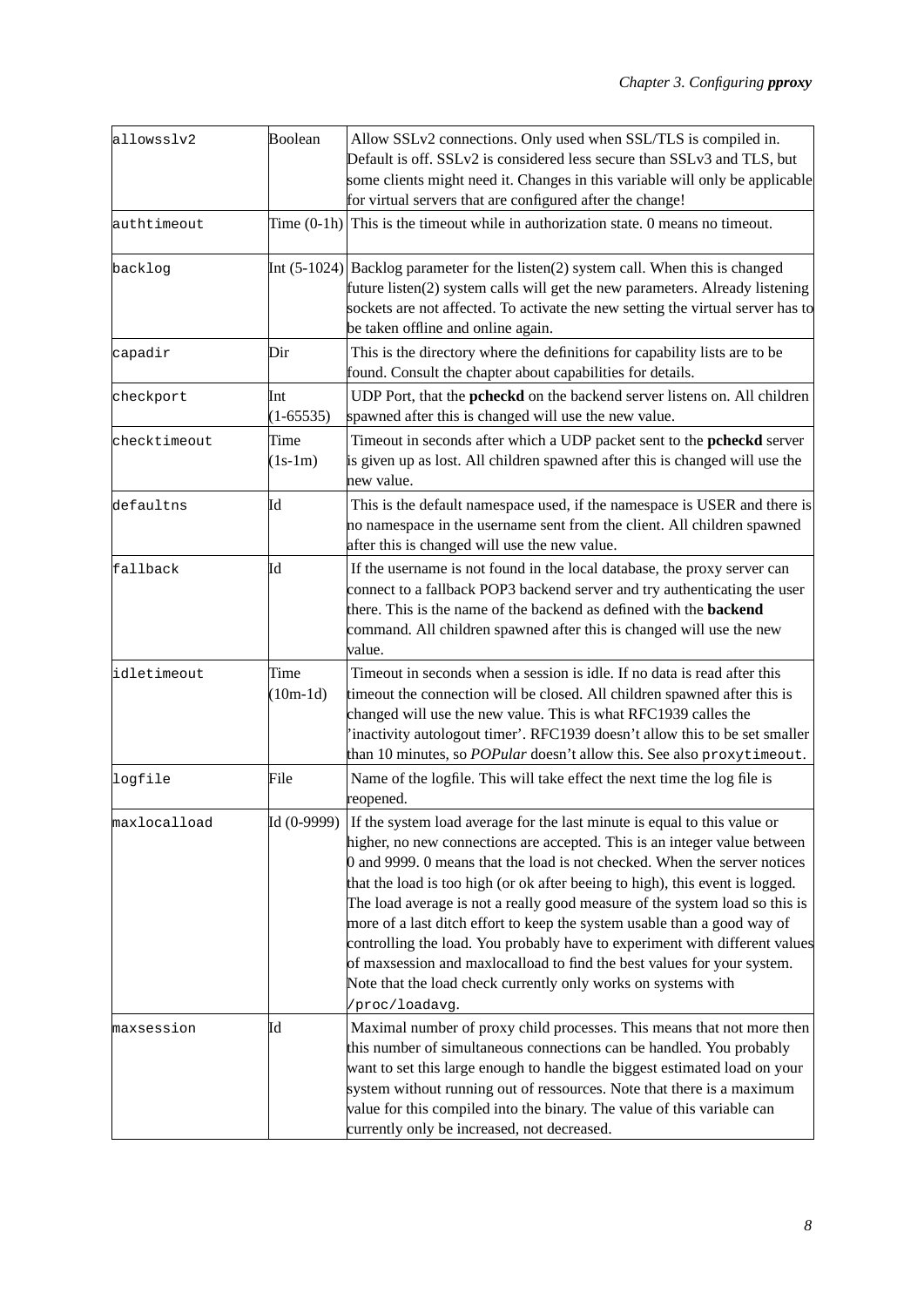| pdmdir         | Dir                | Directory where <i>POPular</i> database modules (PDM) are stored.                                                                                                                                                                                                                                                                                                                                                                                                                                            |
|----------------|--------------------|--------------------------------------------------------------------------------------------------------------------------------------------------------------------------------------------------------------------------------------------------------------------------------------------------------------------------------------------------------------------------------------------------------------------------------------------------------------------------------------------------------------|
| proxytimeout   | Time<br>$(10m-1d)$ | Timeout in seconds when proxying data. If no data is read from the client<br>or backend for this time the connection will be closed. All children<br>spawned after this is changed will use the new value. This is what<br>RFC1939 calles the 'inactivity autologout timer'. RFC1939 doesn't allow<br>this to be set smaller than 10 minutes, so <i>POPular</i> doesn't allow this. See<br>also idletimeout.                                                                                                 |
| sessiontimeout | Time<br>$(0s-1d)$  | Overall timeout for the length of a session in minutes. Regardless of what<br>is happening, a session will be killed after sessiontimeout minutes.<br>This value must be between $0$ and $1$ day. If sessiontimeout is $0$ , no<br>limit is enforced. Note that the time real session time may be somewhat<br>longer, because the authentication phase is not included in this timer. There<br>is a separate timeout for this: authtimeout.                                                                  |
| sidprefix      | Id                 | This is the prefix for all session IDs. Default is the hostname (without the<br>domain). If this is set to a different value on every proxy server in a cluster,<br>session IDs will be unique over the whole cluster. The session ID will be<br>the concatenation of this prefix, the UNIX timestamp (seconds since the<br>epoch $1970-01-01 00:00:00$ , and the process ID of the pproxy process<br>handling this session. These three components are separated by dots.<br>Example: "p02.990738012.7845". |
| tlsdir         | Dir                | In this directory all the key and signature files for SSL/TLS are to be<br>found.                                                                                                                                                                                                                                                                                                                                                                                                                            |

In all places where host names or IP numbers must be given, either one can be given. A host name is resolved to an IP number at the moment of configuration. The IP number is then saved internally. So if you change something in your network and IP numbers change, you have to redo the configuration.

### <span id="page-16-0"></span>**3.2.2. The shutdown command**

There are four variants of the **shutdown** command:

**shutdown parent** will shutdown the parent process, but leave the children running.

**shutdown children** asks the parent to kill all its children, but keep running itself.

**shutdown all** asks the parent to kill all its children and then exit itself.

With **shutdown delayed**, the parent will close all listening sockets, i.e. it will not accept any new connections. It will then wait for all its children to die and then exit itself.

<span id="page-16-1"></span>Several signals can be sent to the server to achieve the same effect. See [below.](#page-21-1)

## **3.2.3. The capa command**

The **capa** command is used to manage user defined capability sets. The following subcommands are supported:

| list      | List IDs of all loaded capability sets.                                                 |
|-----------|-----------------------------------------------------------------------------------------|
| load NAME | Load a set of capabilities from disk. NAME is the file name of this list in the capadir |
|           | directory and the ID that will be used in <b>pproxy</b> .                               |
| del NAME  | Delete a set of capabilities from <b>pproxy</b> memory.                                 |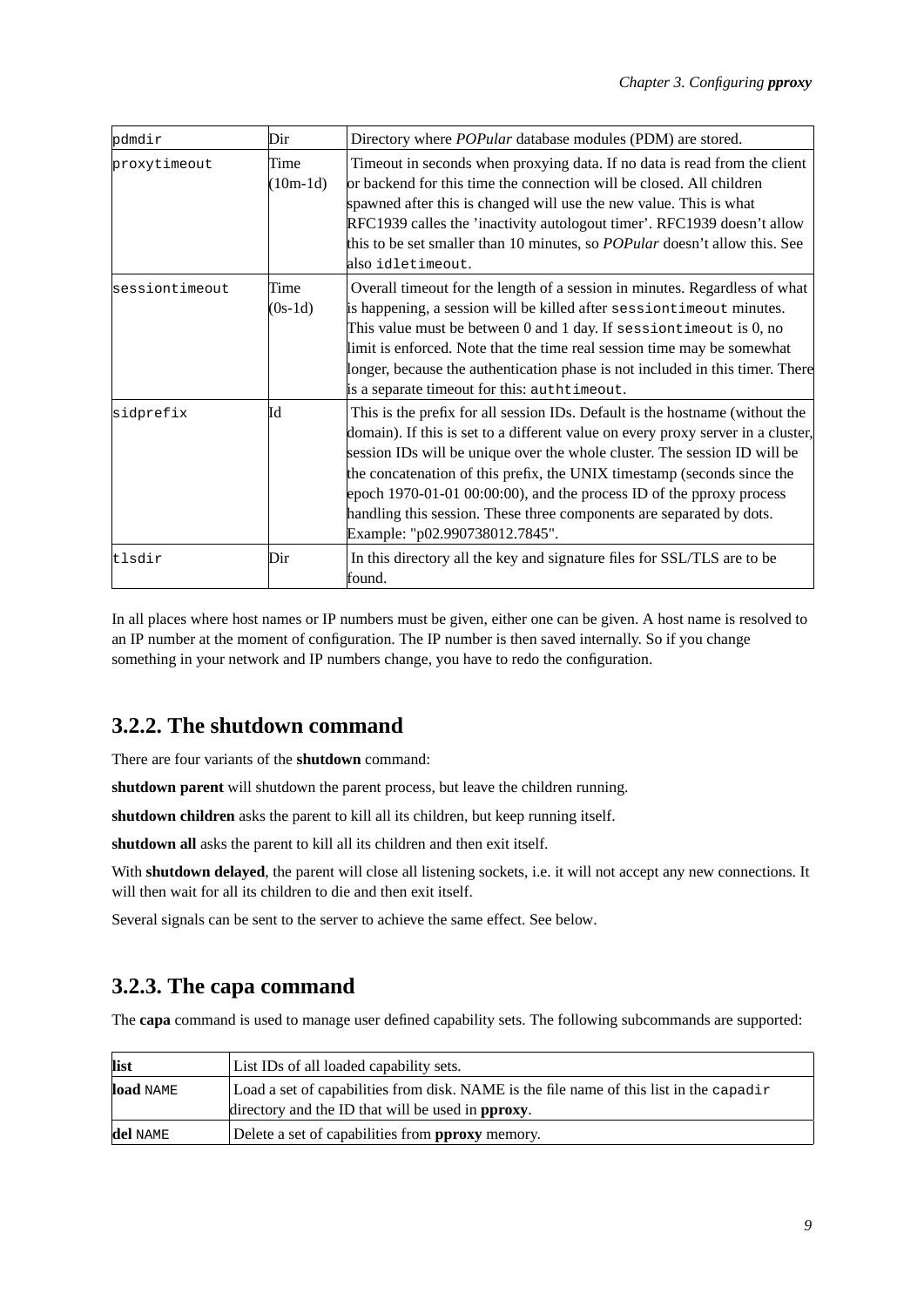| show<br>NAME | capability set.<br>capabilities<br>the<br>now<br>m<br>а |
|--------------|---------------------------------------------------------|
|--------------|---------------------------------------------------------|

<span id="page-17-0"></span>Note that the **capa** command for **pserv** uses a different syntax!

### **3.2.4. The debug command**

The **debug** can be used to enable or disable certain debug logging options. If **debug** is used without arguments, the current debug options are printed. If the **debug** command is followed by one of '=', '+', or '-' the debug options following after this character are set, added to the current set or deleted from the current set, respectively.

| AUTH        | Authentication details (but without passwords).                                                                                                                |
|-------------|----------------------------------------------------------------------------------------------------------------------------------------------------------------|
| RINGD       | Communication with the ringd process.                                                                                                                          |
| <b>CTRL</b> | Control requests and answers.                                                                                                                                  |
| ΙO          | Low level IO functions.                                                                                                                                        |
| MAIN        | General messages about what the program is doing.                                                                                                              |
| NET         | Network stuff                                                                                                                                                  |
| PASS        | Passwords are logged. This might be a security risk if somebody can access your logfiles, so<br>this should normally not be used. Note that ALL includes this. |
| POP         | POP3 dialogs.                                                                                                                                                  |
| <b>TLS</b>  | SSL/TLS messages if compiled in.                                                                                                                               |
| ALL         | Pseudo option including all of the above.                                                                                                                      |
| NONE        | Pseudo option meaning 'no option'.                                                                                                                             |

The following debug logging options are recognized:

### <span id="page-17-1"></span>**3.2.5. The vserv command**

The *POPular* proxy features virtual server support. Depending on which IP number and port a request comes in, it can use different namespaces for authenticating a user. Currently there is a maximum number of 32 virtual servers compiled in. Virtual servers are configured with the **vserv**. Each virtual server has an ID which is used to address it with the configuration commands. The ID can be freely chosen, but only letters, digits, underscore, hyphens and dots are allowed. The following subcommands are recognized:

#### **vserv list**

Show a list of all configured virtual servers. Only the ID of the virtual server is shown. It can be used to show or set details of its configurations with other subcommands.

#### **vserv flush**

Deletes all virtual servers. All listening ports are closed.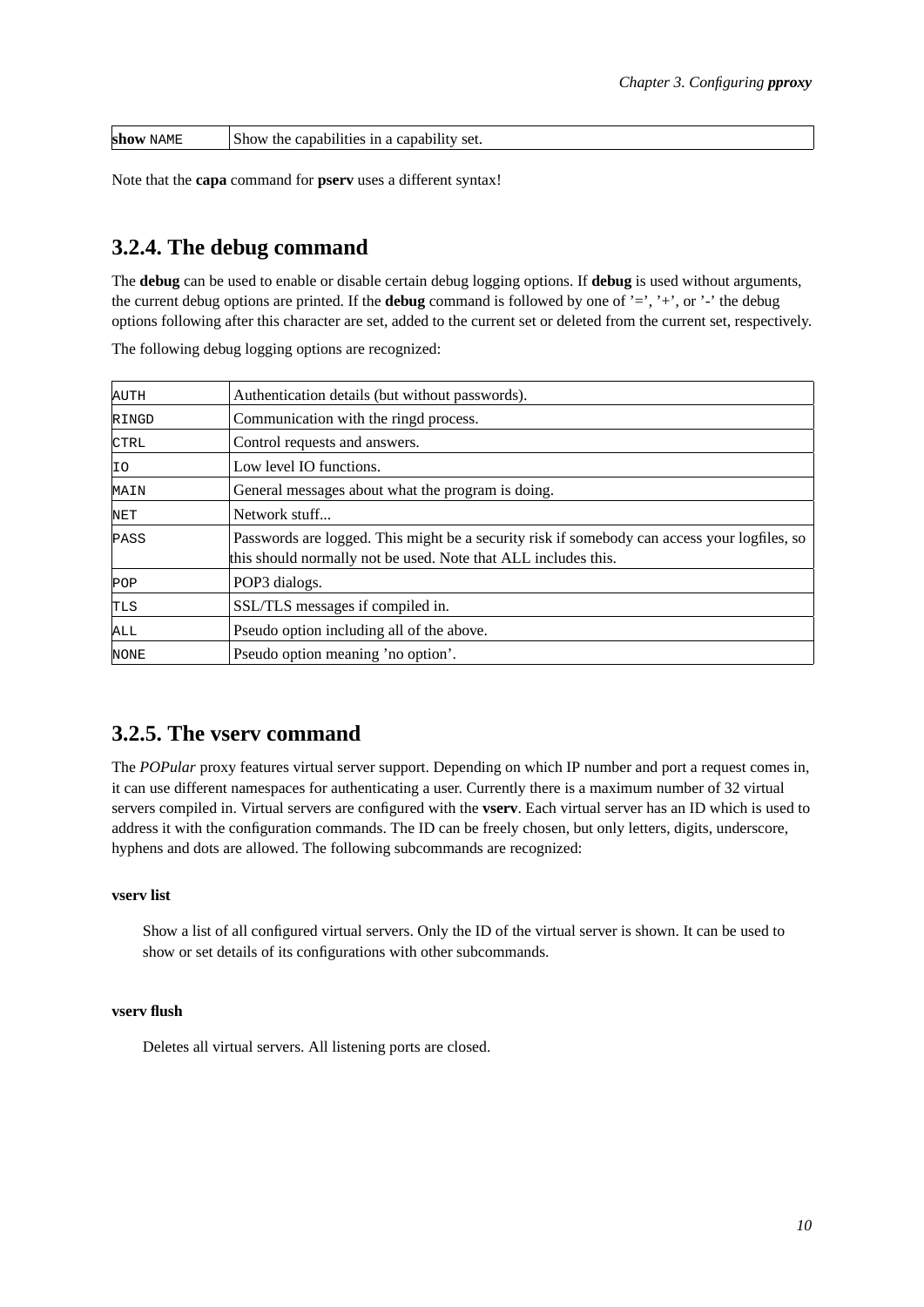#### **vserv show VSERV**

Show details of the configuration of the virtual server VSERV. The configuration is output in the format of the **vserv conf** command, so it can be easily cut-and-pasted. See below for the configuration options.

#### **vserv conf VSERV [PARAMETER ARG] ...**

Set configuration parameters for the virtual server VSERV. If VSERV doesn't exist it will be created. One or more parameters can be set in one command. Parameters that are not set are unchanged or get a default value for new servers. See below for a list of parameters.

#### **vserv del VSERV**

Delete the virtual server VSERV. The corresponding file descriptor is closed.

The following parameters can be set for virtual servers:

| iface     | Interface this virtual server should listen on. If this is the string "ANY", this virtual server<br>will be bound to IPADDR_ANY. Otherwise this must be an IP number or a host name. A host<br>name will be resolved to the first IP number for this hostname at the moment the command is<br>given. Obviously the IP number should belong to the host the <b>pproxy</b> command is running<br>on. The IP number can only be changed if the virtual server is currently in the state "offline".                                                        |
|-----------|--------------------------------------------------------------------------------------------------------------------------------------------------------------------------------------------------------------------------------------------------------------------------------------------------------------------------------------------------------------------------------------------------------------------------------------------------------------------------------------------------------------------------------------------------------|
| port      | This is the TCP port, this virtual server should listen on. It defaults to the well-known port for<br>the protocol given as the <b>prot</b> parameter. The port can only be changed if the virtual server is<br>currently in the state "offline".                                                                                                                                                                                                                                                                                                      |
| prot      | This is the protocol that should be spoken on this virtual server. Currently POP3 and POP3s<br>is supported. The default is POP3. See the chapter on SSL/TLS for details. This is only<br>available if the server was configured with SSL/TLS support.                                                                                                                                                                                                                                                                                                 |
| starttls  | Set this to "off" to disable the STARTTLS command. Set this to "optional" to allow the<br>STARTTLS command. Set this to "force" to force use of the STARTTLS command before<br>authentication. See the chapter on SSL/TLS for details. This is only available if the server was<br>configured with SSL/TLS support.                                                                                                                                                                                                                                    |
| capa      | This is the capability list that should be used on this virtual server. See the chapter about<br>capabilities for details.                                                                                                                                                                                                                                                                                                                                                                                                                             |
| lstate    | Each virtual server can be in one of four states. See below for a list of states.                                                                                                                                                                                                                                                                                                                                                                                                                                                                      |
| hamespace | This is the "namespace", that should be used for all authentications from users coming in on<br>this virtual server. If the special name space "USER" is set here, the real name space will be<br>set with the POP3 USER command. This is sometimes useful for access by the postmaster or<br>support staff. Instead of sending the user name after the USER command, the client has to<br>send the user name, an equal sign $(2i)$ and the namespace after the USER command. See the<br>Authentication chapter for more information about namespaces. |
| bannerok  | This is the POP3 greeting banner used when the virtual server is online. A "+OK" is output<br>before the banner. The banner should be something like "host.doma.in POP3 server ready".                                                                                                                                                                                                                                                                                                                                                                 |
| bannererr | This is the POP3 greeting banner used when the virtual server is disabled. A "-ERR" is<br>output before the banner. The banner should be something like "host.doma.in POP3 server<br>currently disabled".                                                                                                                                                                                                                                                                                                                                              |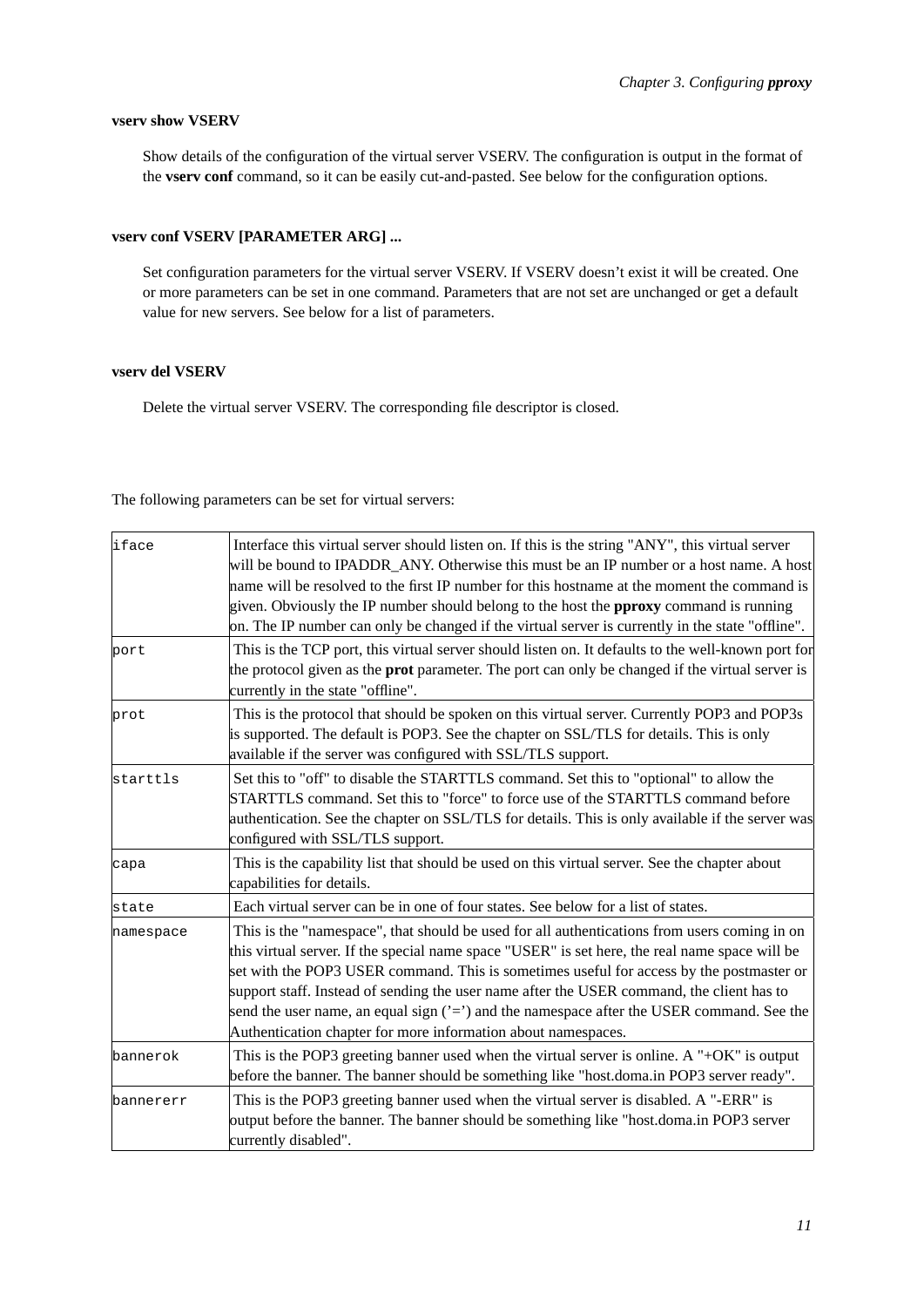Most parameters can be changed at any time and will take effect immediately for any new connections. Old connections are never affected by any change in parameter.

A virtual server can be in one of the following states:

| offline  | This virtual server is configured, but not in use. There is no file descriptor listening to the<br>port. To change the IP number of port the virtual server has to be taken offline.                                                                                                                                                   |
|----------|----------------------------------------------------------------------------------------------------------------------------------------------------------------------------------------------------------------------------------------------------------------------------------------------------------------------------------------|
| disabled | The virtual server is listening on its port, but all connections will be greeted with the<br>"bannererr" banner and immediately disconnected.                                                                                                                                                                                          |
| fake     | The virtual server is listening on its port, but all users will just see an empty mailbox. The<br>client is asked for username and password, but it is NOT properly authenticated. The reason is<br>that the virtual server might has been disabled by the admin, because the authentication is not<br>working properly at the moment. |
| online   | The virtual server is online and working.                                                                                                                                                                                                                                                                                              |

### <span id="page-19-0"></span>**3.2.6. The backend command**

The *POPular* proxy server can connect to several backend servers Currently there is a maximum number of 32 backends compiled in. Backend servers are configured with the **backend**. Each backend server has an ID which is used to address it with the configuration commands. The ID can be freely chosen, but only letters, digits, underscore, hyphens and dots are allowed. The following subcommands are recognized:

#### **backend list**

Show a list of all configured backends. Only the ID of the backends is shown. It can be used to show or set details of its configurations with other subcommands.

#### **backend flush**

Deletes configuration of all backends.

#### **backend show BACKEND**

Show details of the configuration of the backend BACKEND. The configuration is output in the format of the **backend conf** command, so it can be easily cut-and-pasted. See below for the configuration options.

#### **backend conf BACKEND [PARAMETER ARG] ...**

Set configuration parameters for the backend BACKEND. If BACKEND doesn't exist it will be created. One or more parameters can be set in one command. Parameters that are not set are unchanged or get a default value for new servers. See below for a list of parameters.

#### **backend del BACKEND**

Delete the backend BACKEND.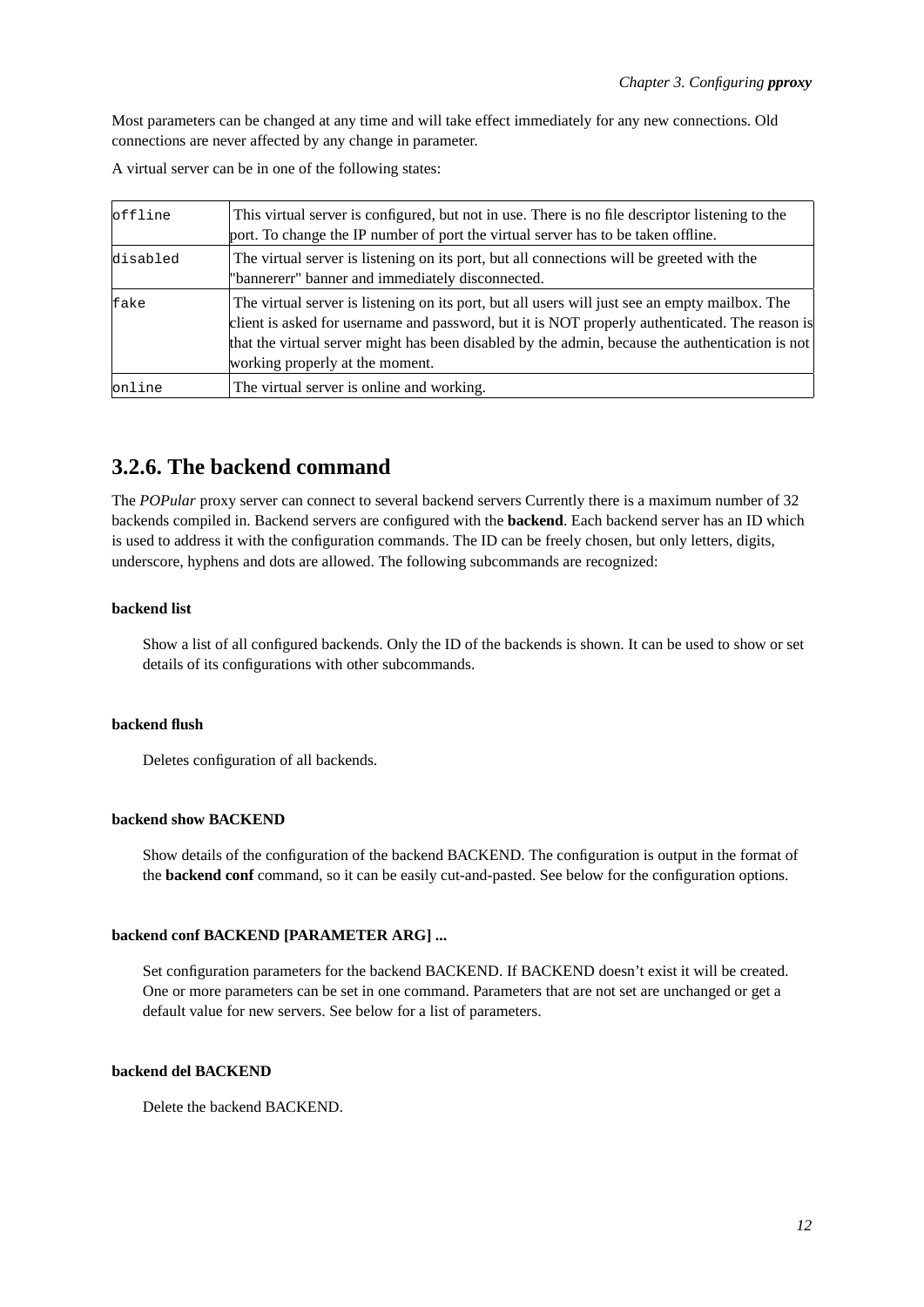| host  | Hostname or IP number of this backend. A host name will be resolved to the first IP number<br>for this hostname at the moment the command is given.          |
|-------|--------------------------------------------------------------------------------------------------------------------------------------------------------------|
| port  | This is the TCP port, where the backend server should listens on. It defaults to the<br>well-known port for the protocol given as the <b>prot</b> parameter. |
| prot  | This is the protocol that should be spoken with this backend. Currently only POP3, XPOP<br>and CXPOP are supported. The default value is POP3.               |
| state | Each virtual server can be in one of three states. See below for a list of states.                                                                           |

The following parameters can be set for all backends:

Most parameters can be changed at any time and will take effect immediately for any new connections. Old connections are never affected by any change in the parameters.

A backend can be in one of the following states:

| $\textsf{define}$ | This backend is configured, but not in use. All connections that would result in a use of this |  |
|-------------------|------------------------------------------------------------------------------------------------|--|
|                   | backend will be closed after an error message is sent.                                         |  |
| fake              | This backend is configured, but not in use. The proxy server will fake an empty mailbox.       |  |
| online            | The backend server is online and working.                                                      |  |

### <span id="page-20-0"></span>**3.2.7. The pdm command**

The **pdm** ist used to configure the authentication modules. The following sub commands are available:

#### **pdm list**

Show list of modules. This list is ordered. Modules will be called upon in order to find and authenticate an user.

#### **pdm flush**

Delete all modules.

#### **pdm add ID MOD ARG ...**

Add a module to the list of modules. ID is a unique ID of this module. MOD is the name of the module. The module will be looked for in the directory set in the config variable 'pdmdir'. A 'libpdm\_' will be prepended before the module name and a '.so' appended. All arguments (ARG ...) will be handed over to the module.

#### **pdm del ID**

Delete this module from the list.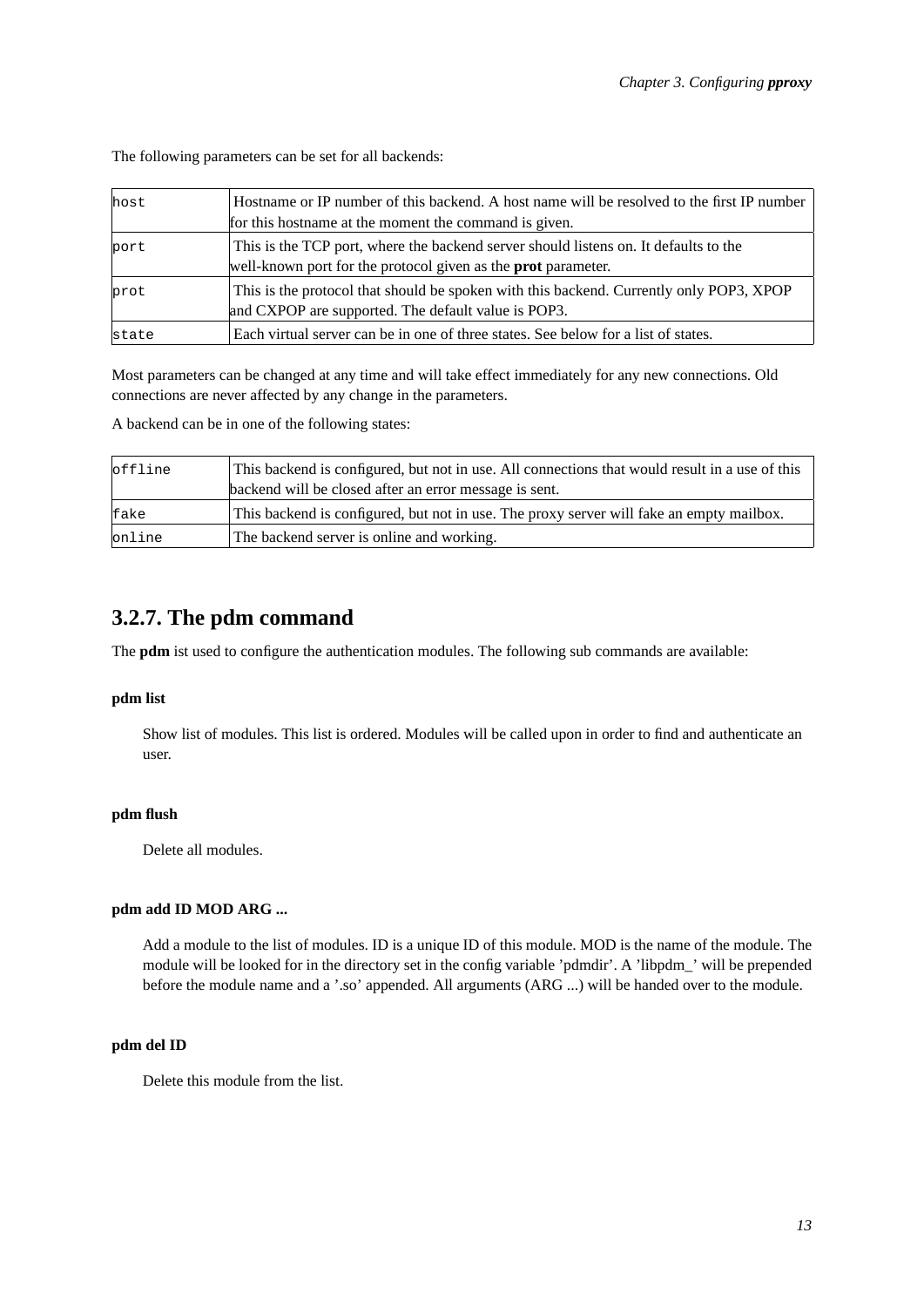#### **pdm reload ID**

Reload module. The action depends on the module. Generally it will mean that files are reopend etc.

#### **pdm show ID**

Show module name and arguments with which this module was loaded.

### <span id="page-21-0"></span>**3.2.8. The prng command**

The **prng** ist used to seed the pseudo random number generator. It is only used when SSL/TLS is compiled in.

#### **pdm FILENAME [BYTES]**

Read BYTES bytes (default 1024) from file FILENAME. Normally the file will be the /dev/random for maximum security or /dev/urandom for somewhat less security. Reading from /dev/random might block if there is not enough entropy available. You can also read from a normal file if you have some random data in there. Make sure you understand what this is all about, otherwise your precious SSL/TLS server might not be so secure after all. Use this command before you issue any **vserv** commands, so that the PRNG is initialized before use.

## <span id="page-21-1"></span>**3.3. Signals**

The **pproxy** parent understands the following signals:

| SIGHUP  | Reopen log file                                                                                                                                                                                                                             |
|---------|---------------------------------------------------------------------------------------------------------------------------------------------------------------------------------------------------------------------------------------------|
| SIGTERM | The parent process will kill all its children and then shutdown itself cleanly. This is the same<br>as sending the <b>shutdown all</b> command to the server.                                                                               |
| SIGOUIT | The parent process will shutdown cleanly, but the children are left running. This is the same<br>as sending the <b>shutdown parent</b> command to the server.                                                                               |
| SIGINT  | The parent will kill all its children and keep running itself. This is the same as sending the<br>shutdown children command to the server.                                                                                                  |
| SIGPWR  | The parent will close its listening sockets (i.e. stop accepting new connections) and then wait<br>for all children to exit before shutting itself down cleanly. This is the same as sending the<br>shutdown delayed command to the server. |

The child processes have no special signal handling, i.e. they will die on receiving SIGTERM, SIGQUIT, SIGINT, or SIGHUP.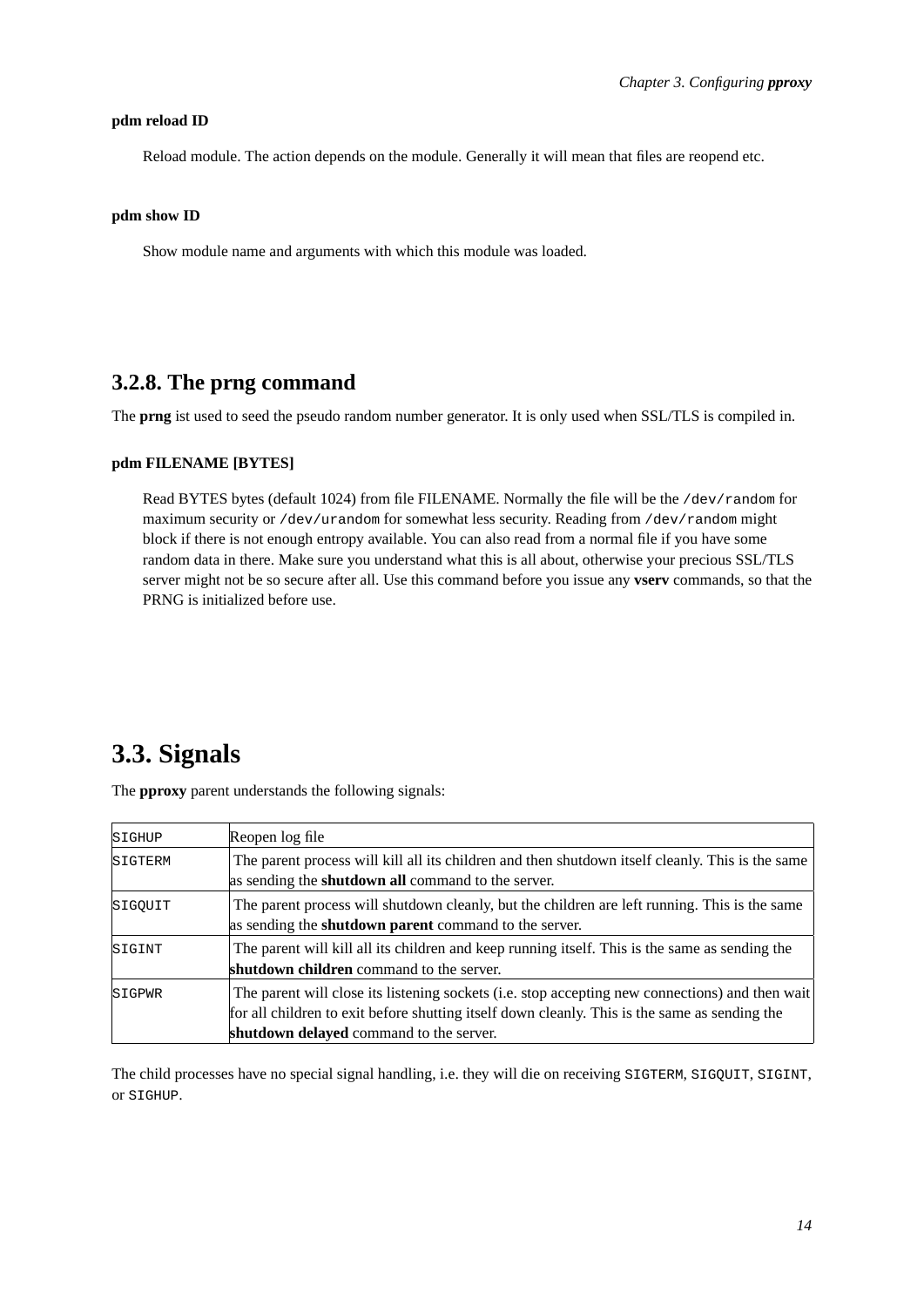# <span id="page-22-0"></span>**Chapter 4. Configuring pserv**

## <span id="page-22-1"></span>**4.1. Starting pserv**

**pserv** is always started as the 'pop' user (or whatever user you decided should be used). Normally there are no command line options required.

The  $-\text{logfile}$  option can be used to name the initial log file (default is /var/log/popular/pserv). The name of the logfile can later be changed with the **set logfile** directive.

The --rundir option can be used to change the run directory, where some files needed for the operation of **pserv** are stored. This can't be changed while the program is running.

<span id="page-22-2"></span>All the rest of the configuration is done while the server is running. A server that has just started doesn't listen to any ports and has only default values set for its configuration variables.

## **4.2. Runtime configuration**

The configuration of the *POPular* server is done by sending commands to the running server via a UNIX domain socket. This socket is in the run directory (default: /var/run/popular) and named pserv.PID.ctrl. PID, in this case, is the process id of the parent process. For easy access, there is a link from pserv.ctrl to the real socket file.

The **pcontrol** utility program is provided to send commands to this socket. See the [man page](#page-48-0) for details.

Normally, after **pserv** has started, the file /etc/popular/pserv.rc should be used to set the start configuration of the server. There is an example of this file in the conf directory of the distribution. The supplied RedHat and Debian init scripts will use this file to do the initial configuration.

### <span id="page-22-3"></span>**4.2.1. The show and set commands**

The following read-only variables are recognized by **pserv**. The content of these variables can be read by sending the command **show VAR** to the server. Calling **show** without argument will output a list of all configuration variables.

Each variable has one of the following types: Bool, Int, File, Dir, String, Id, or Time. Bool variables can be set to 0=false=no=off or 1=true=yes=on. Directories named in variables of type Dir must exist. Variables of type Id hold strings which can only contain chars, numbers, the underscore (\_), the hyphen (-), and the dot (.). Time variables hold time intervals. They can be set using something like '5d3h10m4s'.

| id           | Иd     | Id (name) of server. This is always "pserv".         |
|--------------|--------|------------------------------------------------------|
| pid          | Int    | The process id of the <b>pserv</b> parent process.   |
| rundir       | Dir    | This is the directory set by the $-$ -rundir option. |
| sessionlimit | Int    | The maximum compiled in value for maxsession.        |
| version      | String | The version of the <b>pserv</b> program.             |

The following read-write variables are recognized by **pserv**. The content of these variables can be read by sending the command **show VAR** to the server. They can be set by sending the command **set VAR CONTENT**.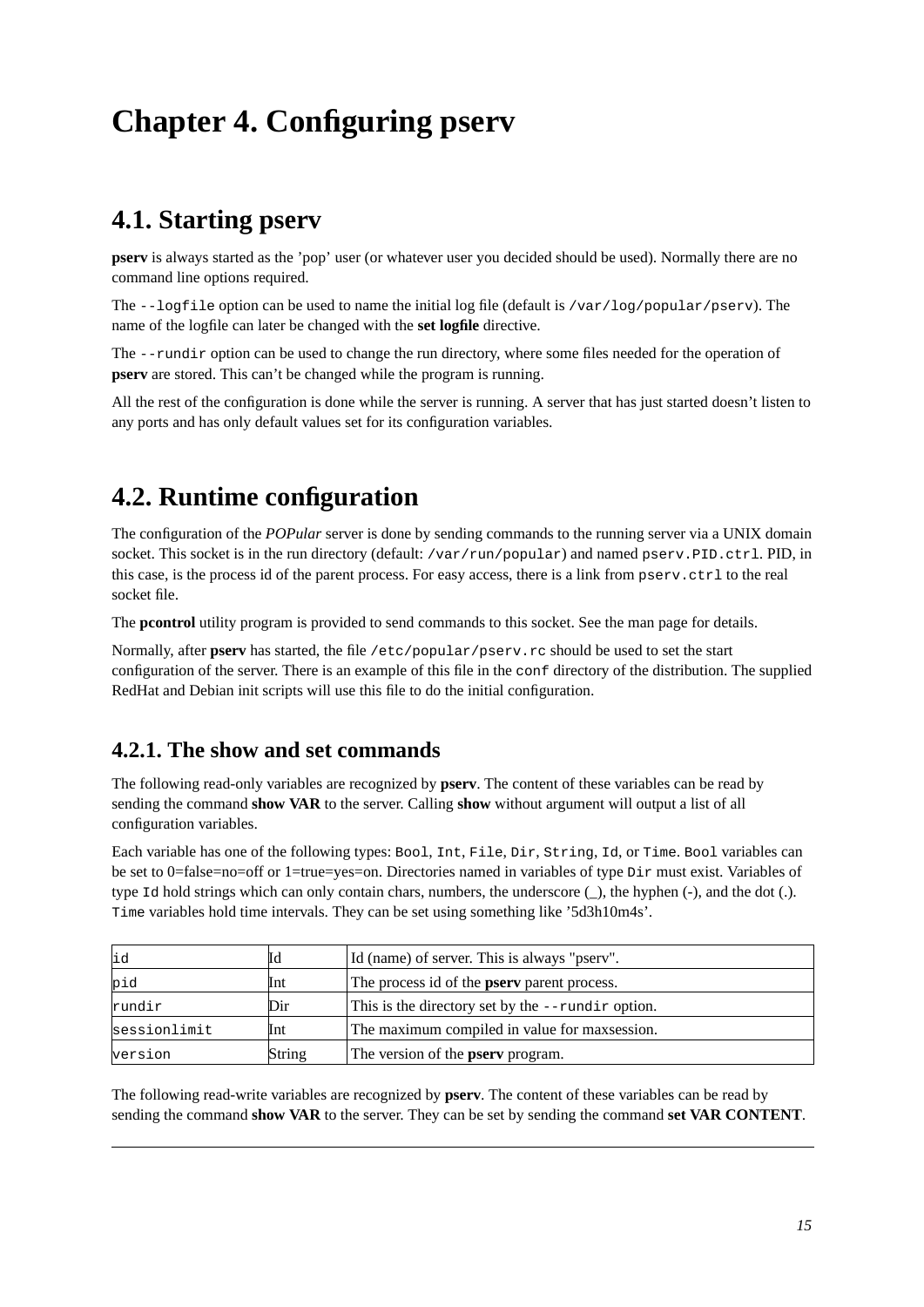| backlog        |                    | Int $(5-1024)$ Backlog parameter for the listen() system call. The server has to be taken<br>offline and online again for this value to take effect.                                                                                                                                                                                                                                                                                                                                                                                                                                                                                                                                                                                       |
|----------------|--------------------|--------------------------------------------------------------------------------------------------------------------------------------------------------------------------------------------------------------------------------------------------------------------------------------------------------------------------------------------------------------------------------------------------------------------------------------------------------------------------------------------------------------------------------------------------------------------------------------------------------------------------------------------------------------------------------------------------------------------------------------------|
| capadir        | Dir                | This is the directory where the definitions for capability lists are to be<br>found. Consult the chapter about capabilities for details.                                                                                                                                                                                                                                                                                                                                                                                                                                                                                                                                                                                                   |
| localip        | Str                | This is the IP number the server should bind to. It can be "ANY", in which<br>case the server will bind to INADDR_ANY. A change will take effect when<br>the next server online is given.                                                                                                                                                                                                                                                                                                                                                                                                                                                                                                                                                  |
| logeachmsg     | Bool               | Can be $0$ (off) or $1$ (on). If this is on, the server will log deleted and read<br>mail. This is an experimental feature and the format of this logs etc. might<br>change.                                                                                                                                                                                                                                                                                                                                                                                                                                                                                                                                                               |
| logfile        | File               | Name of the logfile. This will take effect the next time the log file is<br>reopened. The default value for this is the parameter given to the<br>--logfile option or, if no log file was specified on the command line,<br>/var/log/popular/pserv<.                                                                                                                                                                                                                                                                                                                                                                                                                                                                                       |
| maxlocalload   |                    | Int $(0-9999)$ If the system load average for the last minute is equal to this value or<br>higher, no new connections are accepted. This is an integer value between<br>0 and 9999. 0 means that the load is not checked. When the server notices<br>that the load is too high (or ok after beeing to high), this event is logged.<br>The load average is not a really good measure of the system load so this is<br>more of a last ditch effort to keep the system usable than a good way of<br>controlling the load. You probably have to experiment with different values<br>of maxsession and maxlocalload to find the best values for your<br>system. Note that the load check currently only works on systems with<br>/proc/loadavg. |
| maxsession     | Int                | Maximal number of child processes. This means that not more then this<br>number of simultaneous connections can be handled. You probably want to<br>set this large enough to handle the biggest estimated load on your system<br>without running out of ressources. Note that there is a maximum value for<br>this compiled into the binary. The value of this variable can currently only<br>be increased, not decreased. When maxsession is reached, a file called<br>$_{\rm pserv.}$ maxsession in the rundir (/var/run/popular) is created. If the<br>session count decreases below maxsession-1, this file is deleted. pcheckd<br>uses this file to inform the proxy that the maximum number of sessions is<br>reached.               |
| popdir         | Dir                | Directory where all the mailboxes are.                                                                                                                                                                                                                                                                                                                                                                                                                                                                                                                                                                                                                                                                                                     |
| idletimeout    | Time<br>$(10m-1d)$ | Timeout in seconds when a session is idle. If no data is read after this<br>timeout the connection will be closed. All children spawned after this is<br>changed will use the new value. This is what RFC1939 calles the<br>inactivity autologout timer'. RFC1939 doesn't allow this to be set smaller<br>than 10 minutes, so <i>POPular</i> doesn't allow this.                                                                                                                                                                                                                                                                                                                                                                           |
| sessiontimeout | Time<br>$(0s-1d)$  | Overall timeout for the length of a session in minutes. Regardless of what<br>is happening, a session will be killed after sessiontimeout minutes.<br>This value must be between 0 and $60*24$ (1 day). If sessiontimeout is<br>$0$ , no limit is enforced.                                                                                                                                                                                                                                                                                                                                                                                                                                                                                |
| servport       | Int<br>$(1-65535)$ | TCP Port for the XPOP protocol. The server will listen on this port.                                                                                                                                                                                                                                                                                                                                                                                                                                                                                                                                                                                                                                                                       |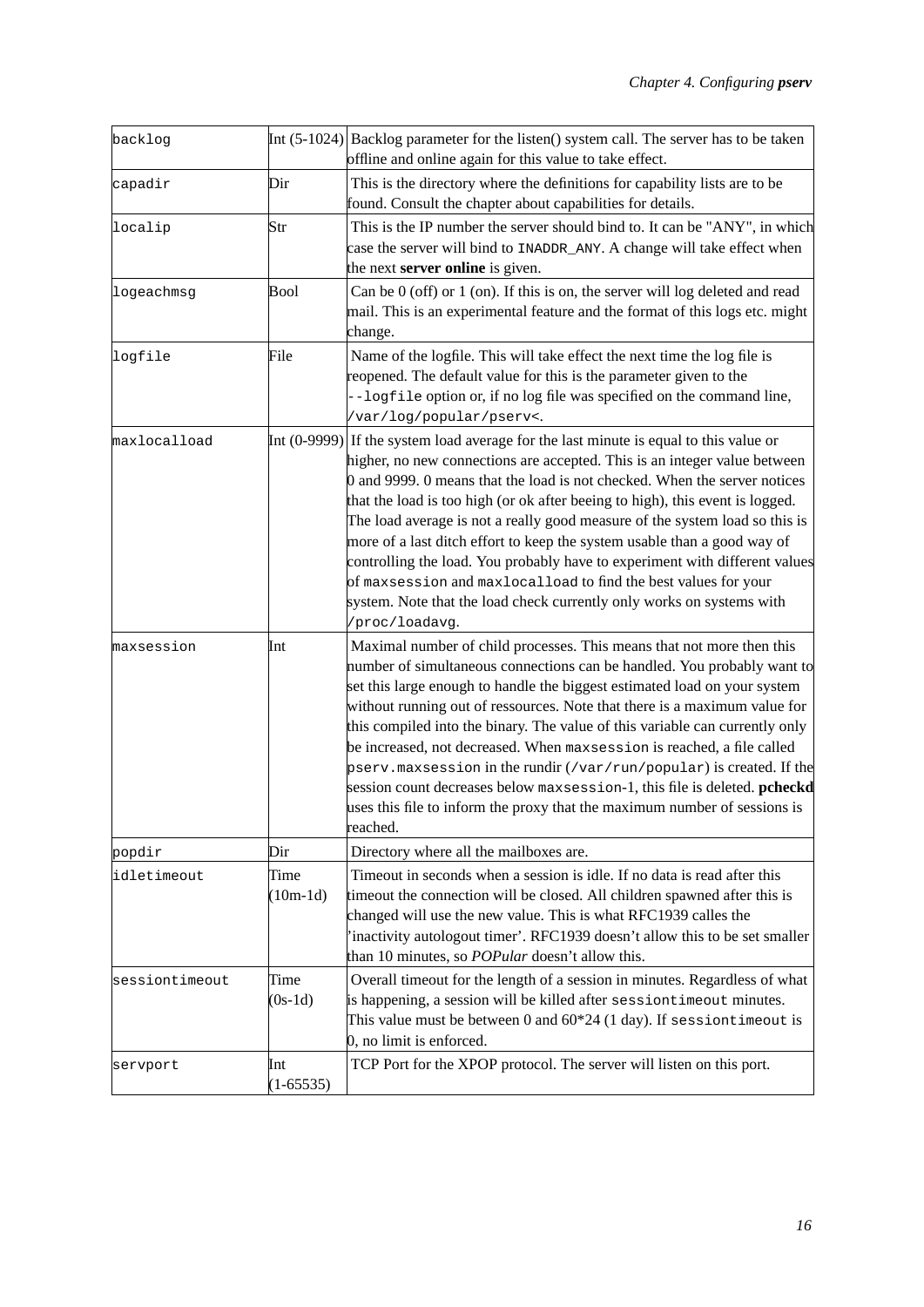| statusheader | <b>Bool</b> | If this is set to true, a header line 'Status: RO' will be included in all mail  |
|--------------|-------------|----------------------------------------------------------------------------------|
|              |             | that has already been read, i.e. that is found in the 'cur' directory. This line |
|              |             | is not in the file on disk, the file on disk never changes, it is only included  |
|              |             | while sending out the mail to the client. This if off by default.                |

### <span id="page-24-0"></span>**4.2.2. The server command**

To start and stop the server the **server** command is used. With **server online** the server will start listening on its TCP port. With **server offline** the server will close the listening socket. Make sure to set the right port number with **set servport PORT** before going online. With **server status** the current status of the server can be seen.

### <span id="page-24-1"></span>**4.2.3. The shutdown command**

There are four variants of the **shutdown** command:

**shutdown parent** will shutdown the parent process, but leave the children running.

**shutdown children** asks the parent to kill all its children, but keep running itself.

**shutdown all** asks the parent to kill all its children and then exit itself.

With **shutdown delayed**, the parent will close its listening socket, i.e. it will not accept any new connections. It will then wait for all its children to die and then exit itself.

<span id="page-24-2"></span>Several signals can be sent to the server to achieve the same effect. See [below.](#page-25-0)

### **4.2.4. The capa command**

The **capa** is used to set the list of capabilities for this **pserv**. **capa show** will display the current setting. Use **capa set NAME** to choose which set of capabilities to use. NAME can be one of the following:

| <b>ERROR</b> | The POP3 CAPA command will be answered with an error message simulating an old server                      |  |
|--------------|------------------------------------------------------------------------------------------------------------|--|
|              | without support for the CAPA command.                                                                      |  |
| NONE         | The capability list is empty.                                                                              |  |
| DEFAULT      | A default list of capabilities is used. This describes all the capabilities implemented by                 |  |
|              | <i>POPular</i> and is consistent with the capability set of the <b>pproxy</b> program if it was configured |  |
|              | with vserv conf VS capa DEFAULT.                                                                           |  |
| everything   | Must be a file name in the capadix directory. The contents of this file are aused as the list of           |  |
| else         | capabilites.                                                                                               |  |

<span id="page-24-3"></span>Note that the **capa** command for **pproxy** uses a different syntax!

### **4.2.5. The debug command**

The **debug** can be used to enable or disable certain debug logging options. If **debug** is used without arguments, the current debug options are printed. If the **debug** command is followed by one of '=', '+', or '-' the debug options following after this character are set, added to the current set or deleted from the current set, respectively.

The following debug logging options are recognized: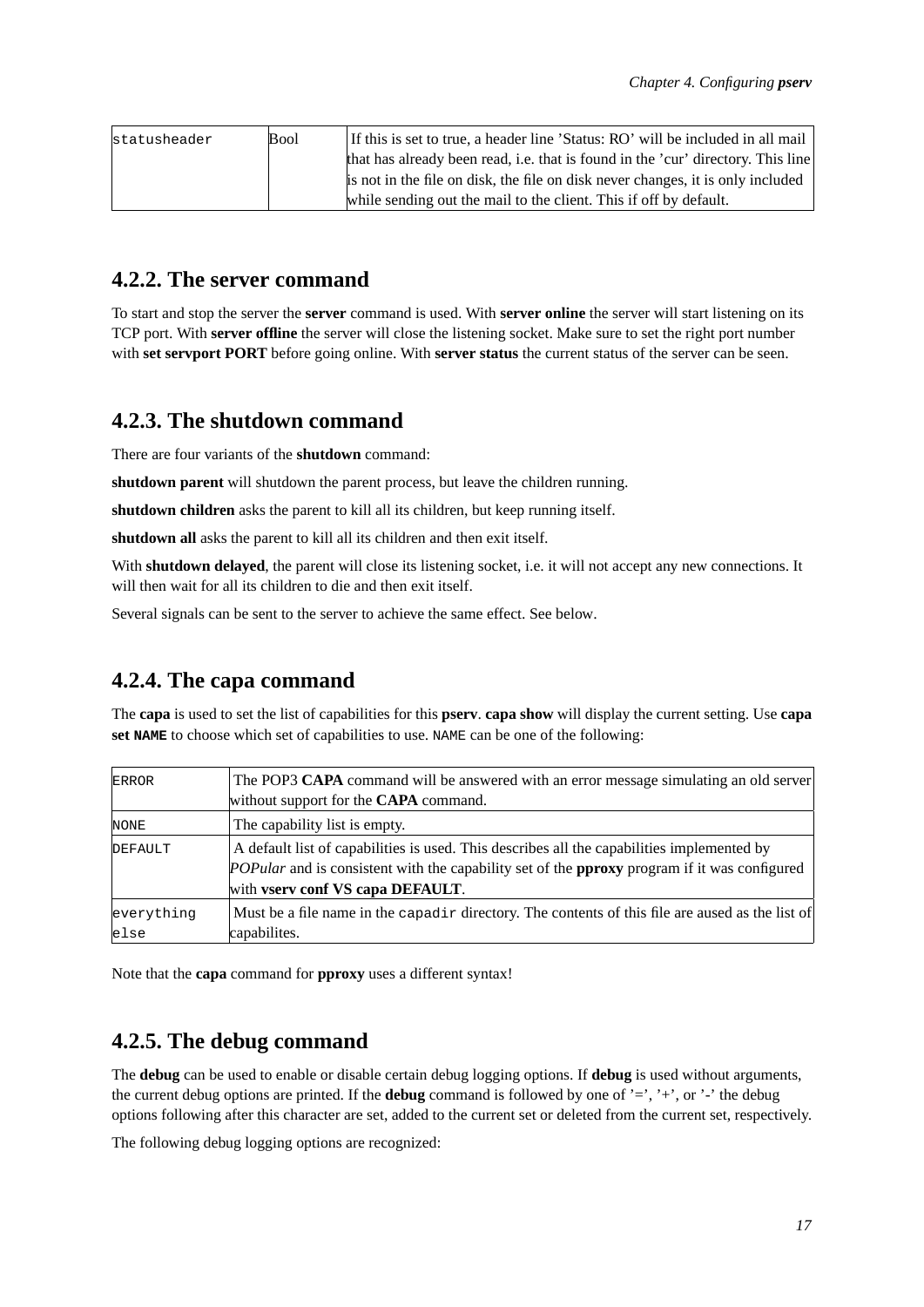| <b>CTRL</b> | Control requests and answers.                     |
|-------------|---------------------------------------------------|
| ΙIΟ         | Low level IO functions.                           |
| MAIN        | General messages about what the program is doing. |
| NET         | Network stuff                                     |
| POP         | POP3 dialogs.                                     |
| ALL         | Pseudo option including all of the above.         |
| <b>NONE</b> | Pseudo option meaning 'no option'.                |

# <span id="page-25-0"></span>**4.3. Signals**

The **pserv** parent understands the following signals:

| SIGHUP         | Reopen log file                                                                                                                                                                                                                             |
|----------------|---------------------------------------------------------------------------------------------------------------------------------------------------------------------------------------------------------------------------------------------|
| <b>SIGTERM</b> | The parent process will kill all its children and then shutdown itself cleanly. This is the same<br>as sending the <b>shutdown all</b> command to the server.                                                                               |
| SIGOUIT        | The parent process will shutdown cleanly, but the children are left running. This is the same<br>as sending the <b>shutdown parent</b> command to the server.                                                                               |
| SIGINT         | The parent will kill all its children and keep running itself. This is the same as sending the<br>shutdown children command to the server.                                                                                                  |
| SIGPWR         | The parent will close its listening sockets (i.e. stop accepting new connections) and then wait<br>for all children to exit before shutting itself down cleanly. This is the same as sending the<br>shutdown delayed command to the server. |

The child processes have no special signal handling, i.e. they will die on receiving SIGTERM, SIGQUIT, SIGINT, or SIGHUP.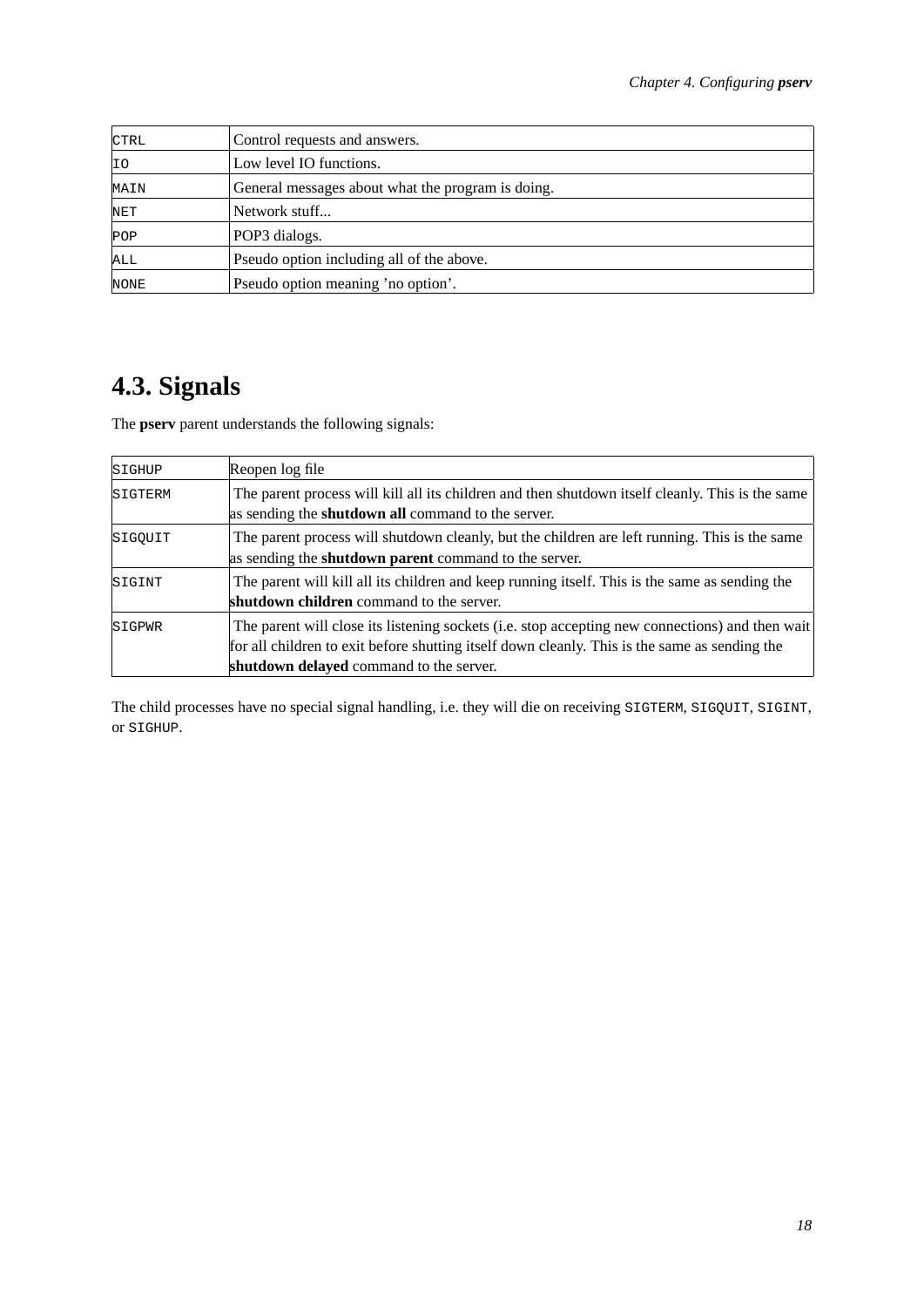# <span id="page-26-0"></span>**Chapter 5. Configuring pcheckd**

## <span id="page-26-1"></span>**5.1. Command line options**

## <span id="page-26-2"></span>**5.2. Signals**

**pcheckd** understands the following signals:

| SIGHUP  | Reopen log file            |
|---------|----------------------------|
| SIGTERM | Shut down pcheckd cleanly. |
|         |                            |
| SIGQUIT |                            |
| SIGINT  |                            |
| SIGPWR  |                            |
| SIGUSR1 | Disable debug logging      |
| SIGUSR2 | Enable debug logging       |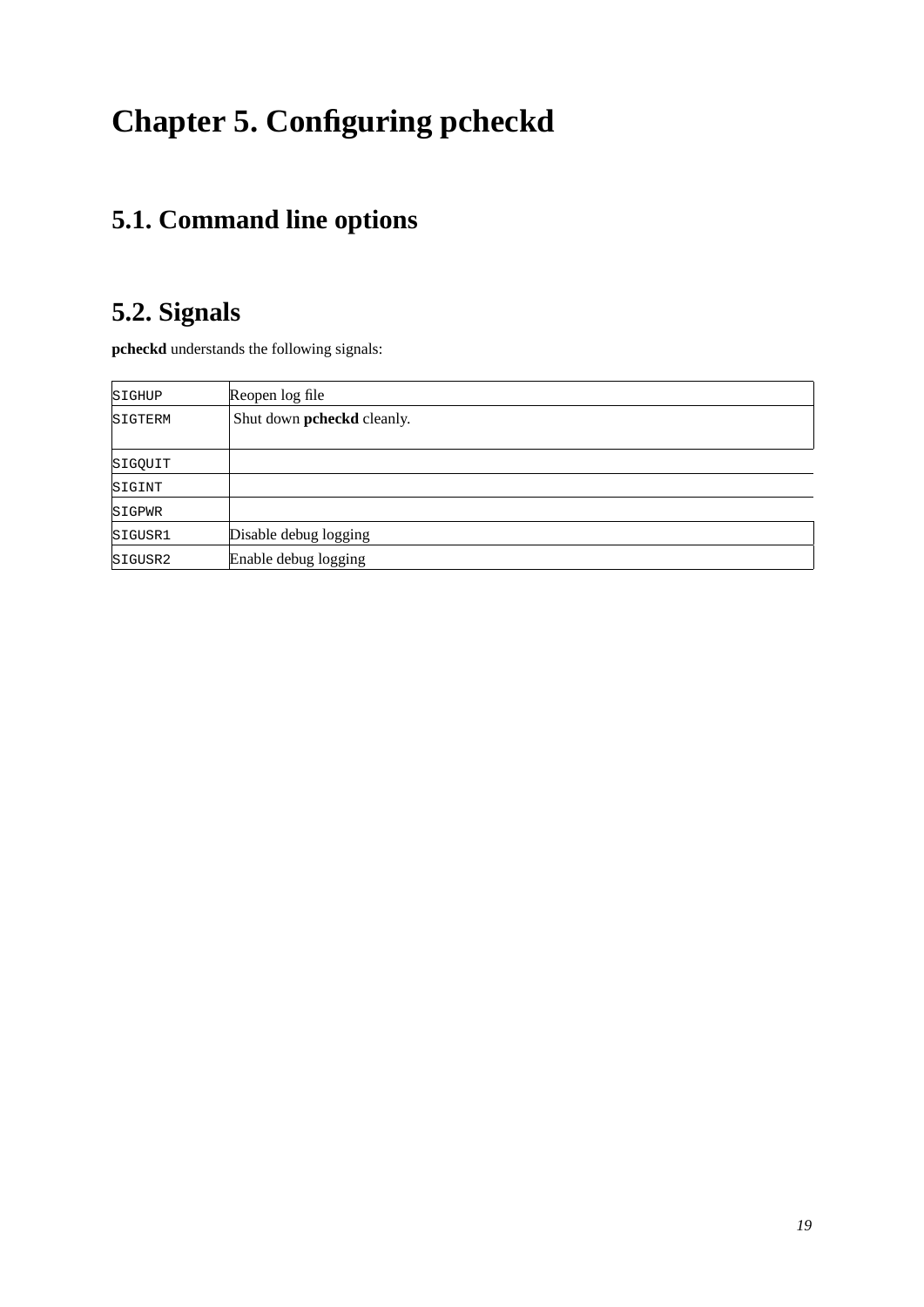# <span id="page-27-0"></span>**Chapter 6. POPular Database Modules (PDM)**

## <span id="page-27-1"></span>**6.1. Introduction**

*POPular* uses a very flexible database lookup and authentication method based on shared libraries loaded at runtime. These libraries are called "POPular Database Modules (PDM)". Several modules are currently provided with *POPular*. More modules can be written easily as the API is quite simple.

After a client program sends the username and password all loaded modules will be called in order and given the clients IP number, the used protocol, the used namespace, and the username and password. Each module can check, whether it can identify and authenticate the user. If a module authenticates the user, no more modules are called. If the module can identify the user, but doesn't allow access for any reason (like a wrong password), all modules are again called and asked whether they can authenticate the user.

Database modules can be loaded into and unloaded from **pproxy** at runtime. See the description of the **pproxy** configuration for details.

<span id="page-27-2"></span>For testing database modules alone and together with other modules, the **ptestpdm** program is provided. For details see the documentation for this command.

## **6.2. Any module (libpdm\_any.so)**

<span id="page-27-3"></span>This is a test module which will accept any user. If you are new to all this, this is a good place to start.

## **6.3. Master password module (libpdm\_master.so)**

Using a master authentication file for access to all mailboxes with special master password. The name of the file is given as an argument when initializing the module (default: /etc/popular/masterauth.conf). This is a plain text file. Each line contains an IP number in dotted quad notation, a colon, a namespace name, another colon and a crypted password. If the IP number matches the IP number of the POP3 client, the namespace name matches the accessed namespace, and the password matches the given POP3 password, access is granted. Empty lines and lines beginning with a '#' symbol are ignored.

This feature is intended to be used by the postmaster or support staff. Connections authenticated with the master password are flagged. New mail read is not marked as read, so that the customers MUA will not get confused. Mail that is deleted, WILL REALLY BE DELETED.

## <span id="page-27-4"></span>**6.4. Berkeley DB Version 2 module (libpdm\_db2.so)**

Using Berkeley DB Version 2 hash files. The hash file used is named after the namespace and is looked for in the directory that was given as argument when initializing the module. (default: /etc/popular/db/). An example: /etc/popular/db/test.db is the file for the namespace 'test'.

The lookup key in the DB file is the POP3 username. There is no trailing zero after the key or data. The data should be a colon separated list of the crypted password, the ID of the backend server and the mailbox name. A Perl script **db-create.pl** is supplied (along with example files) in the auth subdirectory to create this DB file from a text file containing lines with a colon separated list of username, crypted password, backend server name and mailbox. The 'source' file can contain empty lines and comment lines beginning with a '#' symbol.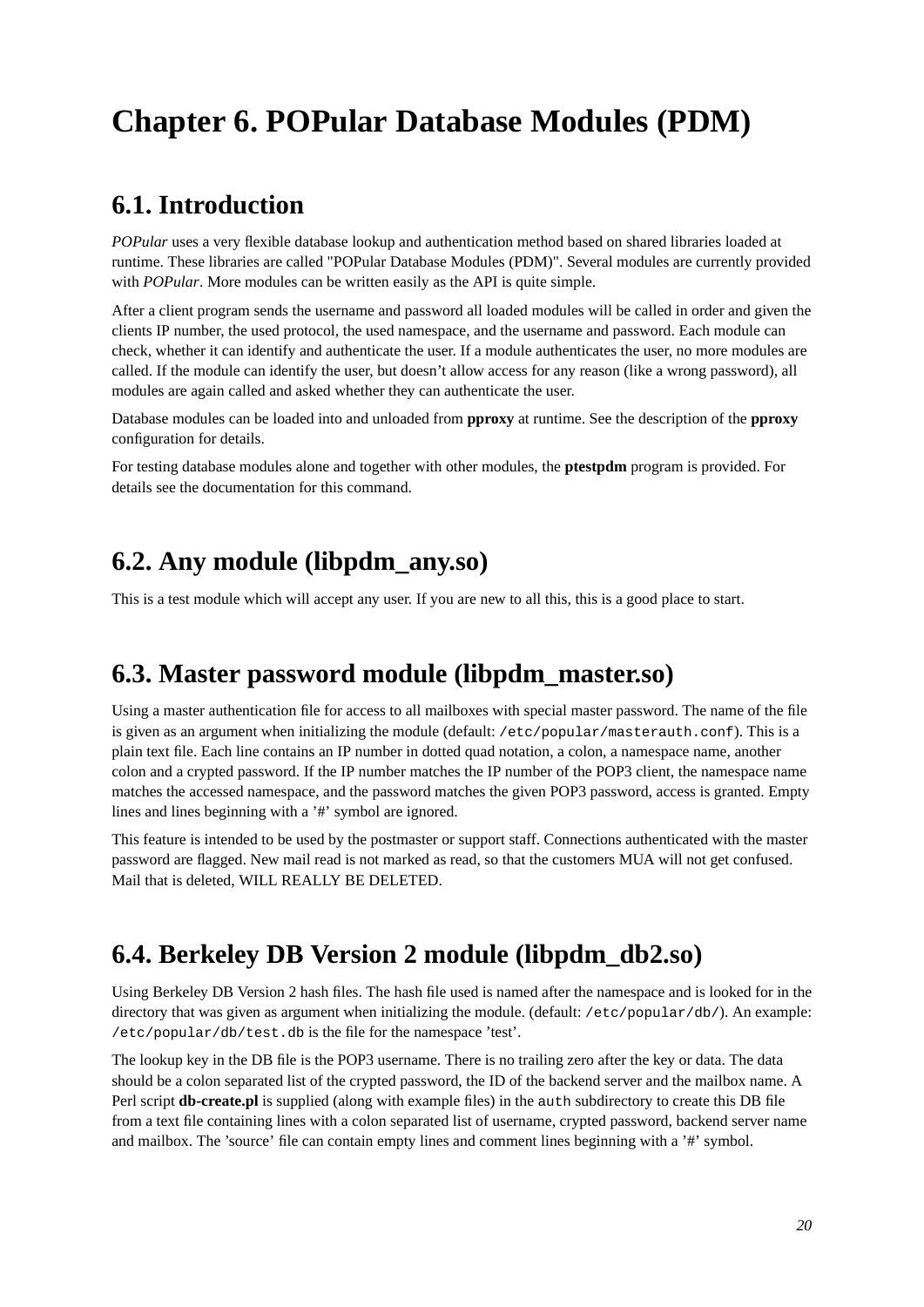## <span id="page-28-0"></span>**6.5. Berkeley DB Version 3 module (libpdm\_db3.so)**

<span id="page-28-1"></span>Using Berkeley DB Version 3. Apart from that its the same as db2.

## **6.6. CDB (constant data base) module (libpdm\_cdb.so)**

Using Dan Bernstein's CDB.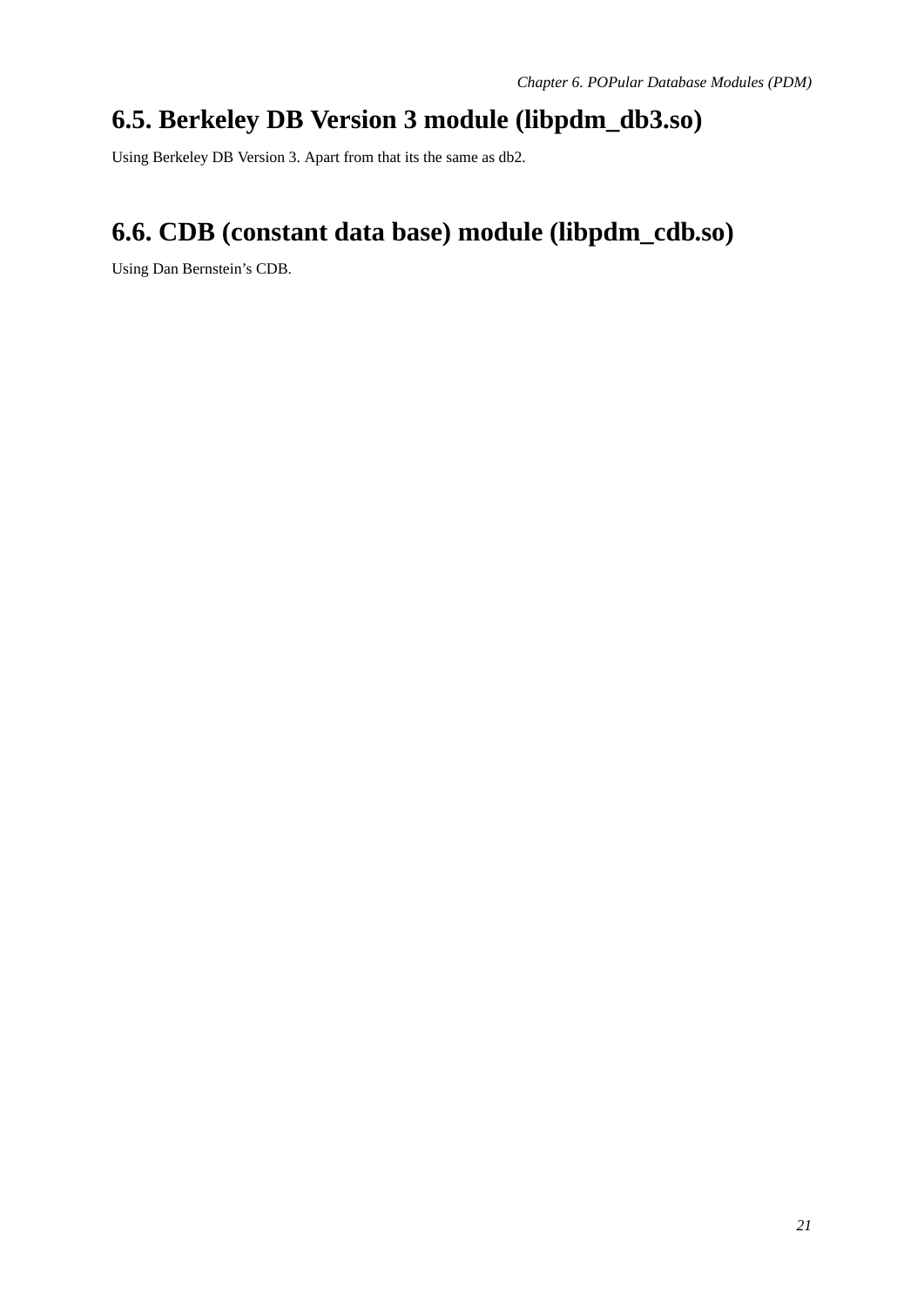# <span id="page-29-0"></span>**Chapter 7. Logfiles**

All *POPular* programs log directly into files. syslog is not used. The default log directory is /var/log/popular. This directory should be owned by the user running all the commands and only writable by this user. The commands **pproxy**, **pserv**, **pcheckd**, **psmtpd**, and **pdeliver** write to a logfile named after the command.

## <span id="page-29-1"></span>**7.1. Logfile format**

The log file format is carefully designed to be easily **grep**pable in shell or Perl scripts. The date and time stamps use the compact ISO 8601 format, which is concise, unambiguous and easily sortable. See http://www.cl.cam.ac.uk/~mgk25/iso-time.html for details.

Each log entry is in one line and contains the following fields separated by a space character:

| Date                     | In the ISO format YYYYMMDD.                                                                                                                                                                                                                                                                                                                                                                                                                          |  |
|--------------------------|------------------------------------------------------------------------------------------------------------------------------------------------------------------------------------------------------------------------------------------------------------------------------------------------------------------------------------------------------------------------------------------------------------------------------------------------------|--|
| Time                     | In the ISO format HHMMSS.                                                                                                                                                                                                                                                                                                                                                                                                                            |  |
| Hostname                 | The hostname without domain.                                                                                                                                                                                                                                                                                                                                                                                                                         |  |
| Program                  | The name of the program logging this event.                                                                                                                                                                                                                                                                                                                                                                                                          |  |
| Process ID               | The process ID of the program logging this event.                                                                                                                                                                                                                                                                                                                                                                                                    |  |
| Session ID               | This ID is the same for all log lines belonging to the same session. It is build from the<br>contents of the sidprefix config variable, the start time of the session and the process ID of<br>the pproxy process handling this session. For the same session, the session ID is the same in<br>both the <b>pproxy</b> and the <b>pserv</b> logs. If there is no session ID associated with this log line a<br>single hyphen $('')$ is printed.      |  |
| Level                    | The level of this message. See below for a list of logging levels.                                                                                                                                                                                                                                                                                                                                                                                   |  |
| Unique message<br>number | A unique 4-digit hex number for this logging message. A list of all numbers and their<br>corresponding messages and meanings is automatically generated from comments in the<br>source code. These numbers are not reused if they are retired after a program change. For<br>debug messages this number if always '0000'. A list of all message numbers along with a<br>description what they mean is available from the popular- $log(7)$ man page. |  |
| Name                     | This is a description of the event causing this log entry. This is always a single word, if<br>necessary underscores are used. This makes the log messages easily 'grep'able. Debug<br>messages print different information here, see below.                                                                                                                                                                                                         |  |
| Additional text          | Additional text like human readable error messages, usernames, IP addresses, etc. This is the<br>only field in a log line, which can contain spaces. Non-printable chars are escaped. If a<br>message if too long, it will be truncated and '' added.                                                                                                                                                                                                |  |

Debug messages use a slightly different format: The message number is always '0000' and instead of the message name a string containing the following parts separated by colons (':') are printed: The debug type, the current C function, the C source file and the line number in the source file.

## <span id="page-29-2"></span>**7.2. Log levels**

The following log levels are used. They are chosen based on the idea that it should be easy for the system administrator to find out, whether any action on his part is needed.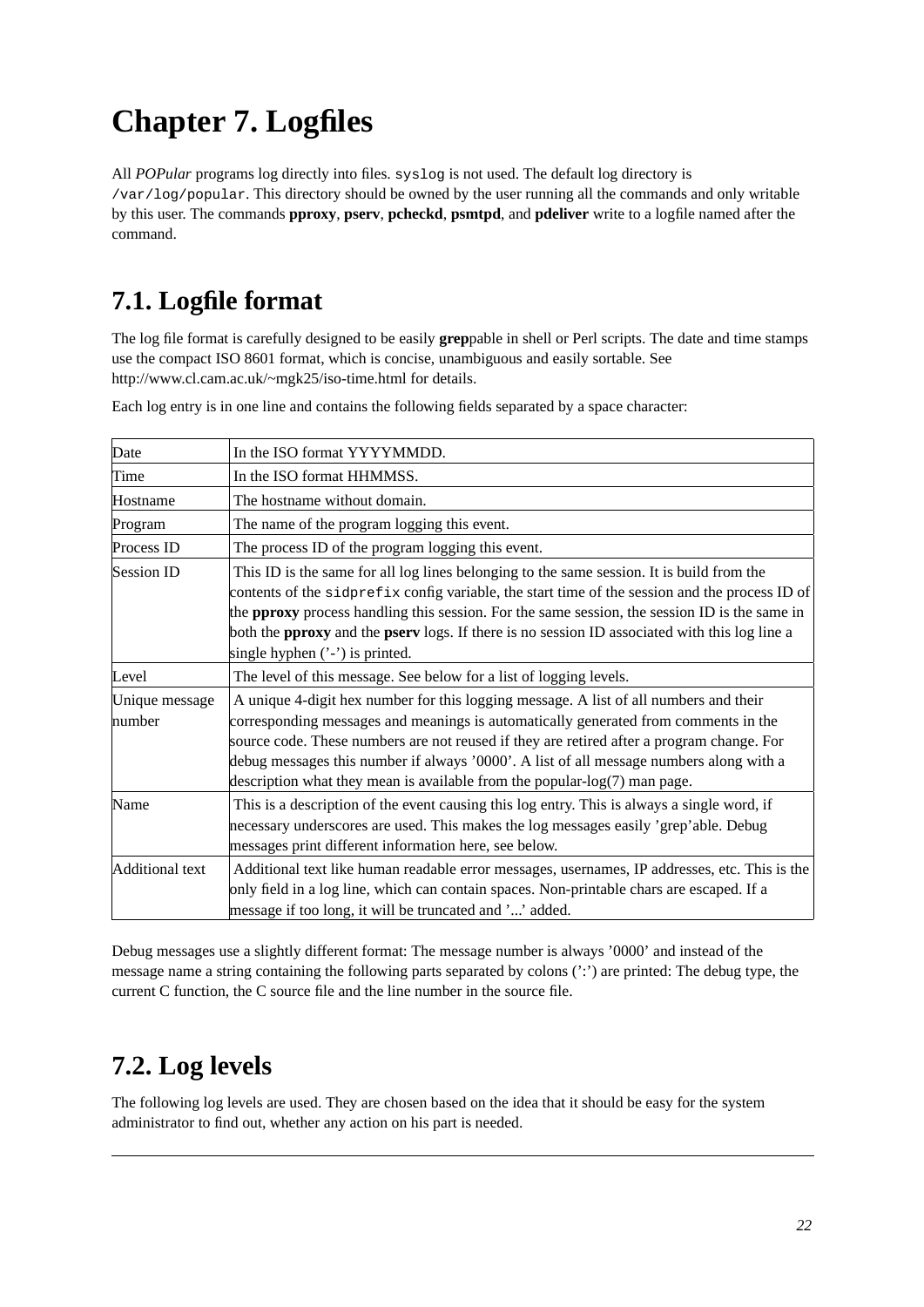| <b>DBG</b> | debug message         | Debugging messages. Generally, these are only interesting for the<br>developer. A system administrator might enable them to help the developer<br>finding bugs.                                                                                                                                                                                                                                                                                                                                                                                                                                                                    |
|------------|-----------------------|------------------------------------------------------------------------------------------------------------------------------------------------------------------------------------------------------------------------------------------------------------------------------------------------------------------------------------------------------------------------------------------------------------------------------------------------------------------------------------------------------------------------------------------------------------------------------------------------------------------------------------|
| <b>INF</b> | informational message | Informational messages produced while the program runs its normal<br>course. They are mainly used for statistics and to show what the program<br>has been doing.                                                                                                                                                                                                                                                                                                                                                                                                                                                                   |
| <b>ERR</b> | error message         | Messages which denote an error in the normal course of the program.<br>These might be messages like 'password mismatch', i.e. errors based on<br>user input. An ERR message is normally not a concern for the system<br>administrator, but it might be for customer support personnel. ERR<br>messages have an extra label, because they can be found more easily that<br>way. A very high number of ERR messages might indicate a system<br>problem in another part of the system, like database corruption or network<br>problems. The ratio of INF to ERR messages is probably a good indication<br>of those kinds of problems. |
| <b>ADM</b> |                       | admin intervention required These messages denote things that need attention by the system<br>administrator. They might signal if the system is near an overload<br>condition etc. The system administrator should inspect those messages<br>regularly and act on it. These messages are not really time critical, maybe<br>they are only a warning that new hardware should be installed, or they<br>might warn of data corruption in one users mailbox. Lots of these<br>messages in a short time frame might indicate a critical situation.                                                                                     |
| <b>SOS</b> | critical event        | These messages denote critical system events like system or disk overload,<br>processes crashing, etc. Generally, they demand an immediate intervention<br>by the system administrator, although the system might try to keep<br>running.                                                                                                                                                                                                                                                                                                                                                                                          |
| <b>BUG</b> | software bug          | These messages are produced by internal assertion code and denote<br>system states that are not supposed to happen. This probably means there is<br>a bug in the program or something else happens, that the developer didn't<br>anticipate. These messages should be reported to the developer.                                                                                                                                                                                                                                                                                                                                   |

## <span id="page-30-0"></span>**7.3. Reopening log files**

A SIGHUP can be sent to the **pproxy**, **pserv**, **pcheckd**, and **psmtpd** commands to reopen the log file. If the new log files can't be opened, the all programs except **psmtpd** will keep logging to the old file. **psmtpd** will not log anything anymore! Note that child processes don't know about this log file change and will keep logging to the old file. This is considered a feature, because all entries from one child will be in the same log file. Children are normally not running for a long time, so this is no problem for log file rotation. Just make sure that after rotating the log file it is not immediately gzipped or copied away and deleted.

## <span id="page-30-1"></span>**7.4. Max session/load warnings**

<span id="page-30-2"></span>The *POPular* servers will log warnings when certain load and session limits are reached.

#### **Figure 7-1. The three states for logging of load and session limits**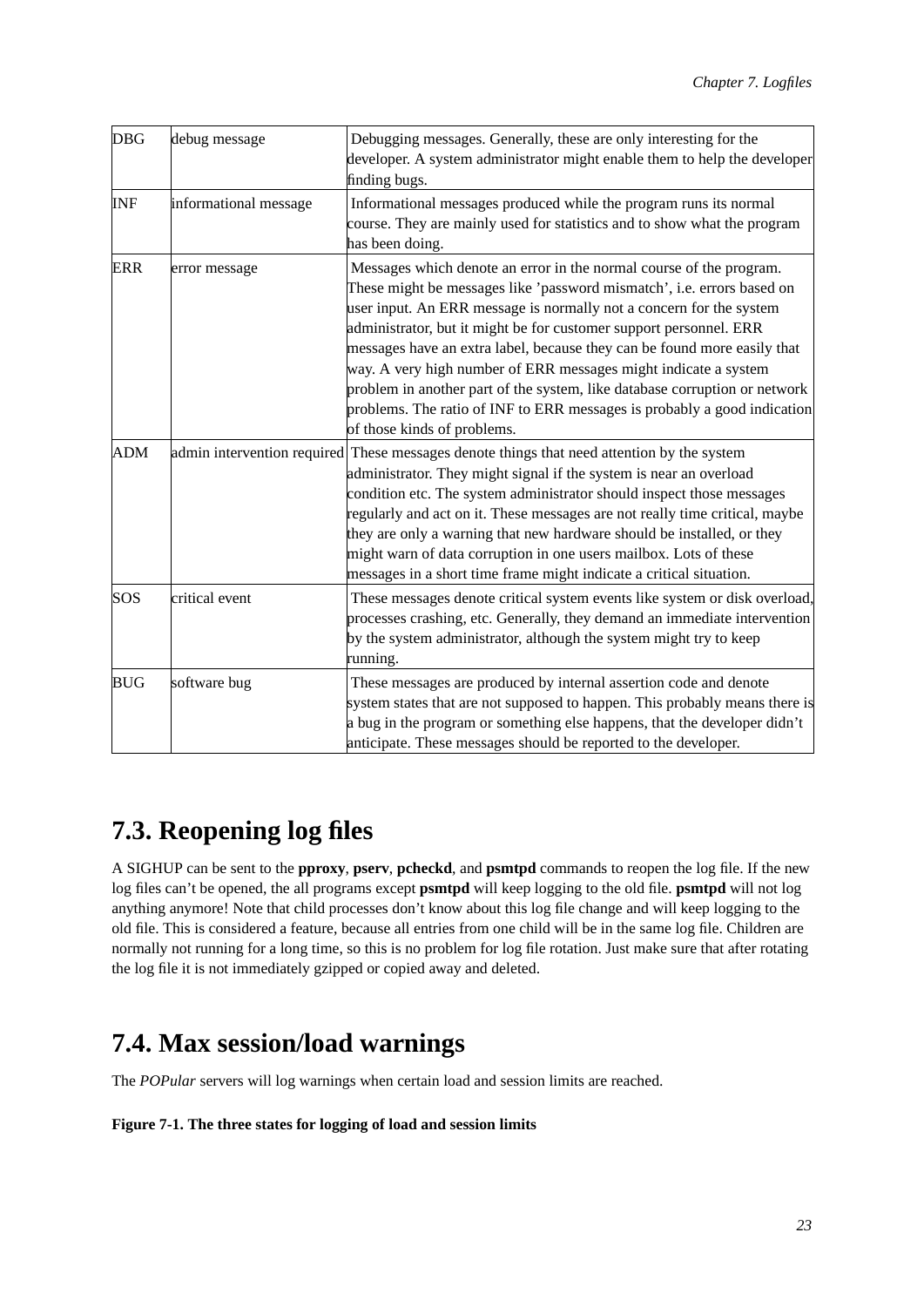The session and load limit can be configured through the maxsession and maxlocalload config variables. Both are integers.

When 90% of the session or load limit is reached, *POPular* will switch from state 'OK' to state 'WARN', when 100% of the session or load limit is reached, *POPular* will switch to state 'MAX'. When the session count or load falls below 90% in state 'MAX', it will go to state 'WARN'. When the session count or load falls below 80% in state 'WARN', it will go to state 'OK'.

Each change of state is logged. For session state changes a message number 0x0170 ('session\_state') is logged, for load state changes a message number 0x0172 ('load\_state') is logged. The message contains the name of the new state.

As long as there are session slots available, new connections will be accepted regardless of the session state.

If the load state is 'MAX', no new connections will be accepted until the state drops back to 'WARN'.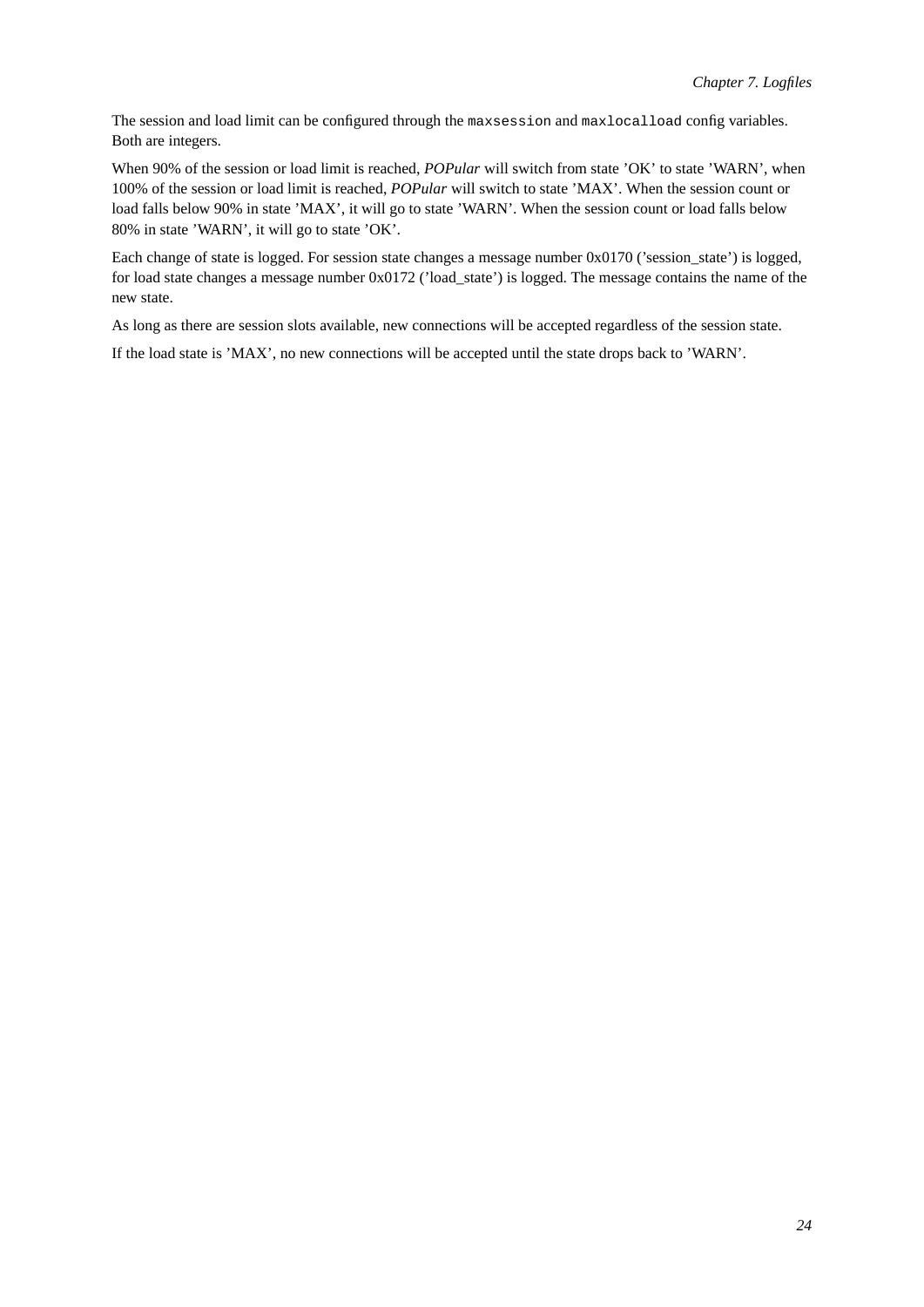# <span id="page-32-0"></span>**Chapter 8. Displaying state of running servers**

Both the proxy (**pproxy**) and the server (**pserv**) save their state and some configuration information in a shared memory mapped file. This file can be read at any time to find out about the current connections at their state, some counters and other information.

The state information can be found in the files /var/run/popular/pproxy.state and /var/run/popular/pserv.state, respectively.

The format of the files is in binary and defined in the C structs shmem\_proxy and shmem\_server. The first 8 chars contain the magic "POPULAR\0", the second 8 chars the magic "PROXY\0\0\0" or "SERVER\0\0", respectively. Following this is an integer with the version number (currently 1).

The **pstatus** command is supplied for reading both the **pproxy** and **pserv** state files. It will check the magic at the beginning of the file to find the type of file and then dump its contents to stdout. See the documentation for the **pstatus** command for an explanation of the dumped information.

If you want to "freeze" the current status information, just copy the file to a temporary file and redirect the **pstatus** command to read this file.

Note: There is currently no locking on the status file. This will not affect the correct function of the proxy and server, but it might lead to wrong data displayed by the **pstatus** command. This will be fixed at some point.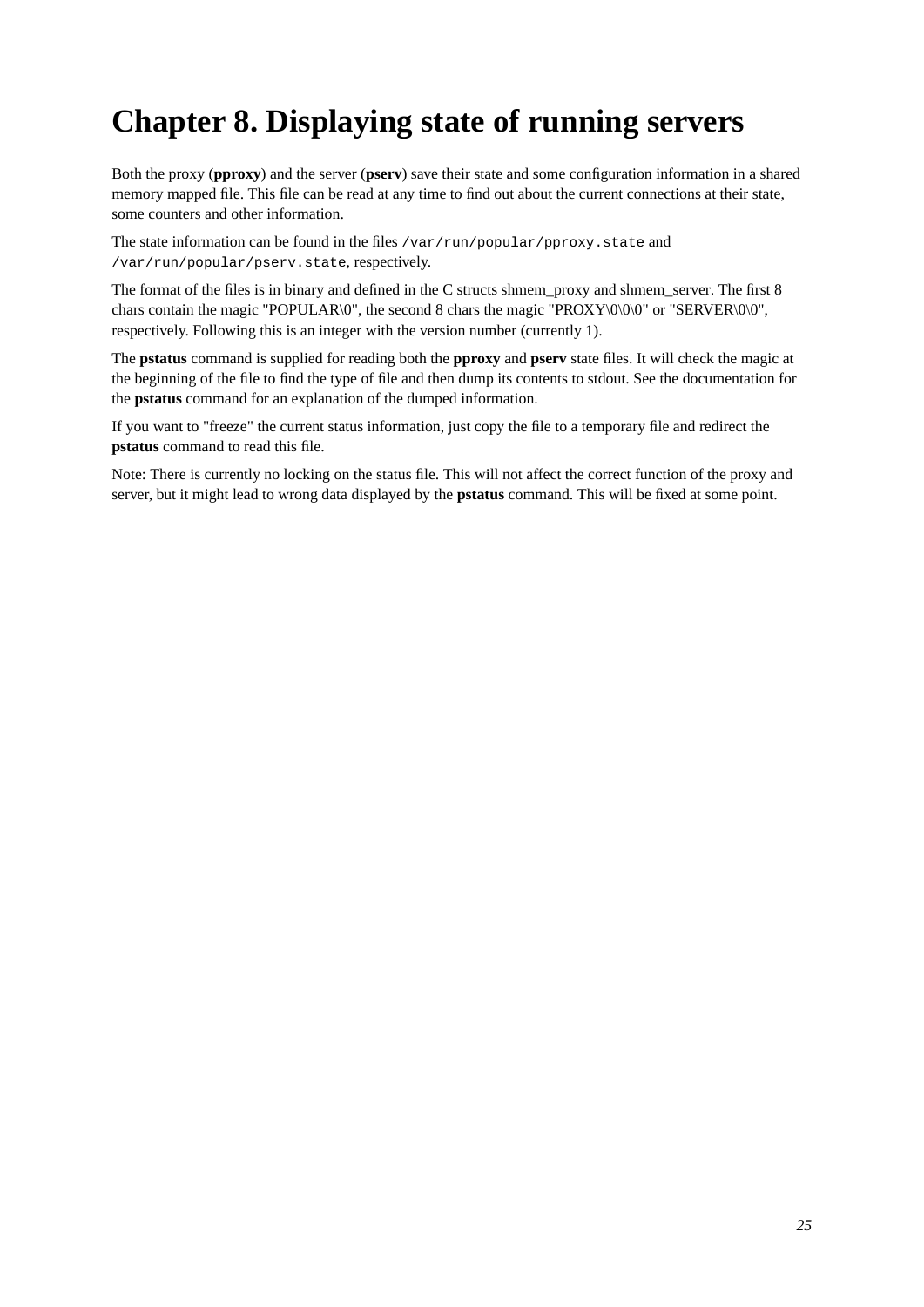# <span id="page-33-0"></span>**Chapter 9. Utility programs**

<span id="page-33-1"></span>There are a few utility programs written in Perl that come in handy in conjunction with the POP server.

## **9.1. Mail delivery**

The **pdeliver** program described elsewhere in this document is used for local delivery of mails into mailboxes. For delivering mails from remote hosts, there is another program, which can be used. scripts/psmtpd is a Perl script, which implements a minimal SMTP server. Basically the only thing it can do is deliver a mail to a single mailbox.

There are some variables at the beginning of the file, which need to be defined properly.

This program is not intended to be used as general purpose MTA. It can only be used behind a carefully configured other MTA, that feeds it properly. Never, ever, permit the general Internet access to this server.

## <span id="page-33-2"></span>**9.2. Cleanup**

There is a script **pclean** provided, that can be used for all sorts of cleanup chores. At the moment this script is in beta state and not all that well tested.

In the meantime the following three scripts in the scripts directory can be used for nightly cleanup chores:

#### **movedel**

To aid in recovery after accidential deletion of a mailbox, the mailbox is not really deleted but saved under a different name. This script will check the lists of configured mailboxes in /etc/popular/mb/\* and rename all mailboxes not in one of these files. The new name is simply the old name with the date/timestamp appended.

#### **expire**

This script expires mails in mailbox after a configurable time. The time can be configured differently for each namespace. Deleted mailboxes have their own expire time. Additionally, this script will remove deleted mailbox directories, when there are no mails left.

#### **checksize**

This script checks the size of all mailboxes. Mailboxes who are above or near the quota are logged. Additionally a message is put into the mailbox to notify the user about his full or nearly full mailbox.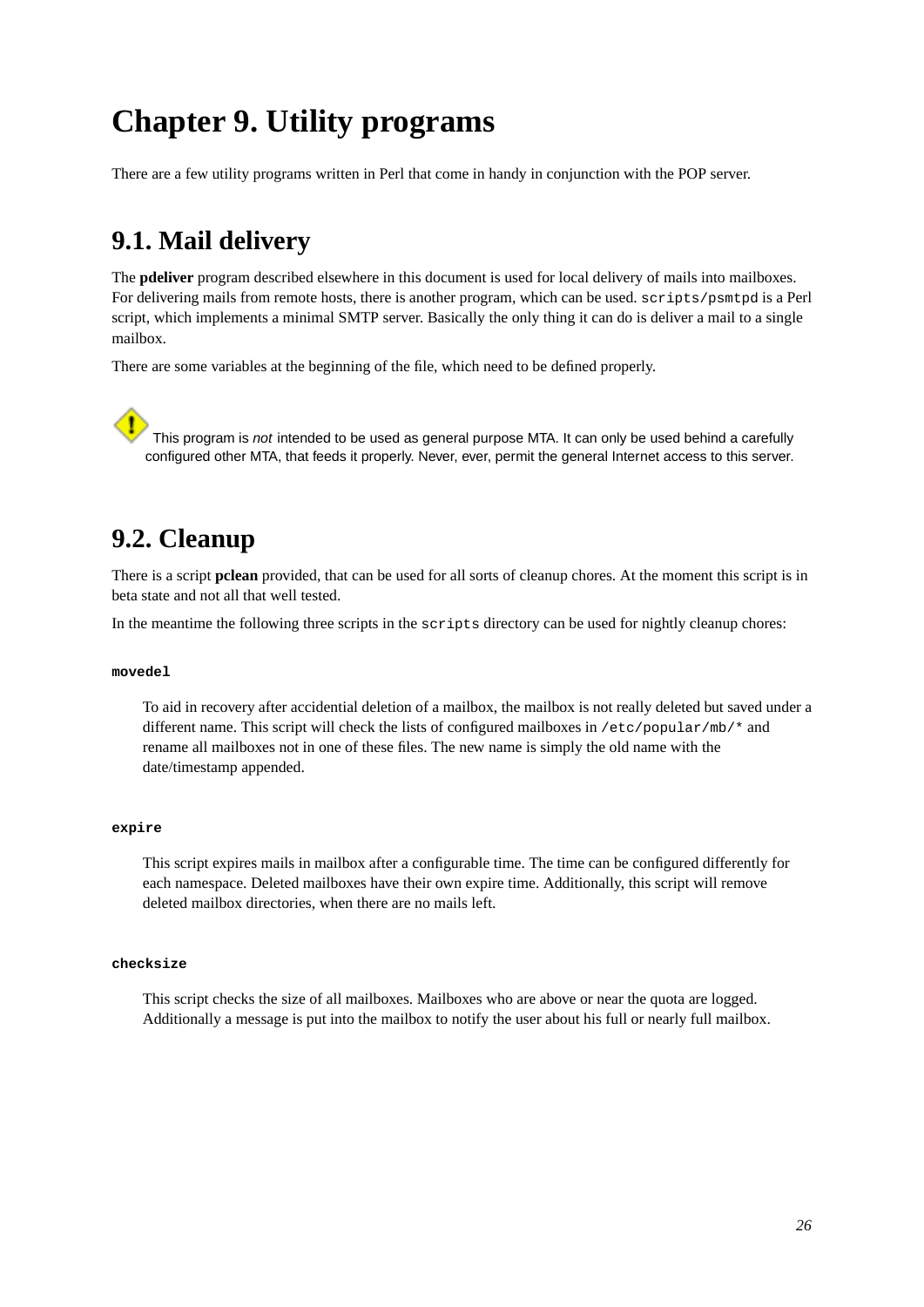# <span id="page-34-0"></span>**Chapter 10. Security**

## <span id="page-34-1"></span>**10.1. SSL/TLS support**

Starting in version 1.5.0 POPular supports SSL and TLS if compiled with the OpenSSL library. You need at least version 0.9.6b. SSL/TLS is only available if POPular was configured with the --enable-ssl.

Each virtual server can be configured to either use unencrypted connections or to use SSL/TLS connections or use the RFC2595 style STARTTLS command. Use the **prot** and **starttls** options of the **vserv** command to set this as follows:

- 1. For usage without SSL/TLS set **prot** to "pop3" and **starttls** to "off".
- 2. For direct SSL/TLS usage without STARTTLS set **prot** to "pop3s" and **starttls** to "off".
- 3. For usage of an optionally encrypted connection set **prot** to "pop3" and **starttls** to "optional". The connection will start out unencrypted and can be switched over to encrypted with the STARTTLS command before authentication.
- 4. For forced use of the STARTTLS command set **prot** to "pop3" and **starttls** to "force". The client will have to send a STARTTLS command before he is allowed to do anything else.

Certificate files must be stored in the directory named by the  $tlsdir$  variable. The files must have the name of the virtual server they are used for plus a ".pem" extension. Each file contains the RSA private key and a certificate for this virtual server.

See the **prng** for instructions how to seed the pseudo random number generator.

SSLv2 is considered insecure and disabled by default. Use the allowsslv2 variable to change this behaviour.

<span id="page-34-2"></span>The connection between **pproxy** and **pserv** is always unencrypted. Use a secure tunnel if they are not in the same LAN.

## **10.2. Usage of the user 'root'**

Usage of the user 'root' is kept to a minimum. The only program that needs to run as 'root' is the **ringd** server that is used by **pproxy** to bind sockets to low TCP ports. Everything else runs with the privileges of a normal user.

## <span id="page-34-3"></span>**10.3. Input checks**

All input from network sockets is checked for ASCII NUL  $('|0')$  characters and the connection is immediately and silently dropped if a NUL character is found. This event is logged as message 0x0035 ('null\_byte\_in\_input'). A NUL byte can never be part of a valid POP3 dialogue.

<span id="page-34-4"></span>**pserv** and **pcheckd** check the mailbox names coming from **pproxy**. Only the following characters are allowed in mailbox names: a-Z, A-Z, 0-9, '.' (dot), '\_' (underscore), '-' (hyphen), '+' (plus), '/' (forward slash), '=' (equal sign), and '%' (percent). Two adjacent dots ("..") are not allowed.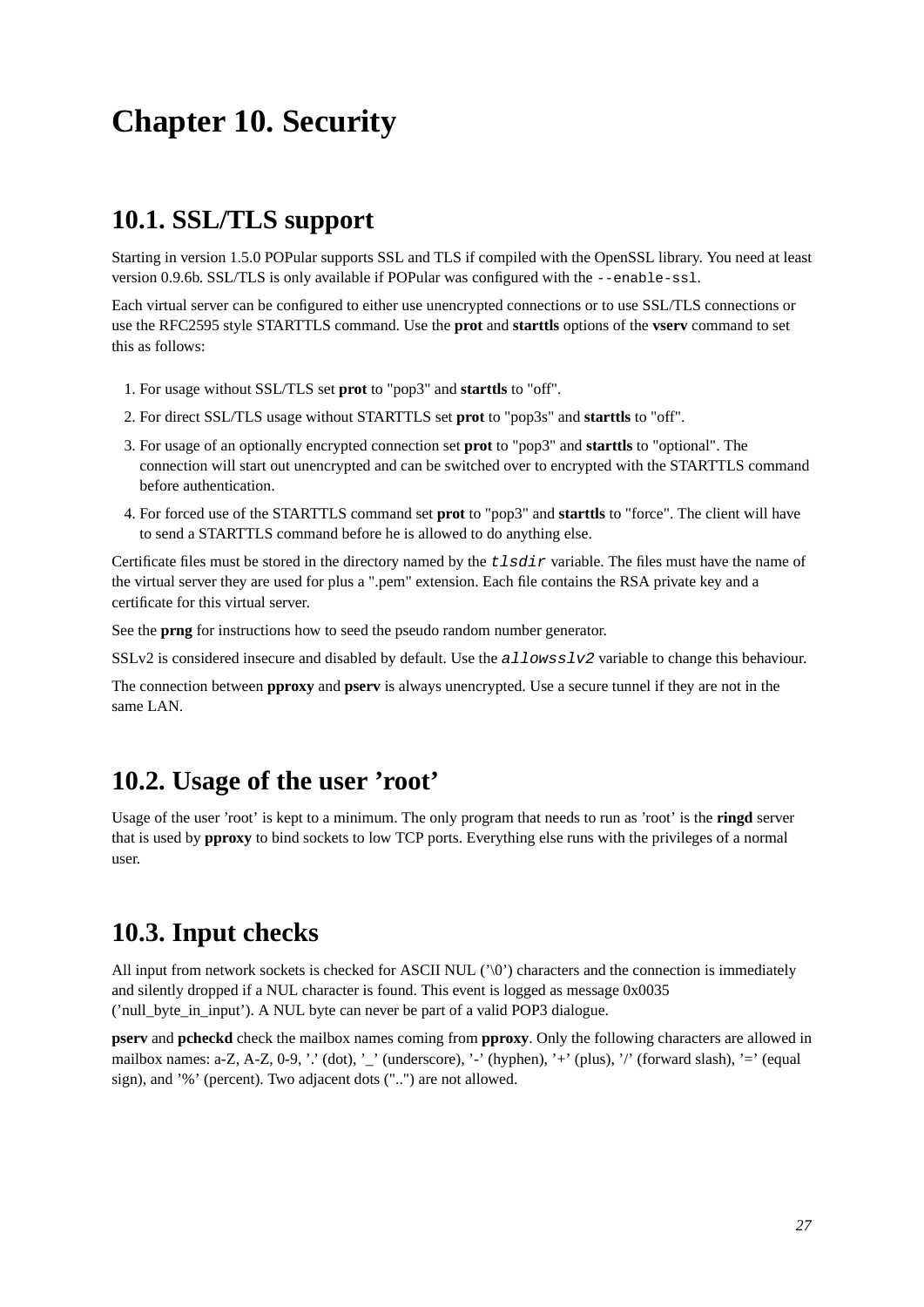## **10.4. Using chroot**

I see no reason why *POPular* can't be run in a chroot environment, although I haven't tried it. In the chroot environment you need the binaries of the servers and any shared libraries they use, the log directory

(/var/log/popular), and the run directory (/var/run/popular). Depending on your configuration, you might need some config files from /etc/popular. For the proxy all files needed for authentication have to be included and for the storage server all mailbox directories. If you have the mailboxes on several disks, you have to mount them all inside the chroot environment.

One feature of *POPular* is going to make difficulties: The server reads /proc/loadavg to determine the load and react accordingly. It is probably not a good idea to mount /proc in the chroot environment, so you either have to live without the feature or find some way around the limitation of not being able to read /proc/loadavg.

That said, I don't really see much reason for going through all the hassle of setting up and maintaining the chroot environment. All the important data, that you want to protect either has to be in the chroot environment anyway (like the mailboxes) or at least has to be accessible from it through the network (like authentication data). Of course, it will be harder for an attacker, but it will be a bit harder for the sysadmin, too. Decide for yourself, whether you want that extra bit of security.

If somebody is using *POPular* in a chroot environment, I like to hear from you. Especially if I need to put some changes into *POPular* to make it easier to use in a chroot environment.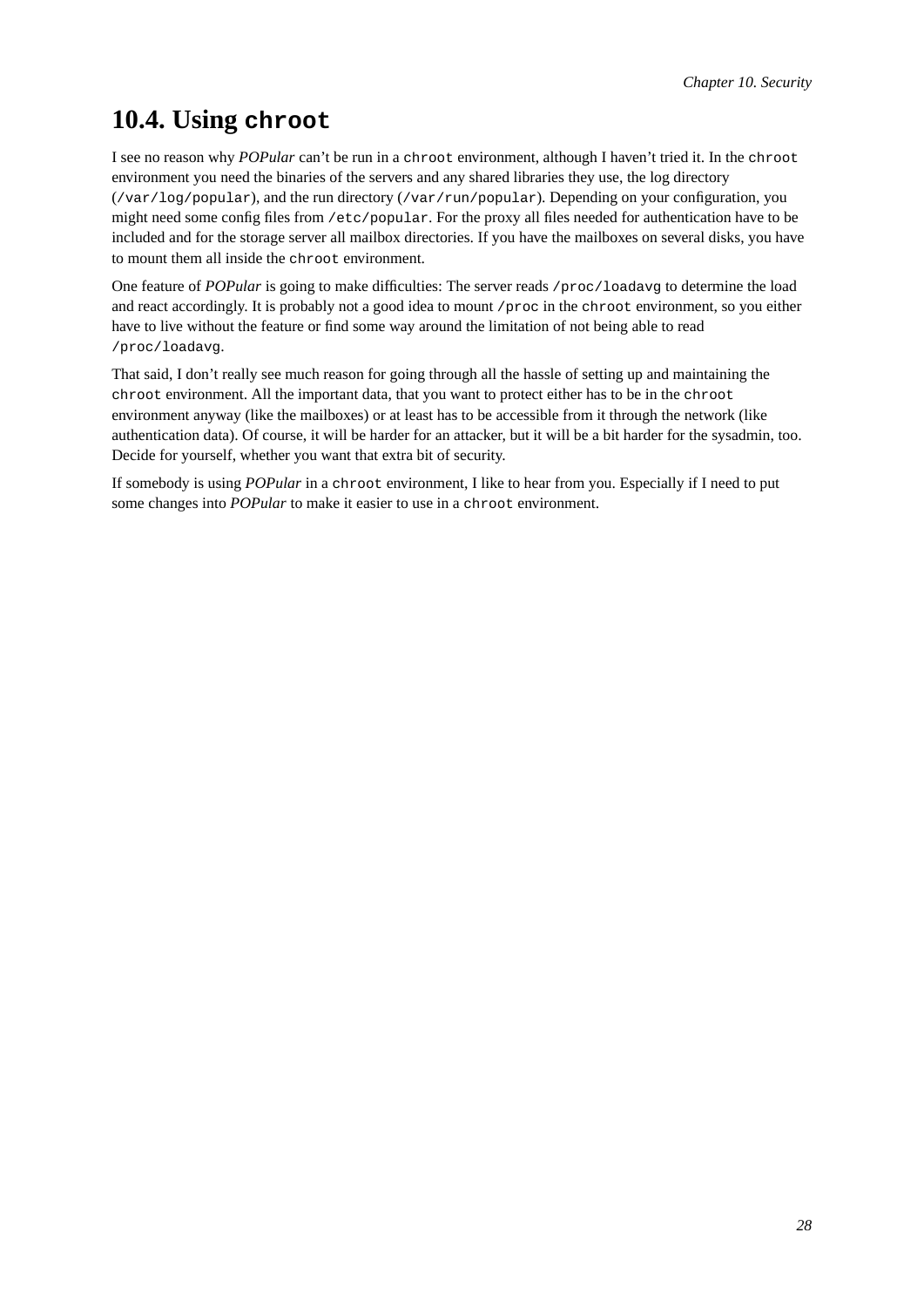# <span id="page-36-0"></span>**Chapter 11. Standards compliance**

*POPular* implements the 'Post Office Protocol - Version 3' as described by RFC 1939. The optional commands TOP and UIDL from RFC 1939 are supported. The APOP command is not supported.

The *POPular* implementation differs from RFC 1939 in respect to mailbox locking. Please see the chapter on [Mailbox locking](#page-39-0) for details.

*POPular* is compliant to RFC 2449 ('POP3 Extension Mechanism'). It supports the following capabilities: TOP, UIDL, USER, and PIPELINING. It does not support SASL, RESP-CODES, and LOGIN-DELAY. Please see the chapter on [POP3 extensions and capabilities](#page-40-1) for details.

*POPular* does not support the LAST command, which was described in older RFCs, but was removed in RFC 1725 in November 1994 and is not even mentioned in the current RFC 1939.

Of the three possible authentication mechanisms (USER/PASS and APOP described in RFC 1939 and the AUTH command described in RFC 1734 and RFC 2195) only USER/PASS is supported.

Strictly speaking a POP3 server is not allowed (RFC 1939) to answer a connection attempt with a negativ response ('-ERR'). *POPular* can do this anyway, if you want to take down the server for maintainance for instance. Alternatively you can configure *POPular* not to accept the connection at all or fake an empty mailbox, which would both be conforming to the RFC.

The POP URL Scheme (RFC 2384) is not needed in POPular.

The following RFCs concerning POP are old and don't apply any more: RFC 918, RFC 937, RFC 1081, RFC 1082, RFC 1225, RFC 1460, RFC 1725, RFC 1957, RFC 2095.

The RFC 2595 ('Using TLS with IMAP, POP3 and ACAP') is supported. See the TLS information in the security chapter for details.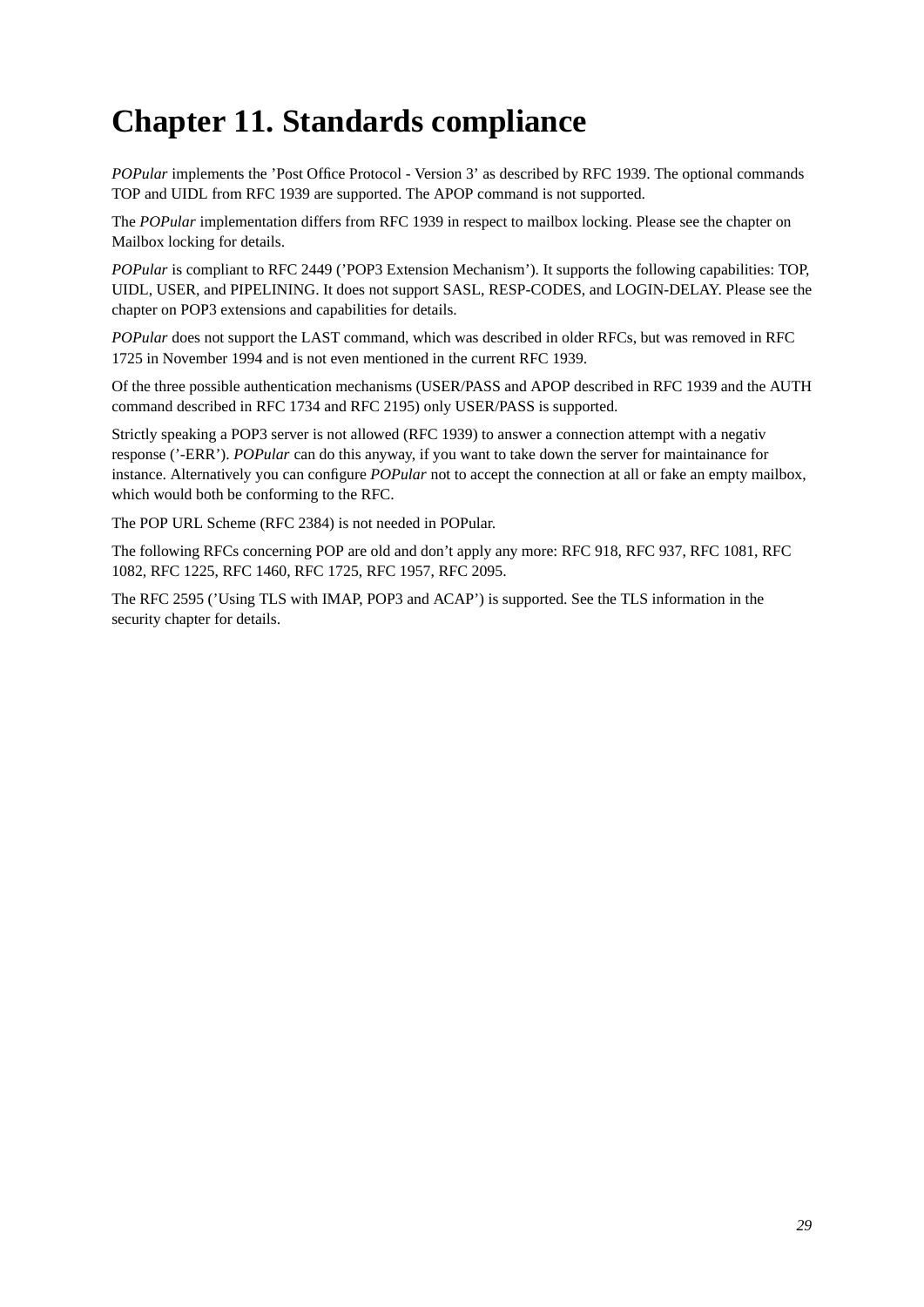# <span id="page-37-0"></span>**Chapter 12. Internals**

## <span id="page-37-1"></span>**12.1. The extended Maildir format**

The *POPular* POP server uses a slightly modified Maildir format for storing mailboxes. The format is for most uses compatible to the original mailbox format, allowing standard software components to be used.

In contrast to the original Maildir format the line ending used is CRLF and not only LF. Both SMTP and POP3 use CRLF as a line ending and there is no sense converting to LF endings when saving the mail and back to CRLF when reading the mail. The added advantage is that the size of the file is exactly the file size that is reported in POP3 or with the ESMTP SIZE extension in SMTP.

With the Maildir format each mail in a mailbox is saved in its own file instead of all mails together in one file. A mailbox is a directory with the three subdirectories new, cur and tmp. New, unread mails are in the new directory. Read mails are in the cur directory. The tmp is used for delivery. A mail is saved in this directory with a unique name. Only after the mail has been written completely to disk it is moved to the new directory. With this scheme no locking or copying of mails or mailboxes is needed when delivering, reading or deleting mails.

The filenames used for the mails must be unique. Somewhat differently than in the original description of the Maildir format the following naming scheme is used: A filename has three components, the UNIX system time (in seconds after  $1970/1/1$ ), the process id of the process delivering the mail and the size of the mail. The components are separated by a dot (.) and an underscore (\_), respectively. An example for a file name would be 945113196.14341\_1067. The size of the mail is saved in the filename, so that we don't have to stat the file in order to find out about its size.

With the original Maildir format, the hostname of the delivering system is written into the filename. This is only needed if NFS is used for mailbox access or mail files are copied between hosts to the same mailbox. Because we don't do any of this, we don't put the hostname in there.

A Status-Header is never saved inside a mail message file, because it would mean that the file has to be rewritten after it is RETRieved, but not DELEted. Instead, **pserv** will add a Status-Header on the fly while sending the mail out if the statusheader configuration variable is set and the mail file is in the cur directory.

*POPular* can cope with several pathologic cases of mail file contents like totally empty mails, mails without headers etc. Empty mails will not be accessible, an error is logged. Other strange mails are accessible, but the client might not understand it. Mails that don't end in CRLF have a CRLF appended, so that the end-of-file-marker 'CRLF.CRLF' is recognized. The appended CRLF don't count towards the mail size.

## <span id="page-37-2"></span>**12.2. The XPOP protocol**

The *POPular* POP proxy and POP servers communicate through the XPOP protocol, which is a slightly modified POP3 protocol (defined in RFC 1939 [RFC1939]). The modifications are needed for telling the POP server the mailbox to use and some more information. This extension is used only by the *POPular* proxy and server. If you use a different server, use the POP3 protocol.

The XPOP protocol is really simple. As soon as the connection between the proxy and the server is established the proxy sends three lines of text, each ending with a CRLF combination. The content of the lines is, in this order:

1. The mailbox to use. This is a directory name relative to the POP spool defined in the configuration of the POP server. It can include any number of subdirectories. It does not start with a  $/$ . No ".." is allowed in the name.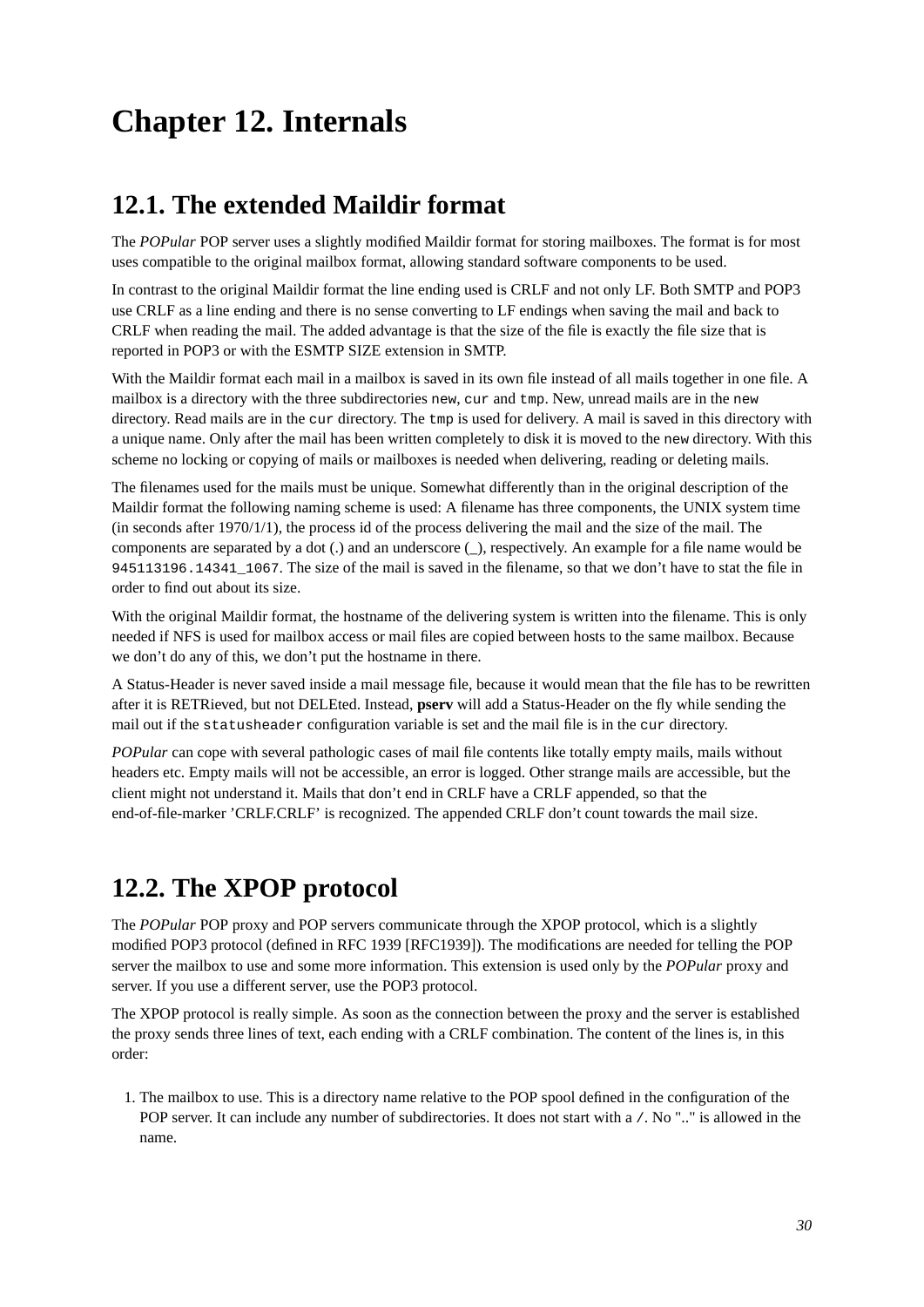- 2. An ID string used for this connection. This ID is generated by the POP proxy and used in all logging messages on the proxy and server to be able to easily find corresponding entries.
- 3. A list of flags. Flags are denoted by ASCII chars. In the absence of the char, the flag is 'false', otherwise 'true'. Currently there is only one flag 'M' defined.

After this three lines are sent the POP server answers with '+OK' or '-ERR' according to the POP3 protocol. This message is passed through to the client. From then on everything is just like in the POP3 protocol but starting in the transaction phase, not in the authorization phase.

When configuring a backend server the protocol CXPOP can be used. This just means that the XPOP protocol should be used after checking for available mail with the MAILCHECK protocol, which is described in the next chapter.

## <span id="page-38-0"></span>**12.3. The MAILCHECK protocol**

On every storage server a **pcheckd** program is running. It implements the server side of the MAILCHECK protocol. The client side is implemented in the **pproxy** program. There is a test program called **pcheck**, which fully implements the protocol. It can be called from the command line.

The MAILCHECK protocol uses a single UDP request packet and a single UDP packet with the answer. The request packet contains with an asterisk ('\*') a single uppercase letter denoting the type of request, extra parameters and an optional carriage return (CR) and an optional line feed (LF) character.

Currently there are two types of requests defined:

#### **Load check 'L'**

The request contains only the letter 'L'. It asks the server to send back the current load of the machine. The value is returned as a floating point value formattet in ASCII. It is intended to be used by the proxy server to detect storage server overload. (Although, in the current version of the proxy, it is not used.)

Example: reqest: '\*L' answer: '+OK 3.23\n'

#### **Mailbox check 'M'**

The request contains the letter 'M' followed directly by the mailbox name including any directory names relative to the POP storage directory. It asks the server to return the current state of the mailbox, i.e. whether there are any mails in the mailbox.

Example: request: '\*M3/2d/joe.doe' answer: '+OK 0 no mails\n'

Note: For compatibility with earlier versions of this programm a slightly different syntax is allowed. If the first character is not an asterisk ('\*'), the request is assumed to be a mailbox check and the only content of the packet is the mailbox. Support for this format will be discontinued in a future version.

The answer is a single UDP packet formatted as follows: If an error has occured on the server side it will return '-ERR ', an error message and a line feed character. If there was no error the server will return '+OK ' and an additional message as follows: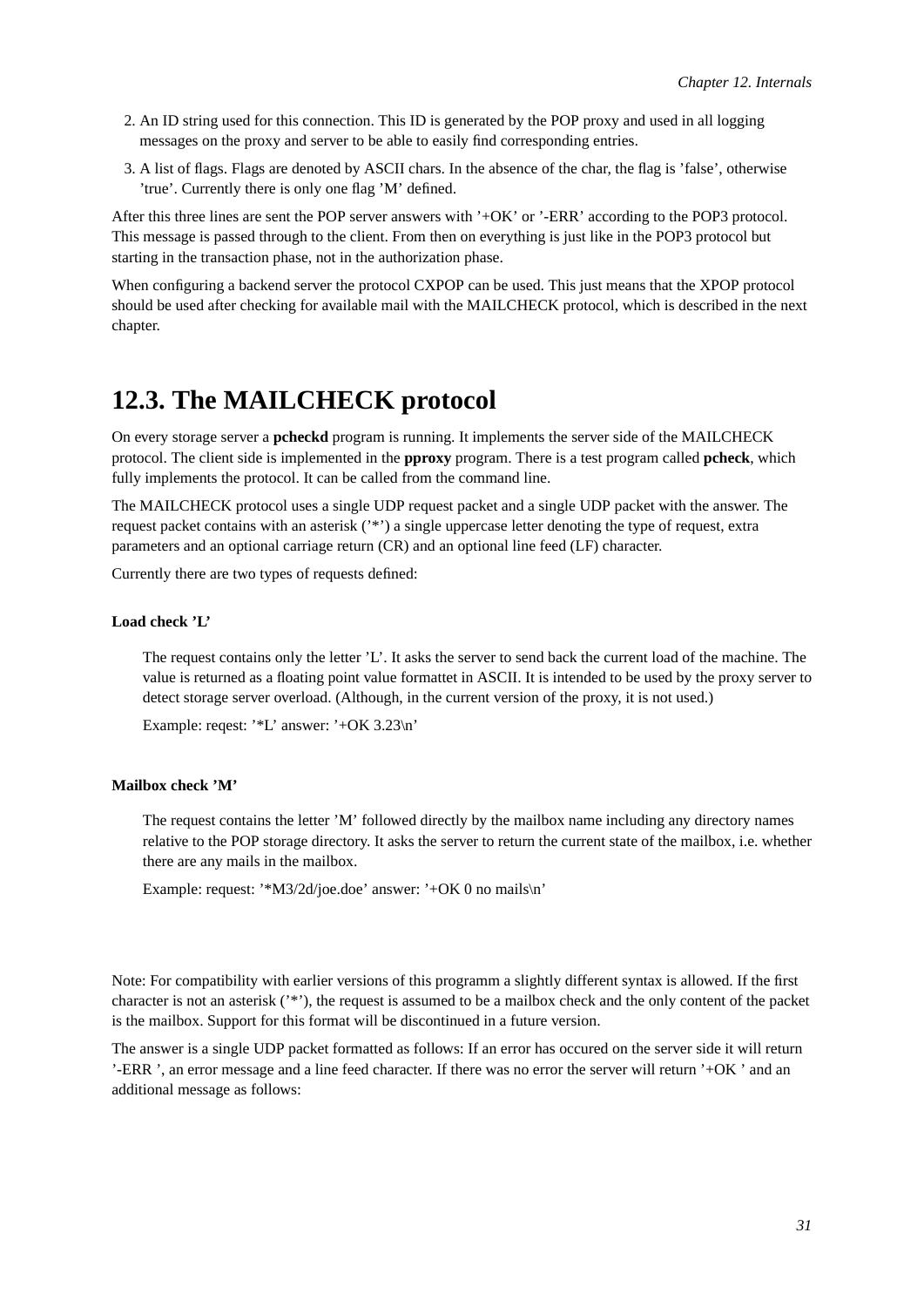#### **'+OK 1'**

This is the answer from the Load command.

#### **'+OK 0 no mail'**

There are no mails in this mailbox.

#### **'+OK 1 mail'**

There is no new mail, but only read mail in this mailbox.

#### **'+OK 2 new mail'**

The is at least one new mail in this mailbox.

#### **'+OK 3 load too high'**

The load on the storage server is too high. The proxy will fake an empty mailbox to the client, so the storage server will not be overloaded.

#### **'+OK 4 maxsession reached'**

The maximum number of **pserv** sessions is reached. The proxy will fake an emtpy mailbox to the client, so the storage server will not be overloaded.

## <span id="page-39-0"></span>**12.4. Mailbox locking**

RFC 1939 describing the POP protocol askes for the mailbox to be locked after authentication of the user and before any access to the mailbox is granted. The mailbox stays locked until after the any changes are done to the mailbox after the client sends the QUIT command.

If mailboxes are saved in any of the formats where all the mails are saved in one big file, locking this file is actually necessary for insuring mailbox integrity. However, if mails are saved in one file per message (maildir format as *POPular* uses it), this is not strictly necessary.

If no locking is used the worst thing that can happen is that a user connects to a mailbox twice (or more times) and sees a message in the message list and when he tries to retrieve the message he will get an error message. While this is obviously not the best solution it isn't that bad.

On the other hand there is no reason why anyone will open several POP connections to the same mailbox. The only common case where this happens is when a POP connection breaks down on the client side, but the server hasn't noticed that yet. This can happen either because the client program or system crashes or the network connection (often going through a modem) fails.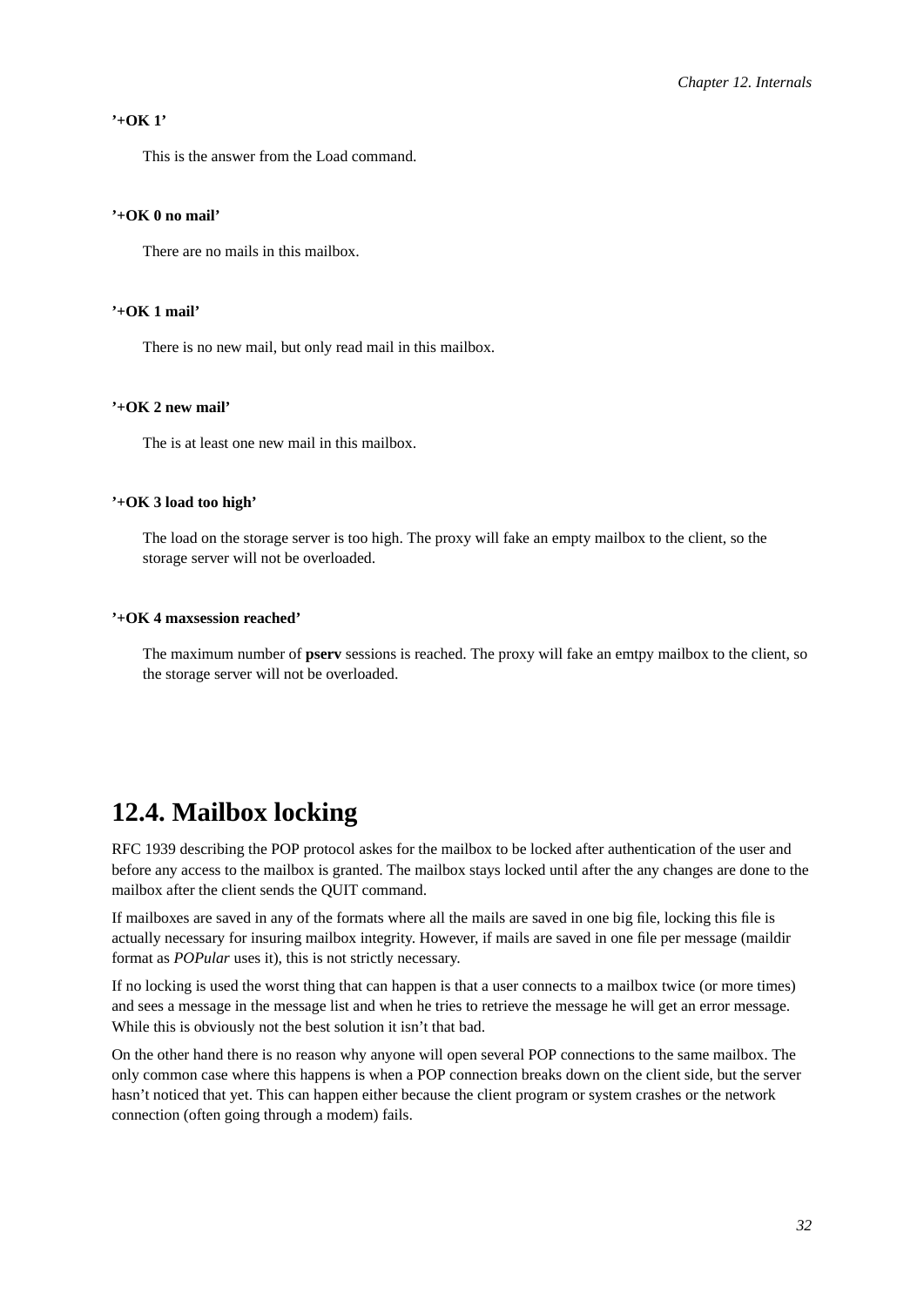In this situation not locking the mailbox will actually help. The first connection is inactive anyways and having a lock means that the server has to wait for a timeout before it unlocks the mailbox. Only after a timeout the mailbox is accessable again. Without locking the mailbox will be accessible immediately with no ill effects.

To make matters worse, indicating a 'mailbox locked' error to the user will often confuse the user and will cause him to call the providers helpline reporting a problem that has probably solved itself by the time the helpdesk knows about it.

<span id="page-40-0"></span>For this reason there is no mailbox locking in **pserv**.

## **12.5. TCP keepalive option**

On all TCP sockets used by **pproxy** and **pserv** the SO\_KEEPALIVE socket option is set. The default timeout is 2 hours, it can be set in most UNIX systems through a kernel parameter and will then affect all TCP connections with the option set.

On Linux systems the timeout can be set by writing the time in seconds to the file /proc/sys/net/ipv4/tcp\_keepalive\_time.

POP connections are shortlived, if there is no data flowing, it doesn't make sense to keep the connection open. A short keepalive timeout will not produce much more traffic. On the other hand POP connections at large ISPs are often hanging, because clients behind dialups sometimes shut down modem connection without properly closing all TCP connections (or the modem connection might have failed). A short keepalive timeout will help detect these cases and free resources on the proxy and server.

If there are no other services running on the same machines as the POPular services, that might be negatively affected, it is recommended to set the keepalive timeout to a value somewhere between 10 and 30 minutes.

<span id="page-40-1"></span>Note that connections where data is still flowing (even if flowing slowly) are not affected by this timer, as the timer is reset on each packet that is sent or received on this connection.

## **12.6. POP3 extensions and capabilities**

RFC 2449 describes a POP3 extension mechanism. A client can use the CAPA command to ask the server about any optional or enhanced capabilities. In the context of *POPular* there is one special problem with capabilities: The CAPA command can be send before or after authentication. But that means that the proxy and the server both have to be able to send the right answer back. To not confuse the client the answer in both cases must be the same or similar (for details see RFC 2449). Because the *POPular* proxy can be used with any server and it doesn't know about its capabilities it can't send a proper answer to a CAPA request on its own.

To solve this problem the proxy and the server can be configured to answer anything you like to a CAPA query. For different virtual servers, different CAPA listings can be saved. Note that, because a CAPA request can be sent before authentification, it is not possible to bind a list of capabilities to a backend server.

Setting up a capabilities list happens in two steps. First you edit a file in /etc/popular/capa (the directory can be changed through **pcontrol** with **set capadir**) and put all the capabilities you want to offer in that file. You can give the file any name you want. This name will later be used as the ID of this capability list in **pcontrol**.

The format of the capabilities file is easy. Just list the capabilities one per line, exactly as they are supposed to appear as answer to the CAPA command. Have a look at RFC 2449 for the details. If you get this wrong, the answer to the CAPA command might be not conforming to RFC 2449! Use a normal LF as line ending, *POPular* will automatically translate that to a proper CRLF line ending for the POP protocol. Note that there is a compiled in upper limit (MAXLEN\_CAPA) on the length of all the capabilities joined together in one list.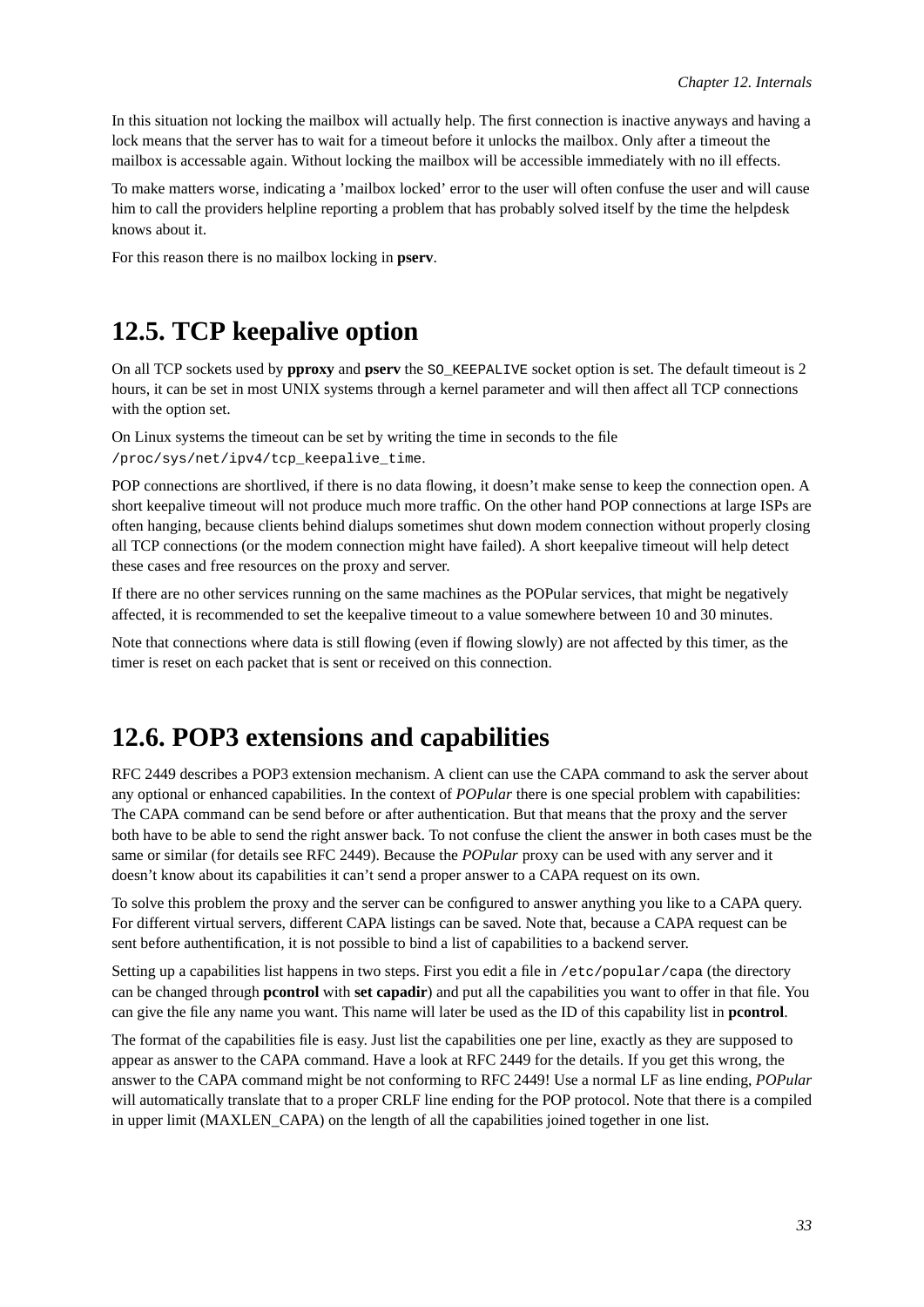After you have set up the file (or files) you can load the capabilities list into **pproxy** with the **pcontrol** utility. With **capa load FILENAME** the file is loaded. **capa show NAME** will show you the loaded capability list. Note that for printing purposes the list of capabilities will appear on one line, separated by commas. Capability lists can be reloaded at any time with the **capa load** command and deleted with **capa del NAME**. With **capa list** you can get a list of all currently loaded capability lists.

There are three special capability lists build into *POPular*: ERROR, NONE and DEFAULT. ERROR means to answer with an error to any CAPA command sent by the client, emulating an old server without CAPA support. NONE will send an empty capabilities list and DEFAULT will send a small list of capabilities that are supported by both **pproxy** and **pserv**. That means that if you use only *POPular* programs and no external servers you can use DEFAULT.

The last step is assigning a capability list to each virtual server. This can be done with the **vserv conf VSERV capa CAPABILITY-ID** command. You can set any of the three builtin capability lists or any of the ones you loaded.

The following capabilities are always supported by *POPular*: TOP, UIDL, USER and PIPELINING. SASL, RESP-CODES, and LOGIN-DELAY are not supported. The EXPIRE capability is outside the scope of the *POPular* software, but you might want to use it. The default capability list does not include the IMPLEMENTATION capability. If you want to use it, please use 'IMPLEMENTATION POPular-<version>'.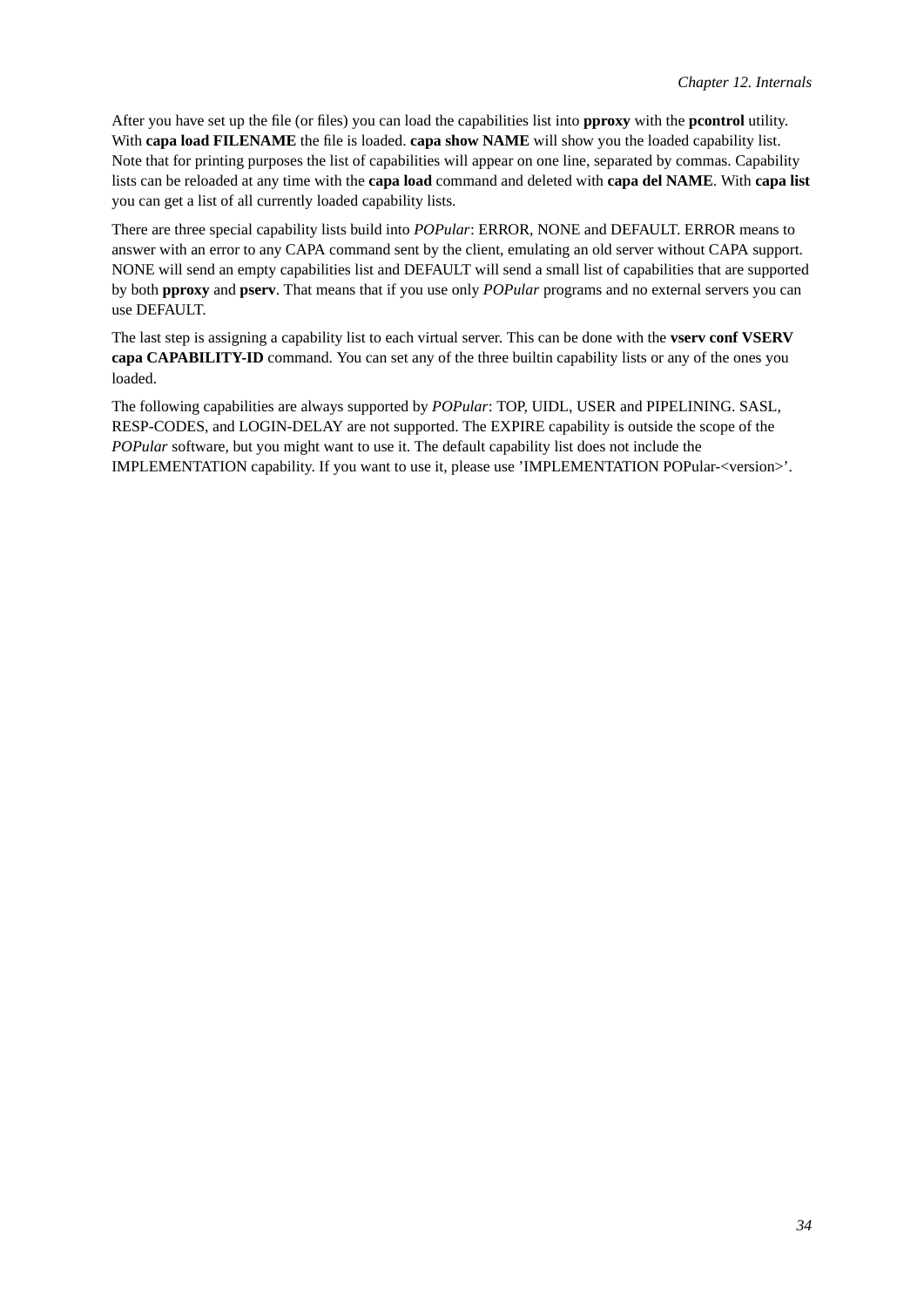# <span id="page-42-1"></span><span id="page-42-0"></span>**Chapter 13.** *POPular* **system design issues**

## **13.1. High availability issues**

If you want to build a real high available mail system with the *POPular* server suite, some things have to be considered. The *POPular* proxy and server in itself are not enough to get a highly available system. This documenation can't go into all details of building a highly available system, but some issues to get you startet will be discussed.

#### **The POP proxy**

For high availability you want to install more than one server running the *POPular* proxy software. You will need some way of failing over the IP address to the other server. Depending on your configuration of the proxy server you will have to change the configuration when this failover occures.

#### **The storage server**

Each storage server has access to only a subset of all mailboxes. If a storage server fails, no access to this subset is possible anymore. All the mailboxes stored on other servers are unaffected. There is no good way around this. Even if you use a big dedicated NFS server for storing all the mailboxes, this server can fail. The only way to make this really redundant would be by saving all the mails on more than one hard drive attached to separate hosts, which would induce a hugh overhead of transaction processing to keep the two copies in sync. For most uses the best solution is probably to use a multihost capable RAID system for storing the mails. This RAID system is attached to more than one host. In case of failure of one host the other host attached to the same RAID mounts the disks of the failed host after doing a file system check. A similar solution could be build with a SAN (storage area network) based on fibrechannel or a similar technology.

Whichever system you use, when failing over to another storage server, the proxy servers needs to know which server to access. You can either move the IP number of the failed storage server over to the new server or change the configuration of the proxy server to the new IP number or host name.

Independently of the exact storage architecture used, you obviously want to use a RAID system instead of simple disks. Disks are by far the most unreliable part of any system and you should be sure to handle disk failures without downtimes.

#### **Mail delivery**

<span id="page-42-2"></span>Exactly how you get the mail delivered to the storage server is not part of this documentation. Depending on what mechanism is used for deciding which mail to deliver where, the fail over of a storage server has to be taken into account.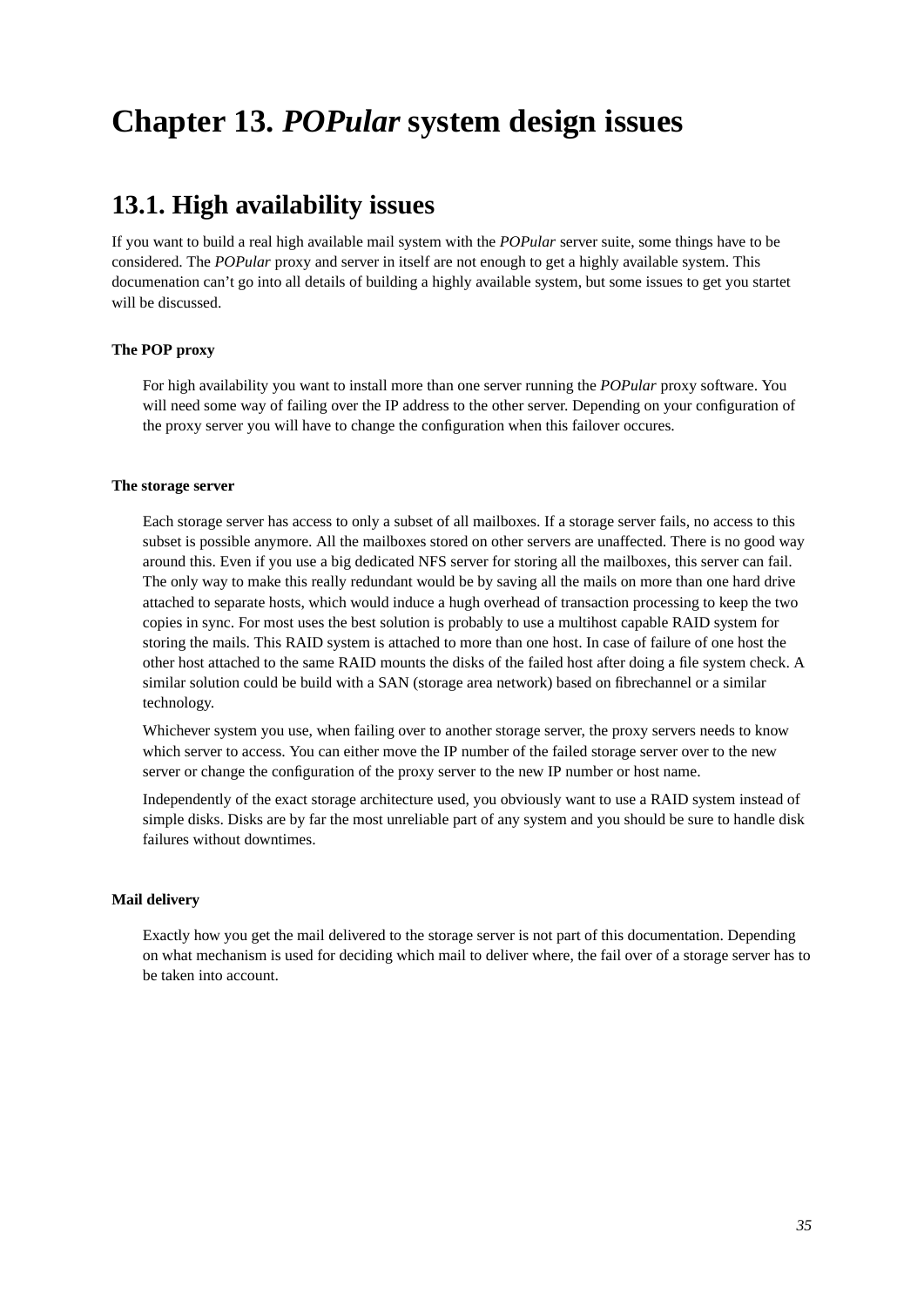## **13.2. Mailbox directory layout**

The *POPular* software doesn't force you to use any particular layout for the mailbox directories. The simplest layout would use a /var/spool/mail (or similar) directory with subdirectories for all the mailboxes. This layout has the severe drawback that it doesn't scale well. A directory with thousands of files is slow to access, especially on some filesystems like the Linux Ext2fs. Instead a hierarchical structure is recommended. Depending on the anticipated maximal number of mailboxes in the system the hierarchy has to have more or less levels.

There are several possibilities how to distribute the mailboxes into subdirectories. The obvious way is to use the mailbox name (or part of it) as a name for the subdirectory. This works well if the mailbox names are sufficiently "random", so that the mailboxes are distributed evenly. In most real life situations this is not the case. And even if the mailboxes in your case have a known structure and nice random names this might change over time.

An easy technique is to calculate a hash of the mailbox name and use this to name the subdirectories. The MD5 hash algorithm has proven to be very good for this. Whatever mailbox names you throw at it, the hash is very evenly distributed. And there are lots of implementations for every language available. Using one or two hex numbers from the MD5 hash for every directory level will result in directories with not more than 16 or 256 entries, respectively.

## <span id="page-43-0"></span>**13.3. Performance tuning**

<span id="page-43-1"></span>It is probably a good idea to use the 'noatime' mount option on the mailbox storage disks.

## **13.4. Using virtual servers**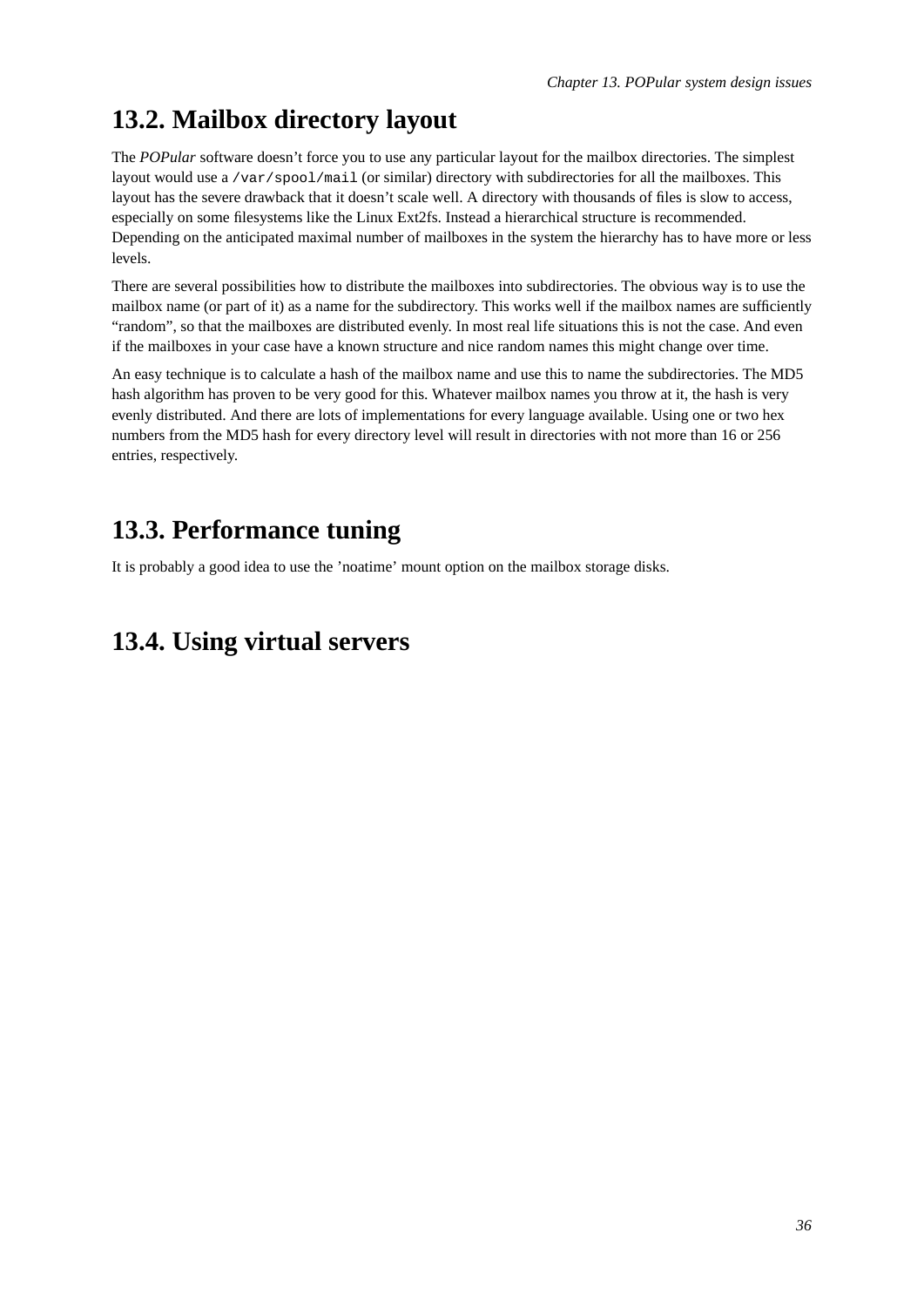# <span id="page-44-0"></span>**Appendix A. Man pages of** *POPular* **commands**

<span id="page-44-1"></span>The information in this chapter is also contained in the individual manpages of every command.

## **pcheck**

### **Name**

pcheck — popcheck client

### **Synopsis**

```
pcheck [-s SERVER, --server=SERVER] [-p PORT, --port=PORT] [-t TIMEOUT,
--timeout=TIMEOUT] [--help] [--version] [-1, --get-load | -m MAILBOX,
--get-mailbox=MAILBOX]
```
### **Description**

This command is used for checking the proper function of the **pcheckd**. It will send a UDP request to the **pcheckd** running on the machine server (default: 127.0.0.1) on port port (default: 50110). It will wait for timeout seconds for an answer. The answer is printed on stdout.

There are two types of requests: The mailbox request (-m) will ask the server about the state of the named mailbox and will output it ('0 no mail', '1 mail', '2 new mail', or '3 load too high'). The load request (-l) will ask the server for the load avarage for the last minute.

The output of the command is the answer to the request returned by the server. It has the general format '+OK some message' if the request was successfull or '-ERR error message' if some error occured on the server side.

### **Options**

--help

Get help on parameters.

--version

Print version information.

#### -s server

Host name or IP address of POPCHECK server.

#### -p port

UDP port for POPCHECK service on server.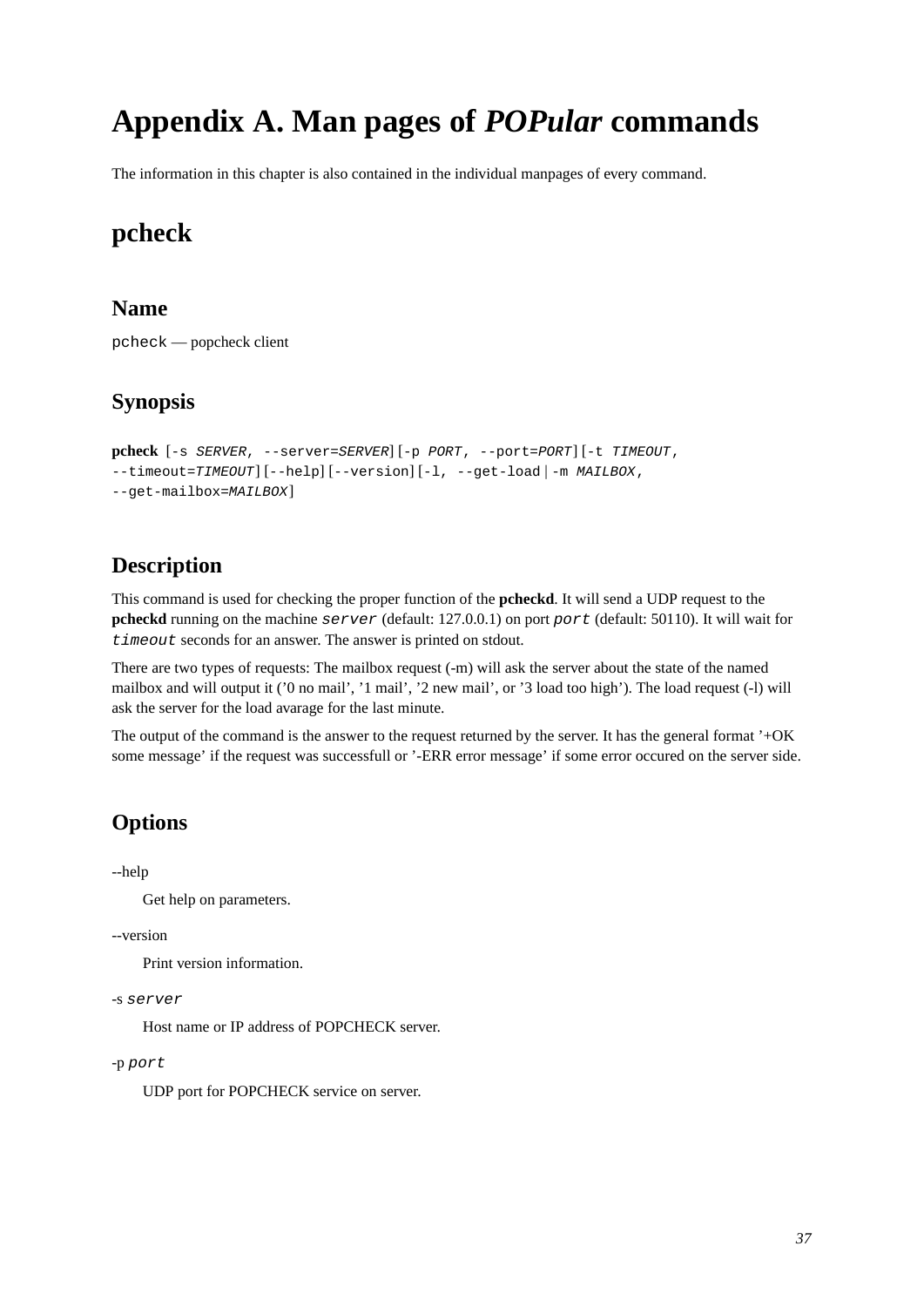-t timeout

Timeout in seconds when waiting for answer.

```
-l
```
Return load avarage of server.

#### -m mailbox

Name of mailbox to check.

### **Return Codes**

#### 0

Successful, 'no mails' when using option -m.

#### 1

Successful, 'mails available' when using option -m.

#### 2

Error connecting to server, other system errors or "-ERR" msg from server

3

Error while parsing the command line.

### **See Also**

pcheckd(8), pclean(8), pcontrol(1), pdeliver(1), pproxy(8), pserv(8), pstatus(1), ptestpdm(1), The POPular Manual

## <span id="page-45-0"></span>**pcheckd**

### **Name**

pcheckd — Checks for mail in maildir mailboxes

## **Synopsis**

```
pcheckd [ -l FILE, --logfile FILE ] [ -m DIR, --mailboxdir DIR ] [ -p PORT, --port
PORT ] [ -e LOAD, --emptyload LOAD ] [ -f NUM, --fork NUM ] [ -r DIR, --rundir DIR
\left[\begin{array}{cc} -h & HOST, & --host & HOST \end{array}\right] [ --nodeamon ] [ --debug ] [--help] [--version]
```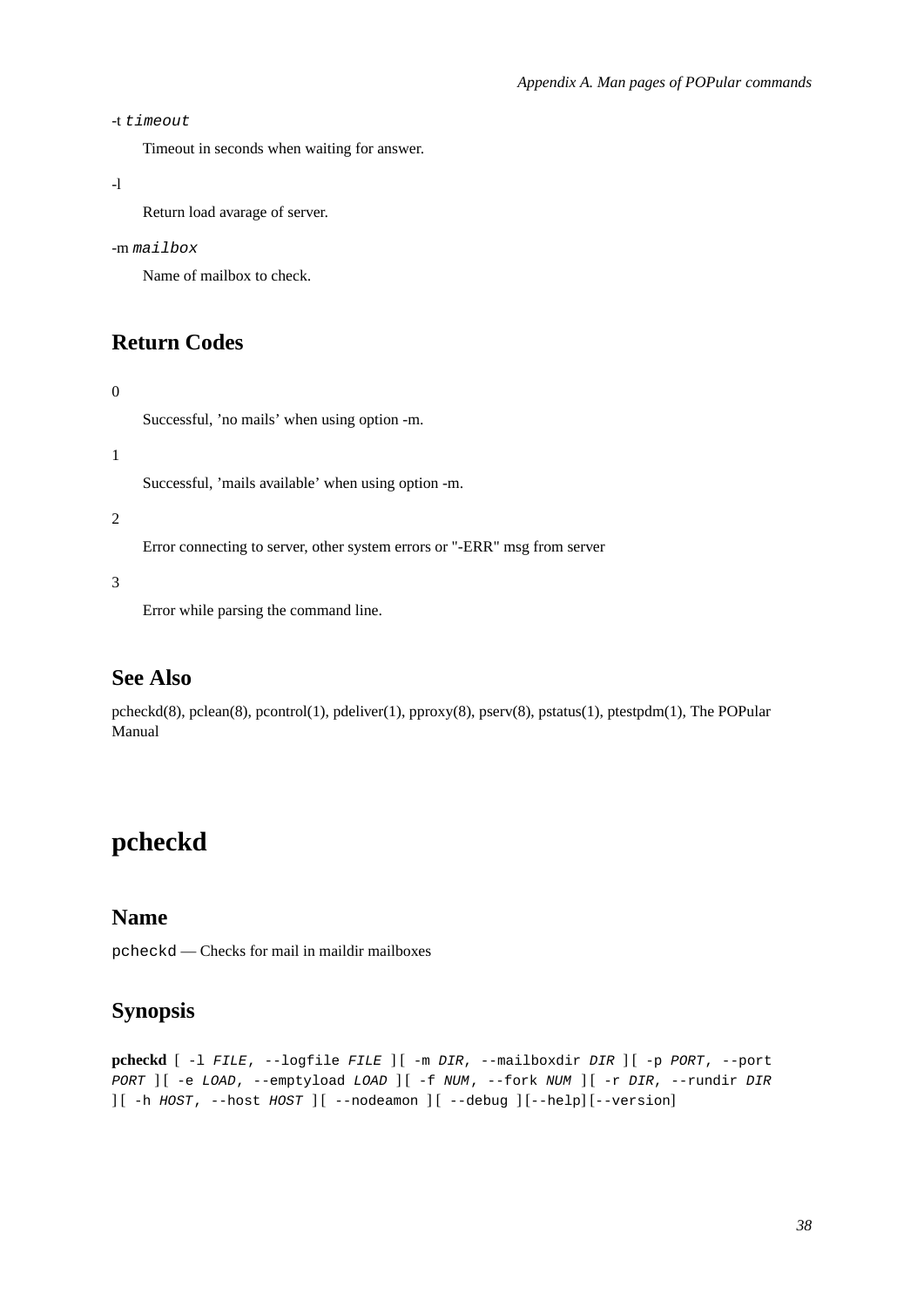### **Description**

This program will open the named UDP port (default: 50110) and listen for requests. It will send an answer to the requests back to the client.

There are two types of requests: The mailbox request ('M') will ask the server about the state of the named mailbox ('0 no mail', '1 mail', '2 new mail', or '3 load too high'). The load request ('L') will ask the server for the load avarage for the last minute.

The load is returned as an integer which is determined by reading /proc/loadavg and cutting of everything after the decimal point.

This server is single threaded.

### **Options**

--help

Print short command line help.

--version

Print version information.

-l FILE, --logfile FILE

Name of logfile (default: /var/log/popular/pcheckd)

-m DIR --mailboxdir DIR

Directory where all the mailboxes reside. There can be an arbitrary depth of subdirectories beneath this. All mailbox names sent by the client are relative to this directory.

#### -p PORT, --port PORT

UDP port to listen to.

```
-e LOAD, --emptyload LOAD
```
If the system load average over the last minute is LOAD or higher, a 'M' request will be answered with '3 load too high'. In this case **pproxy** will fake an empty mailbox.

-f NUM, --fork NUM

Fork NUM processes at start of pcheckd. The parent and all the children will answer requests. The parent doesn't count towards NUM, so there will be NUM+1 pcheckd processes.

-r DIR, --rundir DIR

Name of run directory. The pid file is saved into this directory. (default: /var/run/popular)

```
-h HOST, --host HOST
```
Host name or IP number to bind to. This might be needed if you have several IP numbers on one host. Default is to bind to INADDR\_ANY (0.0.0.0), i.e. to listen to all interfaces.

--nodeamon

Don't run as daemon in the background.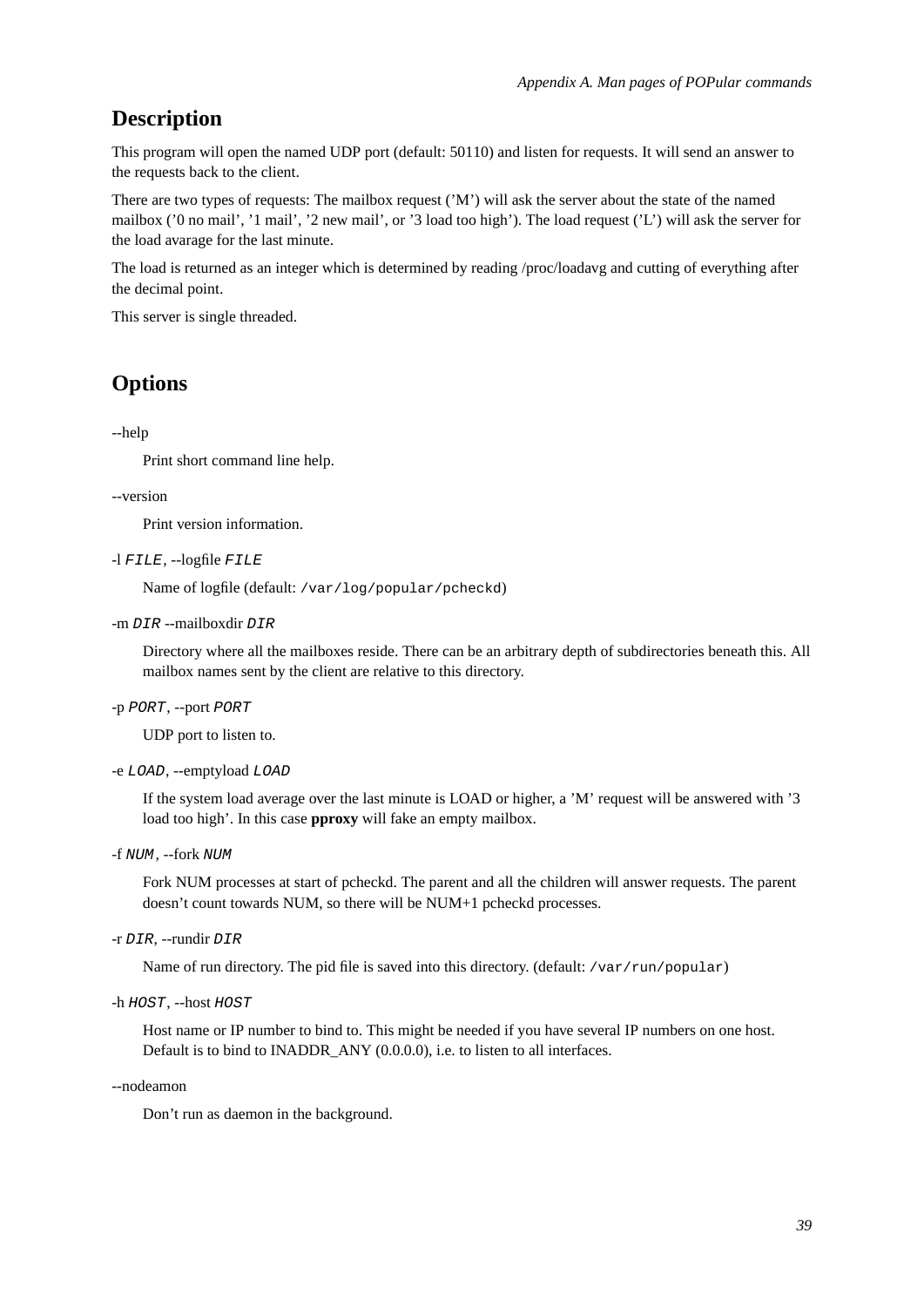--debug

Enable debug logging. This will log all packets as they are received and sent.

### **See Also**

pcheck(1), pclean(8), pcontrol(1), pdeliver(1), pproxy(8), pserv(8), pstatus(1), ptestpdm(1), The POPular Manual

## <span id="page-47-0"></span>**pclean**

### **Name**

pclean — Script for periodic cleanup jobs

## **Synopsis**

**pclean** [-h] [-v] [-V] [-D] [-t] [-e] [-s] [-c] [-m] [-b] [-n] [-f file]

## **Description**

This script takes care of several periodic cleanup jobs. It should be run nightly.

## **Options**

-h

Get help on parameters.

-v

Print version information.

-D

Print debug messages (Be careful! This is really verbose)

#### -t

Check tmp directories for old files

#### -e

Expire mailbox contents

#### -s

Check and report size of all mailboxes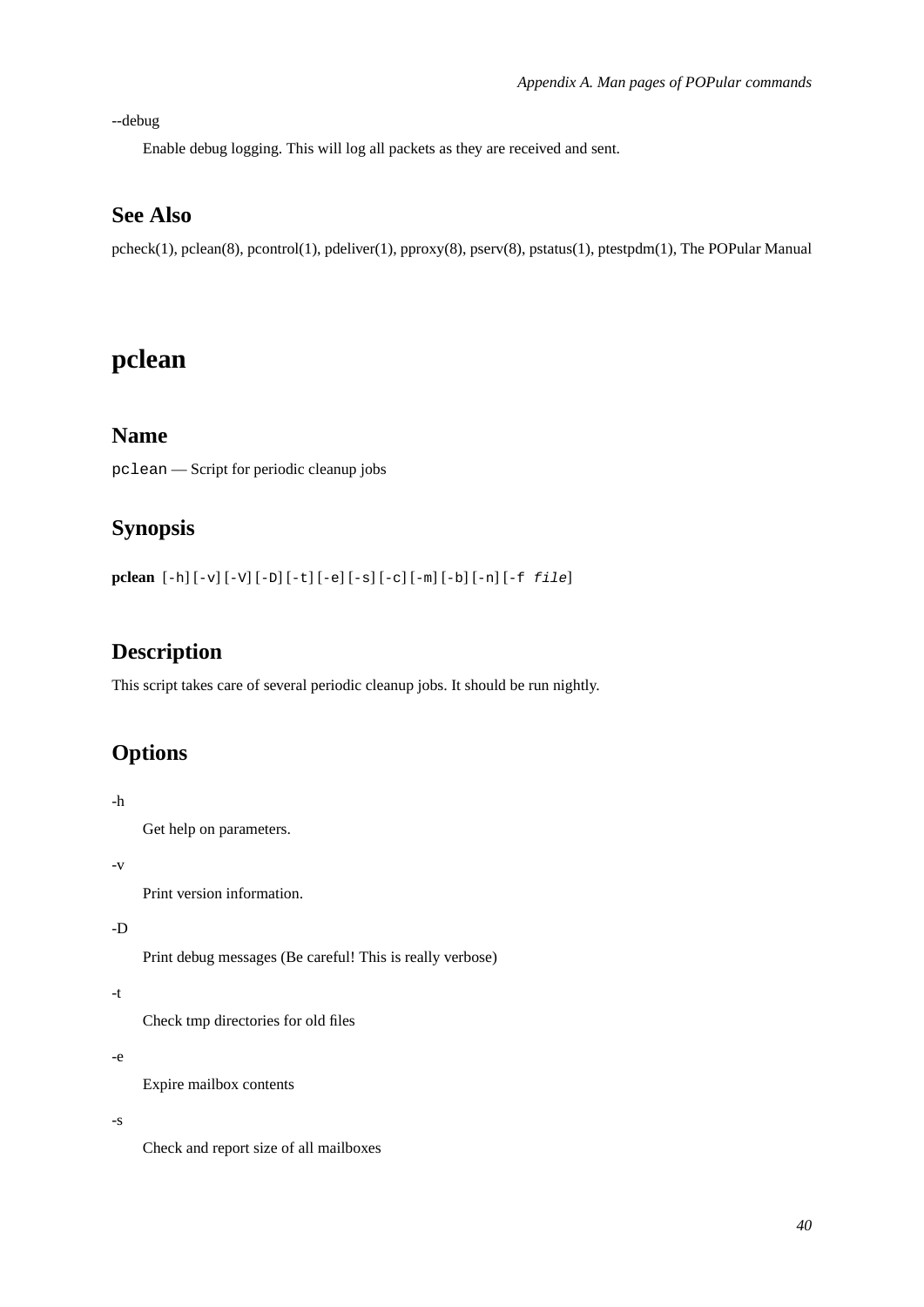#### -c

Check names, ownership, and permissions of all dirs/files

#### -m

Put mail in mailboxes that are over quota (implies -c)

#### -b

Backup deleted mailboxes

#### -f file

Read options from this file

-n

Don't do anything, just print what you would do (implies -D)

### **See Also**

pcheck(1), pclean(8), pcontrol(1), pdeliver(1), pproxy(8), pserv(8), pstatus(1), ptestpdm(1), The POPular Manual

## <span id="page-48-0"></span>**pcontrol**

### **Name**

pcontrol — Send commands to running pproxy or pserv

### **Synopsis**

```
pcontrol [-c CMD, --command=CMD] [-s FILE, --socket=FILE] [-p PRG, --program=PRG] [-q,
--quiet] [-v, --verbose] [-i, --ignore-errors] [--help] [-version] [FILE...]
```
### **Description**

With **pcontrol** commands can be send to the running **pproxy** or **pserv** server. If no files are given on the command line and the --command option is not used, commands are read interactively from the terminal. If GNU readline support is compiled in, it will be used.

If one or more filenames are given on the command line, these files are read in order and all lines are send to the server. Lines beginning with '#' are ignored. '-' can be used to read from STDIN.

If the --command option is used, the command after --command is send to the server.

If neither the --program nor the --socket option is given, the program will look for the socket of a running **pproxy** and if that is not found for the socket of a running **pserv**.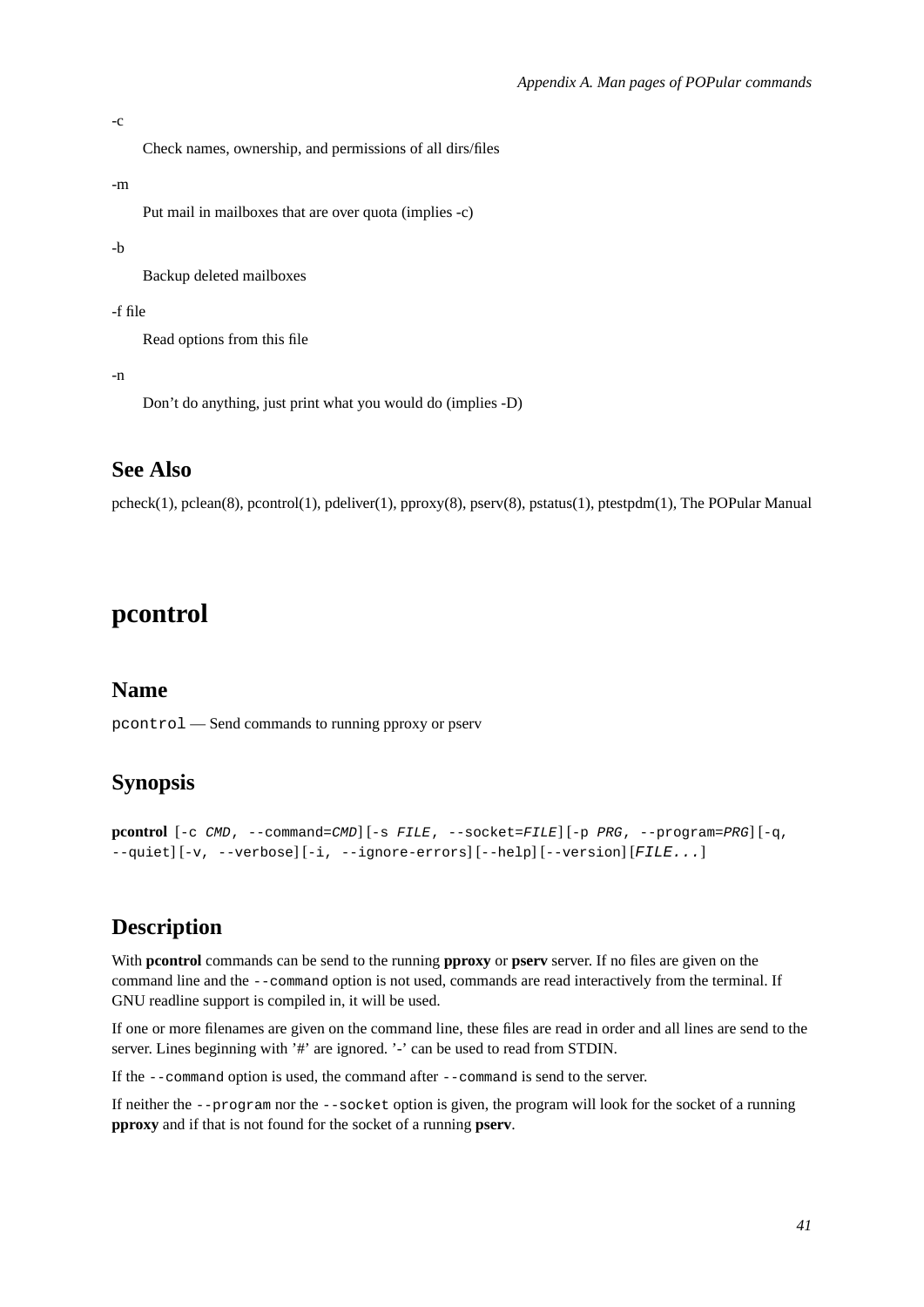Start the program in interactive mode and type '/h' for more information about possible commands, parameters and return codes.

## **Options**

-c CMD, --command=CMD

Send CMD to server instead of reading them from the named files.

```
-s FILE, --socket=FILE
```
Open FILE as control socket to server. This option can not be used together with --program.

```
-p PRG, --program=PRG
```
Open control socket to program PRG. The corresponding socket in /var/run/popular will be used. This option can not be used together witch --socket.

-q, --quiet

Don't print answer messages from server.

```
-v, --verbose
```
Print messages as they are sent to the server.

-i, --ignore-errors

Ignore errors from server. Without this option the program is terminated after the first error and a corresponding return code is set.

--help

Print short help screen.

--version

Print version information.

### **See Also**

pcheck(1), pcheckd(8), pclean(8), pdeliver(1), pproxy(8), pserv(8), pstatus(1), ptestpdm(1), The POPular Manual

## <span id="page-49-0"></span>**pdeliver**

### **Name**

pdeliver — Deliver mail into a maildir mailbox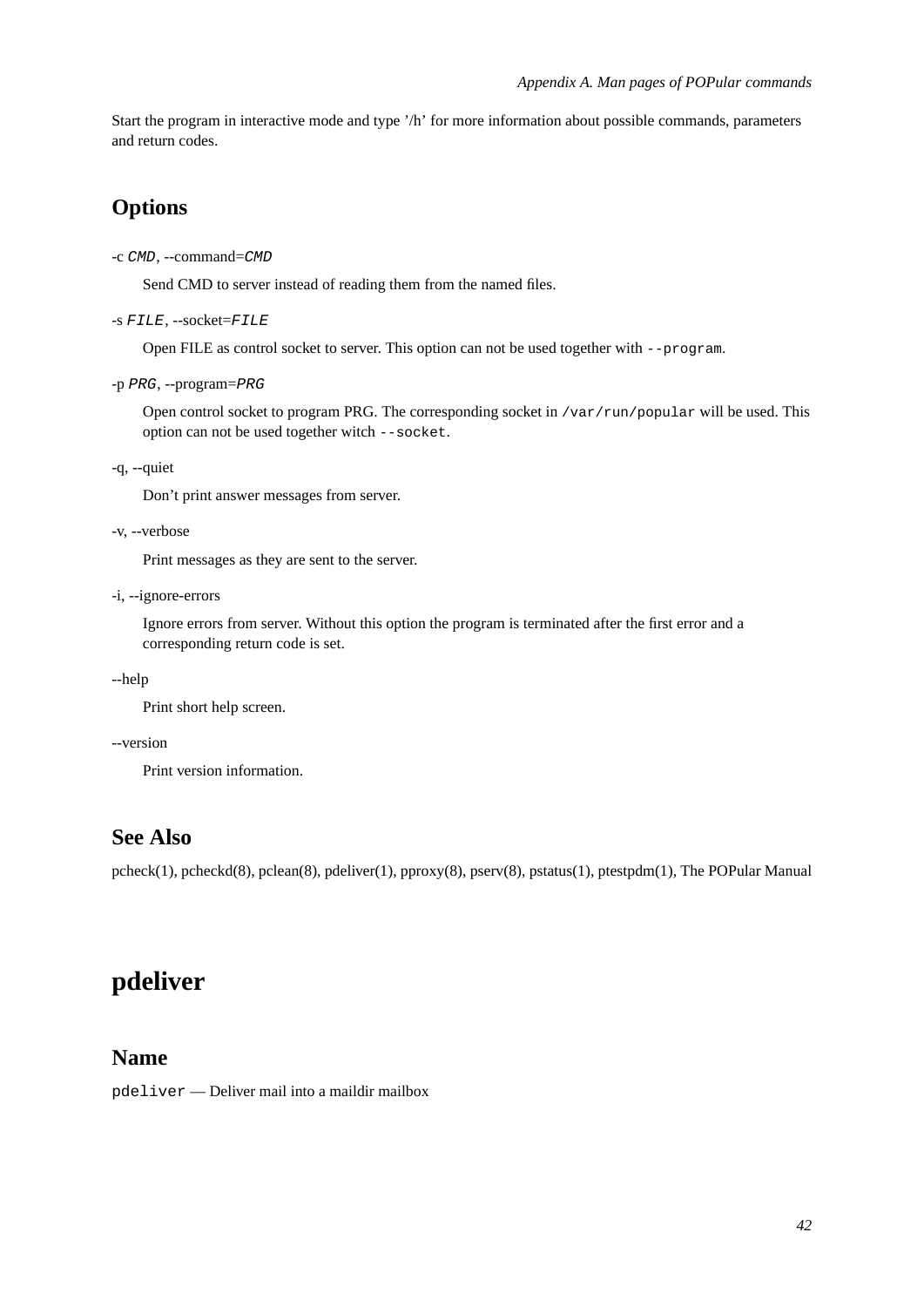### **Synopsis**

```
pdeliver [--help] [--version] [ -q QUOTA, --quota QUOTA ] [ -Q NUM, --maxnum NUM ] [ -m
DIR, --mailboxdir DIR \begin{bmatrix} -f & FORMAT & --format & FORMAT \end{bmatrix} | -1 FILE, --logfile FILE | | -i
ID, --id ID | [mailbox]
```
### **Description**

This command awaits a mail on STDIN formatted according to the format specified with the -f option. It will write the mail to the mailbox specified on the command line in maildir format.

### **Options**

--help

Get help on parameters.

--version

Print version information.

```
-q QUOTA, --quota QUOTA
```
This is the quota for the total size of the mailbox in MBytes (1024\*1024 bytes) or 0, if the total size of the mailbox should not be checked. Default is 0.

-Q NUM, --maxnum NUM

This is the quota for the number of mails in the mailbox or 0, if the check should not be performed. Default  $i$ s  $\theta$ .

```
-m DIR, --mailboxdir DIR
```
This is the directory where all mailbox directories are. Default is /pop.

```
-f FORMAT, --format FORMAT
```
Format of the mail an STDIN. There are three mail formats understood by **pdeliver**:

LF

Each line in the mail ends in a line feed (LF) character. This is the common format for UNIX text files.

#### CRLF

Each line in the mail ends in a carriage return (CR), line feed (LF) combination.

**NET** 

Each line in the mail ends in a carriage return (CR, line feed (LF) combination. Lines beginning with a dot (.), have this dot doubled. A line consisting of a single dot and a carriage return (CR), line feed (LF) combination denotes the end of the mail. **pdeliver** will stop reading at this point.

Irrespective of the format an EOF will always end the mail.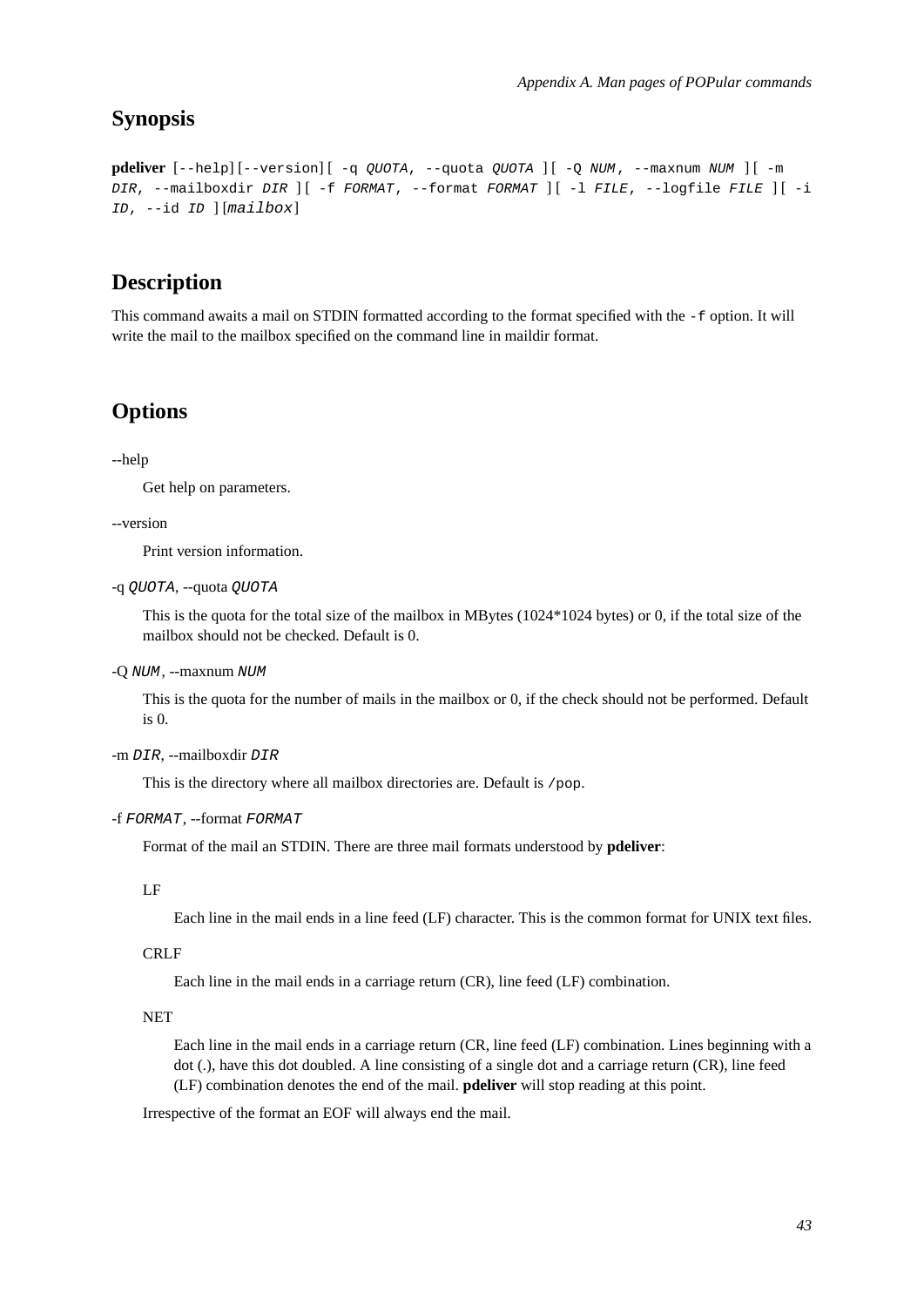-l FILE, --logfile FILE

Logfile used for all messages. Default is /var/log/popular/pdeliver. if you don't want any logging, you have to use '-l /dev/null'.

-i ID, --id ID

This ID is logged with every line in the log file to find corresponding entries. If you don't specify an ID "-" will be logged. You probabely want to put the internal ID of the MTA here to easily find corresponding entries in the MTA log file.

### **Quota**

The quota will be checked before delivering the mail. The size of the mail currently being delivered is not counted towards the mailbox size. If the mailbox size is smaller then the quota and the number of mails smaller then the maximal allowed number of mails, the mail is delivered, otherwise **pdeliver** exits with return code 1.

Because there is no locking done, two processes delivering into the same mailbox at the same time might lead to overfull mailboxes.

### **Return codes**

 $\theta$ 

Mail was successfully delivered.

1

Quota for this mailbox exceeded. Mail is not delivered.

2

Error while delivering. Permission problems or something like that.

3

Command line error.

### **See Also**

pcheck(1), pcheckd(8), pclean(8), pcontrol(1), pproxy(8), pserv(8), pstatus(1), ptestpdm(1), The POPular Manual

### <span id="page-51-0"></span>**pproxy**

#### **Name**

pproxy — A POP3 proxy server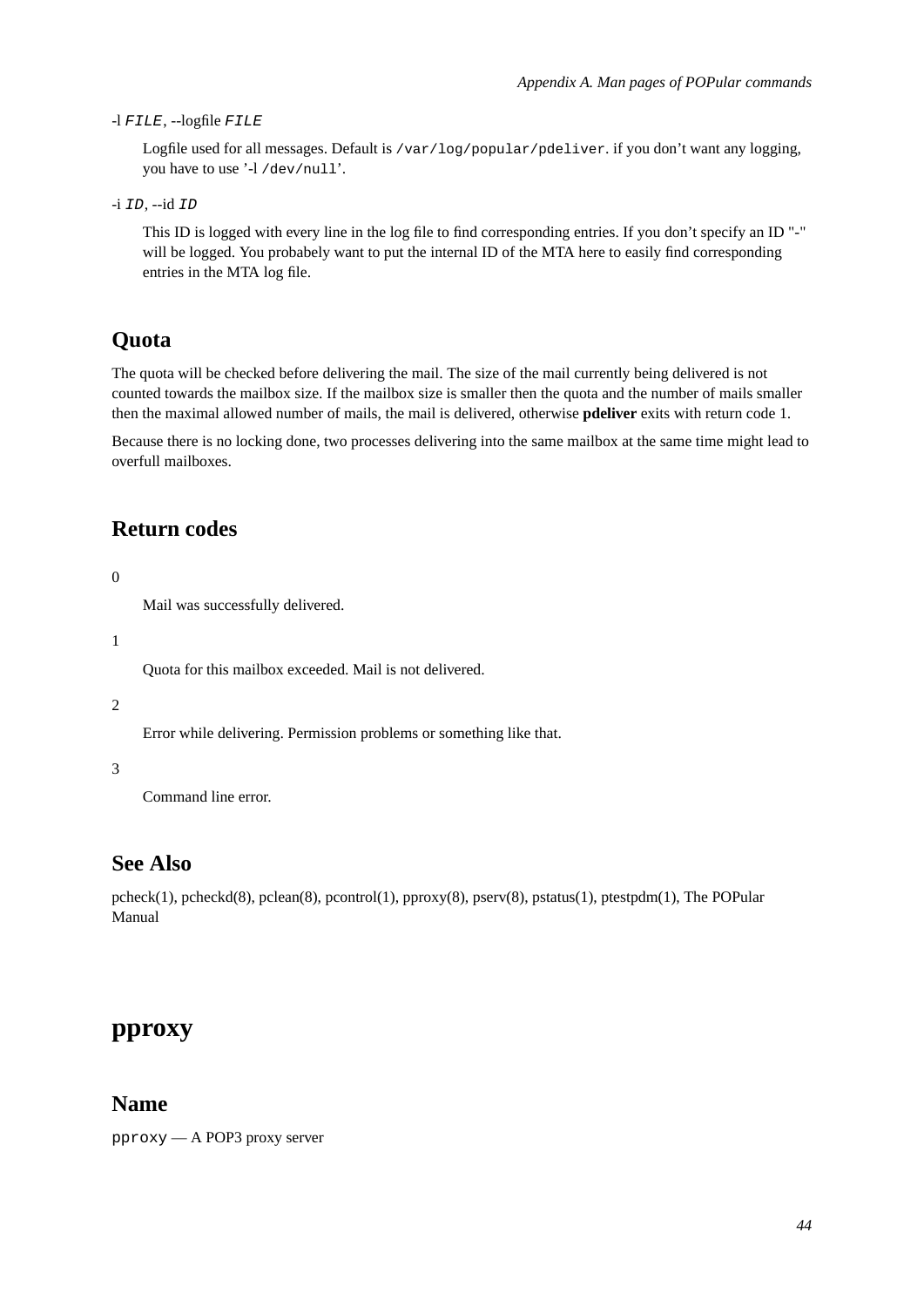## **Synopsis**

**pproxy** [--help] [--version] [ -l FILE, --logfile FILE ] [ -r DIR, --rundir DIR ]

## **Description**

**pproxy** is a POP3 proxy. It will wait for username and password from the POP3 client and authenticate the user. It will then ask the pcheckd(8) deamon on the POP3 server whether the mailbox is empty. If it is empty it will keep talking to the client, "simulating" the empty mailbox. If there is mail in the mailbox it will connect to the pserv(8) POP-Server, tell it which mailbox to open and then just forward data back and forth between the client and the server.

For details see the POPular manual.

## **Options**

--help

Print short help screen.

--version

Print version information.

-l FILE, --logfile FILE

Logfile to use. Default is /var/log/popular/pproxy.

-r DIR, --rundir DIR

Name of run directory. The pid and state file, and the control socket are saved into this directory. (default: /var/run/popular)

## **Files**

```
/var/log/popular/pproxy
```
Log file.

## **See Also**

<span id="page-52-0"></span>pcheck(1), pcheckd(8), pclean(8), pcontrol(1), pdeliver(1), pserv(8), pstatus(1), ptestpdm(1), The POPular Manual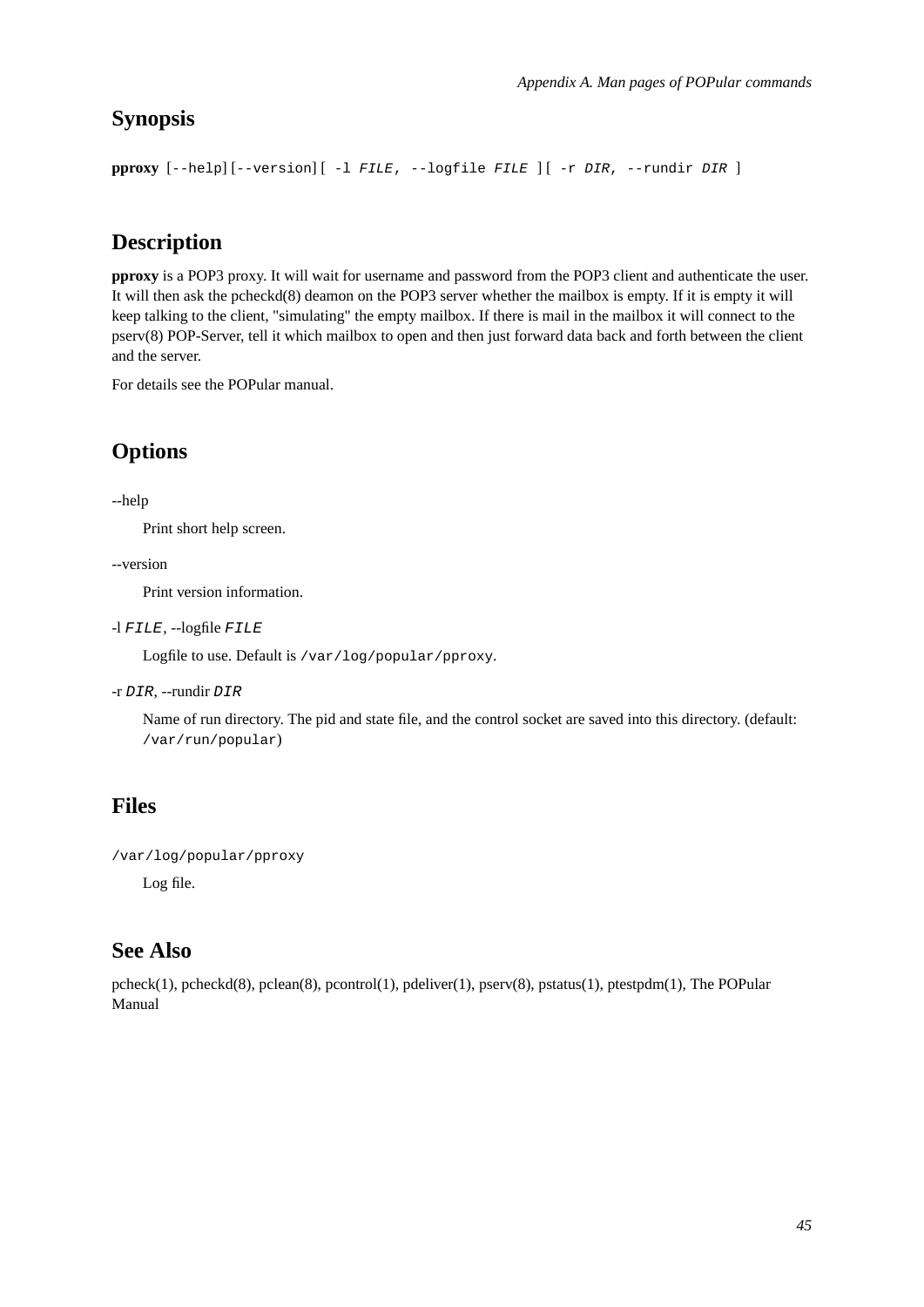### **pserv**

### **Name**

pserv — A POP3 server

## **Synopsis**

**pserv** [--help] [--version] [ -l FILE, --logfile FILE ] [ -r DIR, --rundir DIR ]

### **Description**

This is a modified POP3 server without the authentication part. It is supposed to be used in conjunction with the POPular **pproxy** server.

The **pserv** program is intended to be run as normal user, who should have all necessary permissions to access the mailbox files.

## **Options**

--help

Print short help screen.

#### --version

Print version information.

```
-l FILE, --logfile FILE
```
Logfile to use. Default is /var/log/popular/pserv.

-r DIR, --rundir DIR

Name of run directory. The pid and state file, and the control socket are saved into this directory. (default: /var/run/popular)

### **See Also**

<span id="page-53-0"></span>pcheck(1), pcheckd(8), pclean(8), pcontrol(1), pdeliver(1), pproxy(8), pstatus(1), ptestpdm(1), The POPular Manual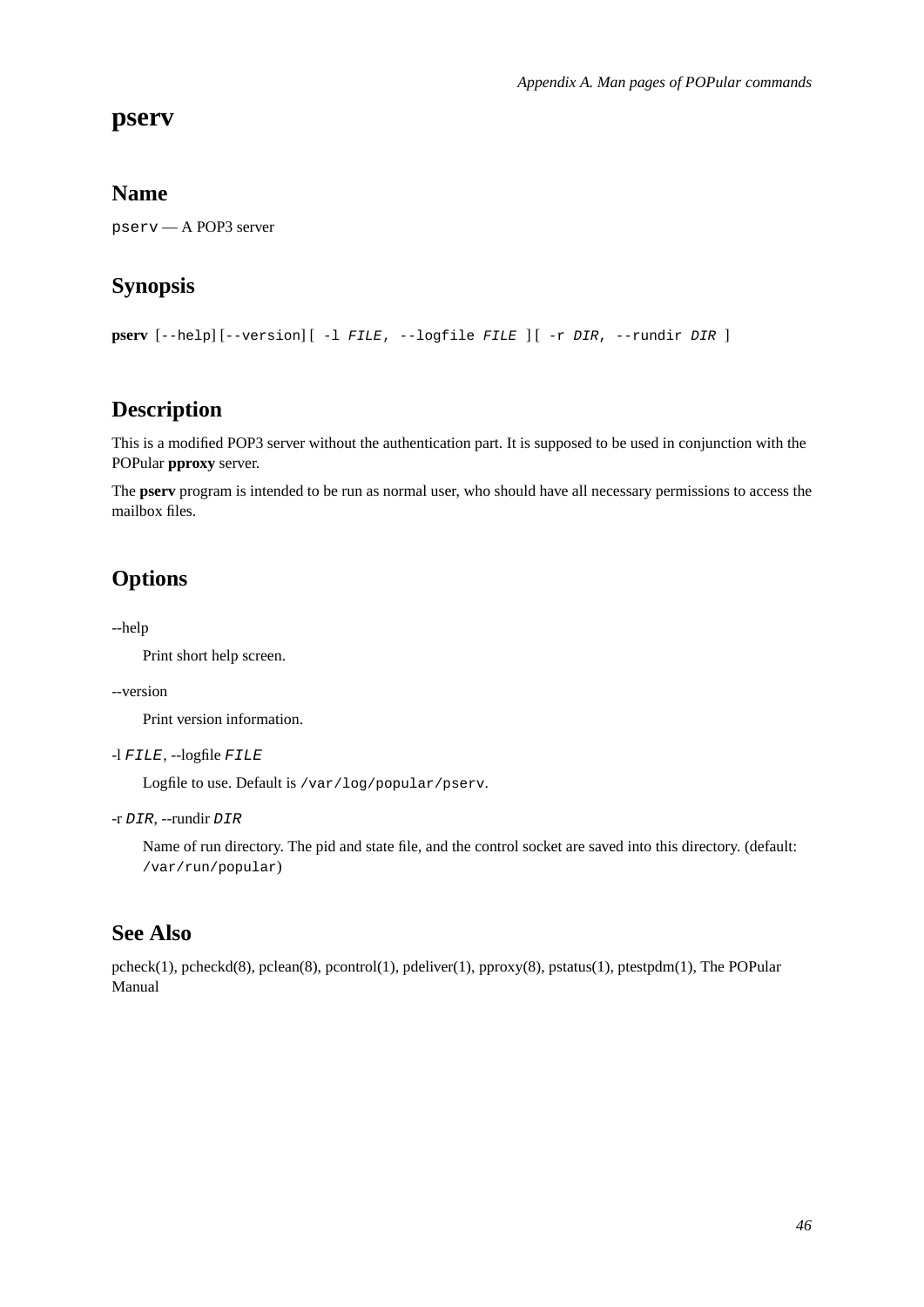### **pstatus**

### **Name**

pstatus — Display status of POPular proxy and server

## **Synopsis**

```
pstatus [-a, -active] [-he1p] [-f FILE, [-file F1LE ] [-1 TIME, [-10op TIME ] [-pPRG, --program PRG | [ -r RANGE, --range RANGE | [--version]
```
## **Description**

This command dumps the status information of a running **pproxy** or **pserv**, respectively. The data is dumped on STDOUT in a human readable form. In both cases the list of sessions with current data and statistical data is dumped.

## **Options**

#### -a, --active

Print only active session slots.

#### -f FILE, --file FILE

Filename to read the data from. Normally this is /var/run/popular/pproxy.state or /var/run/popular/pserv.state. If no file name is given and the --program option is not used, both these names are tried and the first one found is used. This option can't be used together with the --program option.

#### --help

Print short help screen.

#### -l TIME, --loop TIME

Print data in a loop every TIME seconds. Default is no looping. If no TIME is given, one second is used.

#### -p PRG, --program PRG

Program to read data from. Can be **pproxy** or **pserv**. The corresponding .state in /var/run/popular is read. This option can't be used together with the --file option.

```
-r RANGE, --range RANGE
```
Print only the range of slots. RANGE can be one of 'n-m', 'n-', or '-m'.

--version

Print version information.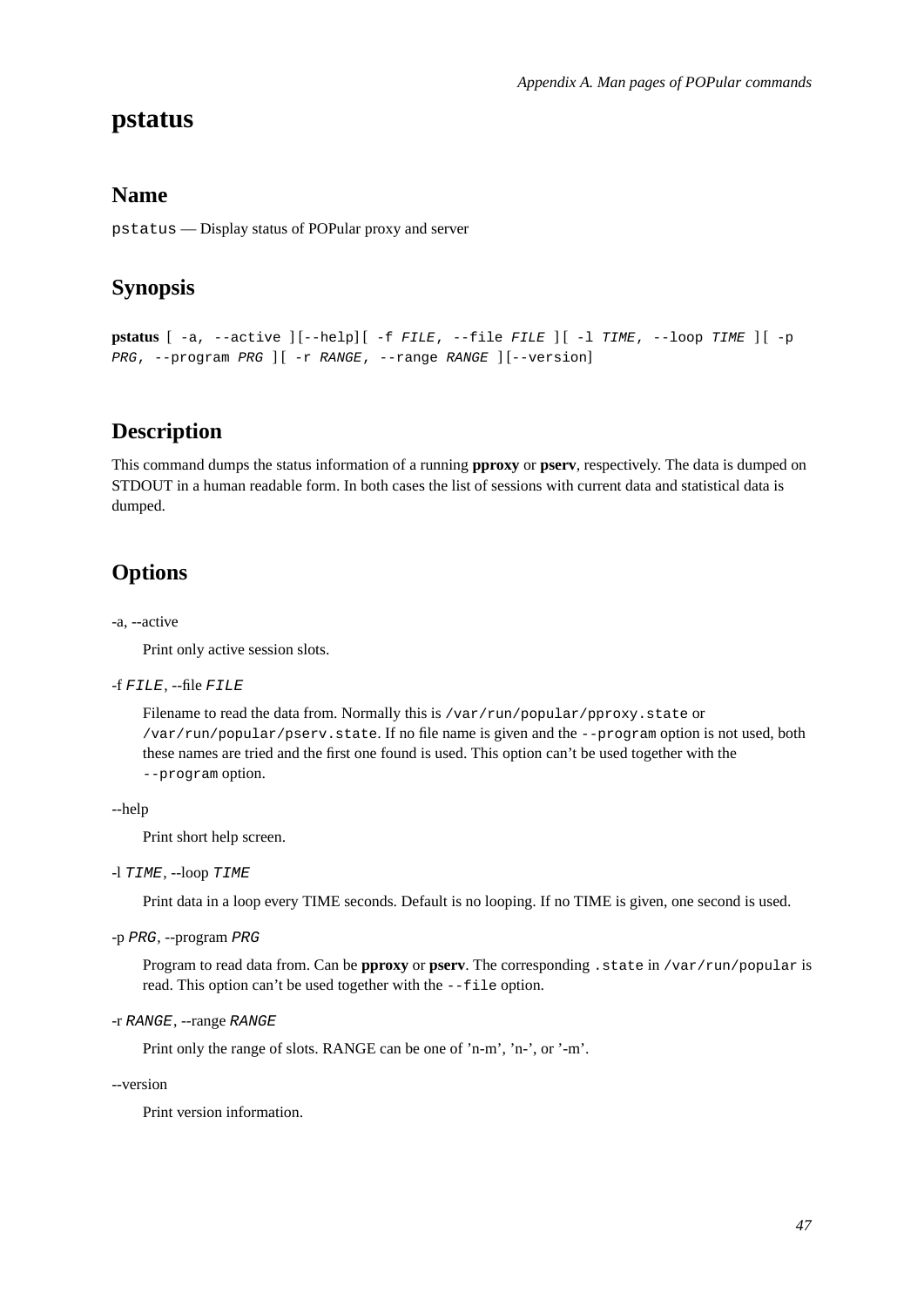### **See Also**

pcheck(1), pcheckd(8), pclean(8), pcontrol(1), pdeliver(1), pproxy(8), pserv(8), ptestpdm(1), The POPular Manual

## <span id="page-55-0"></span>**ptestpdm**

### **Name**

ptestpdm — Test POPular Database Modules (PDMs)

### **Synopsis**

**ptestpdm** [--help] [--version] [--debug] [ -d DIR, --dir DIR ] [COMMAND-FILE] [DATA-FILE]

### **Description**

The **ptestpdm** is used for testing the POPular Database Modules. The COMMAND-FILE contains a list of module definitions in the format ID MODULE-NAME [ARGS] ... The DATA-FILE contains a list of users to check in the format IP PROTOCOL NAMESPACE USER PASSWORD. Empty lines and comment lines (starting with '#') are allowed.

**ptestpdm** will read the COMMAND-FILE and load and initialize all modules. Then it reads the DATA-FILE and checks all users against the loaded modules. The result of this check is printed on stdout.

### **Options**

--help

Print short help screen.

--version

Print version information.

--debug

Enable debug messages.

```
-d DIR, --dir DIR
```
Directory from which the modules are to be read. Default is /usr/local/lib/popular.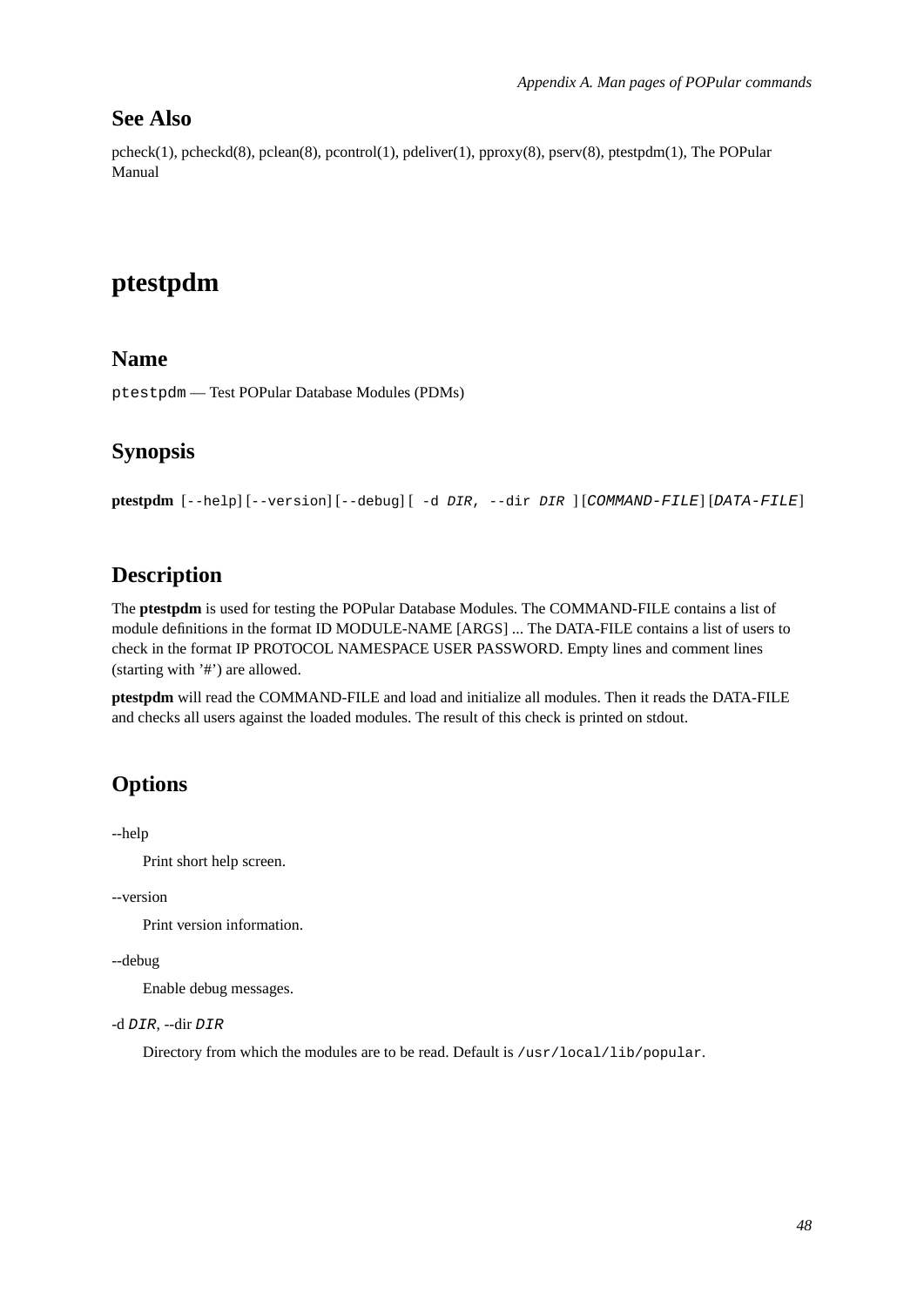### **See Also**

pcheck(1), pcheckd(8), pclean(8), pcontrol(1), pdeliver(1), pproxy(8), pserv(8), pstatus(1), The POPular Manual

## <span id="page-56-0"></span>**ringd**

### **Name**

ringd — Server for binding low TCP ports from non-root programs

### **Synopsis**

**ringd** [--help] [--version] [ -u USER, --user USER ] [ -g GROUP, --group GROUP ]

### **Description**

**ringd** is used by **pproxy** to open TCP ports <1024 for listening. **ringd** runs in the background and gets requests to open a port through a UNIX domain socket. It will then open a socket, bind it to the specified port and pass it back to the calling program. **ringd** also stores the file descriptor itself and if another process askes for the same port it will just hand over the already bound socket. This way multiple independent processes can share the same bound port. **ringd** keeps a refcount so it knows when to close the socket itself, but this means that all processes, that got a socket through **ringd**, must make sure to tell **ringd** when they close the socket or exit.

**ringd** will reopen its log file if it receives a HUP signal.

For details see the POPular manual.

## **Options**

--help

Print short help screen.

--version

Print version information.

```
-u USER, --user USER
```
User which is used for ownership of the Unix domain socket which is used to talk to the pproxy. This should be the same user pproxy is running as. No default.

```
-g GROUP, --group GROUP
```
Group which is used for ownership of the Unix domain socket which is used to talk to the pproxy. This should be the same group pproxy is running as. Default is the primary group of the given user.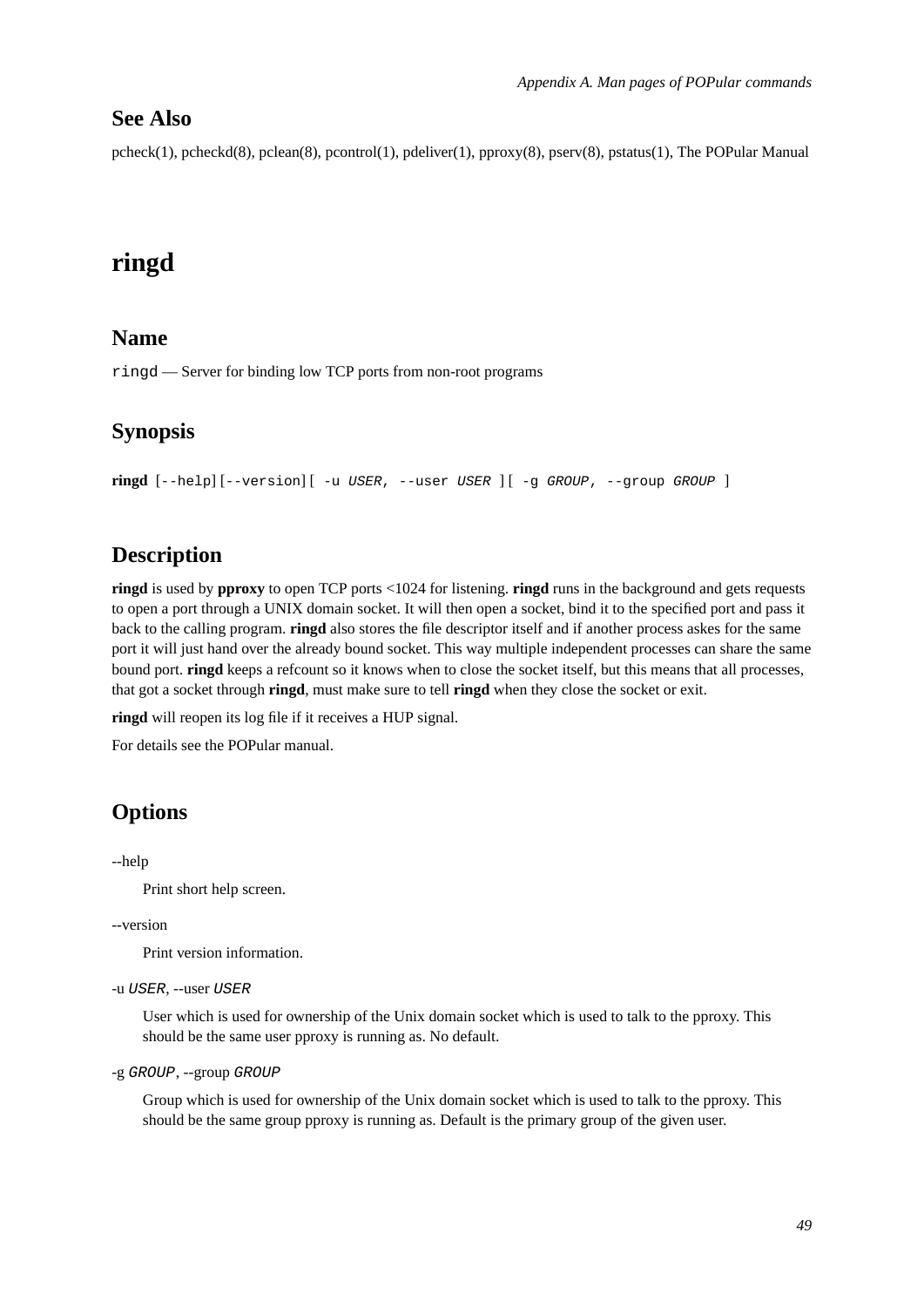## **Files**

/var/log/popular/ringd

Log file.

## **See Also**

pcheck(1), pcheckd(8), pclean(8), pcontrol(1), pdeliver(1), pserv(8), pstatus(1), ptestpdm(1), The POPular Manual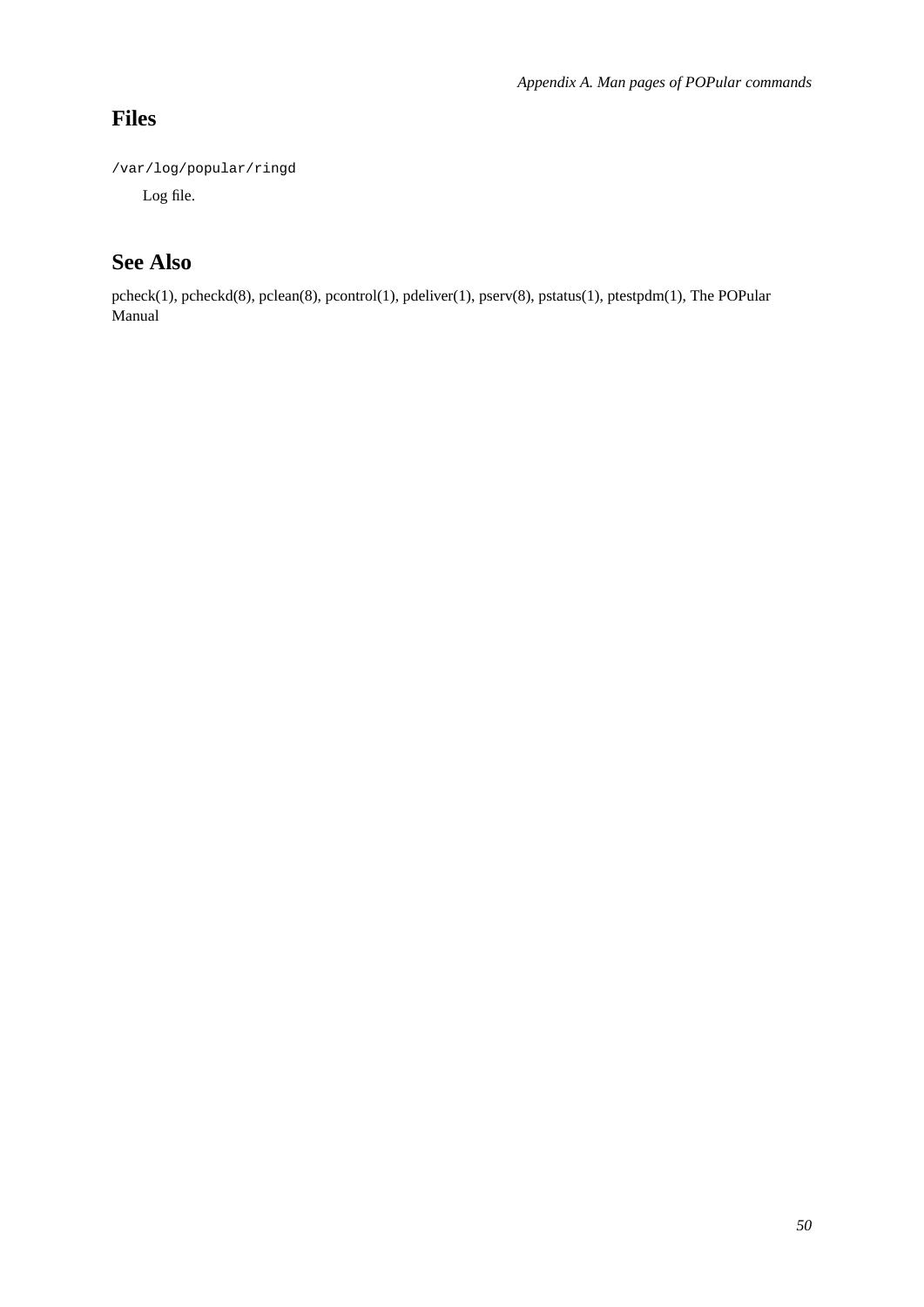# <span id="page-58-0"></span>**Appendix B. The PDM C API**

Note: I am not perfectly happy with this interface, so there might be some changes in the future.

PDM modules are shared libraries. Each module must supply the following functions: pdm\_init, pdm\_close, pdm\_args, and pdm\_reload. In addition it must supply at least one of the functions pdm\_check or pdm\_auth. The functions must be defined as follows:

char \***pdm\_init**(int argc, char \*argv[], struct pdm\_mvar \*mvar, void \*\*pdmctx);

The pdm\_init is called once when the module is loaded. All arguments are supplied in  $\arg w$ , the number of arguments is in  $\angle a \angle r \angle q \angle r$ . The first argument is always the ID (symbolical name) of this module, the second argument is the name of the module (without the prefix "libpdm\_" and suffix ".so"). The meaning of the other arguments can be defined by each module according to its needs, for instance it could be used for filenames, the host name of a database and so on.

The parameter pdmctx is a pointer to a void pointer. The module can store a pointer to arbitrary data in this void pointer. This data will not be used by *POPular* itself, but will be returned to the module with all other function calls.

The function must return NULL if the module was successfully initialized or an error string otherwise.

```
int pdm_close(void *pdmctx);
```
If the module isn't needed anymore, *POPular* will call the close function. It's only parameter is the PDM context set by the init function. The module should close all files, close networks sockets, deallocate memory, and generally do all necessary cleanup. After this function returns *POPular* will unload the shared library.

```
char *pdm_args(void *pdmctx);
```
If *POPular* needs to know with what arguments a module was initialized, it calls this function. The function must return a string which is the same or equivalent to the string with which the module was originally configured. Normally this is the concatenation of the arguments separated by spaces.

```
int pdm_reload(void *pdmctx);
```
This call instructs the module to reinitialize itself. If it has any files or network connections open, it should close and reopen them, etc.

```
pdm_result_t pdm_check(void *pdmctx, const struct pdm_request *pdmr, struct
pdm_data *pdmd);
```
This function is used to ask the database for a specific user. The PDM context is supplied as well as all available information about the user in the  $pdmr$ . The  $pdm$  check must return the result of the lookup and return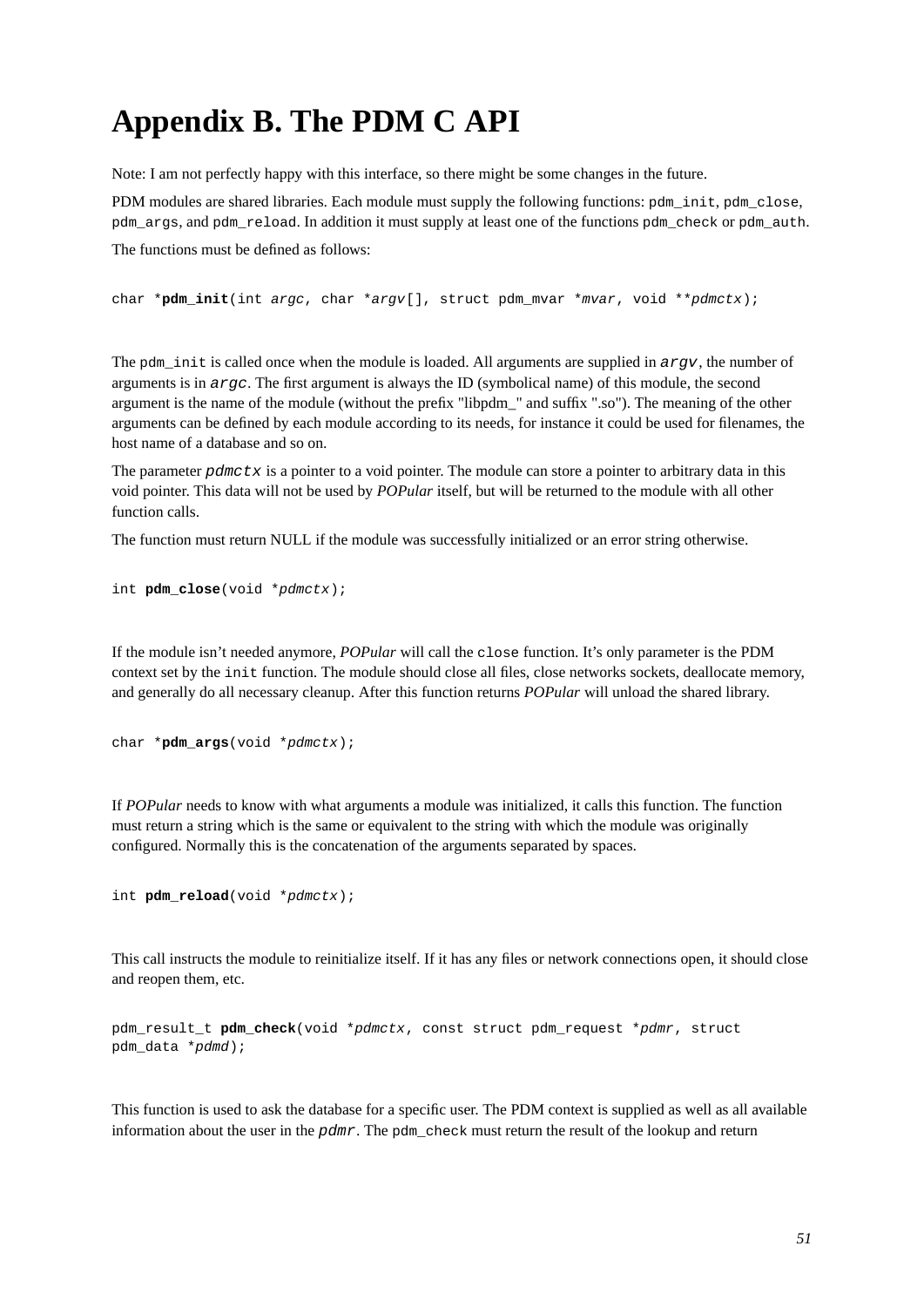additional information through the pdmd. See below for a description of the pdm\_request and pdm\_data structures.

```
pdm_result_t pdm_auth(void *pdmctx, const struct pdm_request *pdmr, struct pdm_data
*pdmd);
```
This function is used to check a password through the database module. If the user and all the data associated with the user was already established by another module through the pdm\_check call, but the user was not authenticated, then this module will be called.

For communication between *POPular* and the PDM modules two C structs are used:

```
struct pdm_request {
 char *peer;
 protocol_t prot;
 char *user;
 char *pass;
  char *namespace;
};
```
This struct is used to tell the pdm\_check and pdm\_auth functions about a user who is to be authenticated. It contains the IP address of the client in dotted quad notation in peer, the protocol the client is using in prot (which can be used to find out whether the session is encrypted), and the username, password and namespace in user, pass, and namespace, respectively. Usually only the last three fields will be used for authenticating a user, but if the module wishes to do so, it can use all fields.

```
struct pdm_data {
  int flags;
 pdm_fail_reason_t reason;
  char backend[MAXLEN ID];
  char user[MAXLEN USERNAME];
 char pass[MAXLEN_PASSWORD];
};
```
The pdm\_data struct is used by the pdm\_check to return details about this user that have been found in the database. The backend field contains the ID of the backend server this users mailbox is on. If this is a normal POP3 server the fields user and pass contain the username and password, respectively, that are to be used to authenticate to that server. If the *POPular* server is used, the user field contains the directory name of the mailbox. If the lookup failed, detailed information about the reason should be put into reason. This information will be logged, but is not available to the user. The  $flags$ , finally, can be used to set special flags. Currently this is only used for marking a user as authenticated with a master password instead of his normal password. See the description of the *POPular* server for the meaning of this flag.